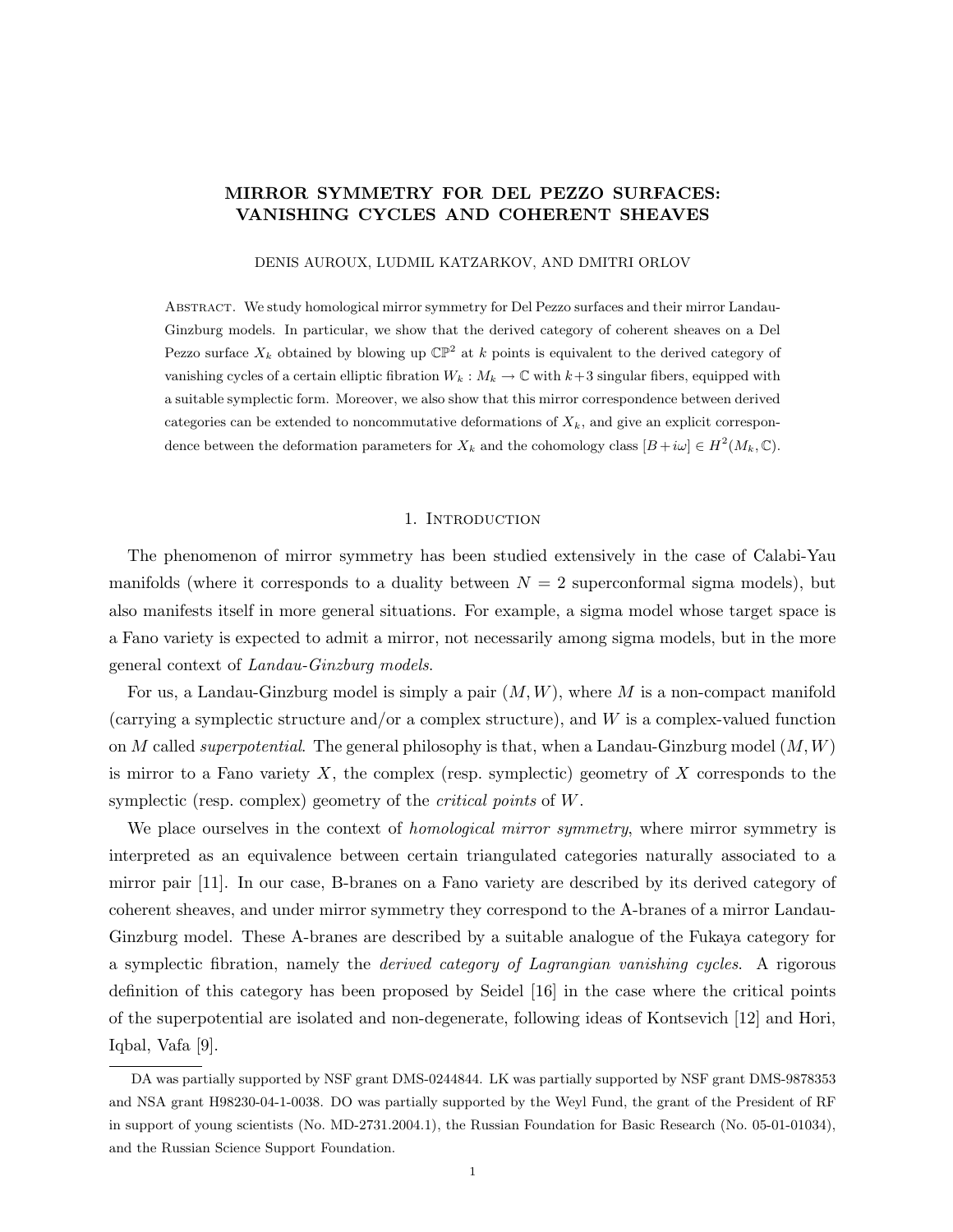Therefore, for a Fano variety X and a mirror Landau-Ginzburg model  $W : M \to \mathbb{C}$ , the homological mirror symmetry conjecture can be formulated as follows:

**Conjecture 1.1.** The derived category of Lagrangian vanishing cycles  $\mathbf{D}^b(\mathrm{Lag}_{vc}(W))$  is equivalent to the derived category of coherent sheaves  $\mathbf{D}^b(\operatorname{coh}(X)).$ 

Remark 1.2. Homological mirror symmetry also predicts another equivalence of derived categories. Namely, viewing now X as a symplectic manifold and  $M$  as a complex manifold, the derived category of B-branes of the Landau-Ginzburg model  $W : M \to \mathbb{C}$ , which was defined algebraically in [10, 15] following ideas of Kontsevich, should be equivalent to the derived Fukaya category of X. This aspect of mirror symmetry will be addressed in a further paper; for now, we focus exclusively on Conjecture 1.1.

One of the first examples for which Conjecture 1.1 has been verified is that of  $\mathbb{CP}^2$  and its mirror Landau-Ginzburg model which is the elliptic fibration with three singular fibers determined by the superpotential  $W_0 = x + y + 1/xy$  on  $(\mathbb{C}^*)^2$  (or rather a fiberwise compactification of this fibration), see [17, 3]. Other examples of surfaces for which the derived category of coherent sheaves has been shown to be equivalent to the derived category of Lagrangian vanishing cycles of a mirror Landau-Ginzburg model include weighted projective planes, Hirzebruch surfaces [3], and toric blow-ups of  $\mathbb{CP}^2$  [19]. For all these examples, the toric structure plays a crucial role in determining the geometry of the mirror Landau-Ginzburg model.

Our goal in this paper is to consider the case of a Del Pezzo surface  $X_K$  obtained by blowing up  $\mathbb{CP}^2$  at a set K of  $k \leq 8$  points (this is never toric as soon as  $k \geq 4$ ). Our proposal is that a mirror of  $X_K$  can be constructed in the following manner. Observe that the elliptic fibration with three singular fibers determined by the superpotential  $W_0 = x + y + 1/xy$  on  $(\mathbb{C}^*)^2$  (i.e., the mirror of  $\mathbb{CP}^2$ ) admits a natural compactification to an elliptic fibration  $\overline{W_0}$  :  $\overline{M} \to \mathbb{CP}^1$  in which the fiber above infinity consists of nine rational components (see §3.1 for details). Consider a deformation of  $\overline{W_0}$  to another elliptic fibration  $\overline{W_k} : \overline{M} \to \mathbb{CP}^1$ , such that k of the 9 critical points in the fiber  $\overline{W_0}^{-1}(\infty)$  are displaced towards finite values of the superpotential. Let

$$
M_k = \overline{M} \setminus \overline{W_k}^{-1}(\infty),
$$

and denote by  $W_k : M_k \to \mathbb{C}$  the restriction of  $\overline{W_k}$  to  $M_k$ . In the generic case,  $W_k$  is an elliptic fibration with  $k+3$  nodal fibers, while  $\overline{W_k}^{-1}(\infty)$  is a singular fiber with  $9-k$  rational components. Although we will focus on the Del Pezzo case, this construction also provides a mirror in some borderline situations. For example, it can be applied without modification to the case where  $\mathbb{CP}^2$ is blown up at  $k = 9$  points which lie at the intersection of two elliptic curves (the fiber  $\overline{W_k}^{-1}(\infty)$ is then a smooth elliptic curve).

There are two aspects to the geometry of  $M_k$ . Viewing  $M_k$  as a *complex* manifold (a Zariski open subset of a rational elliptic surface), its complex structure is closely related to the set of critical values of  $W_k$ , which has to be chosen in accordance with a given symplectic structure on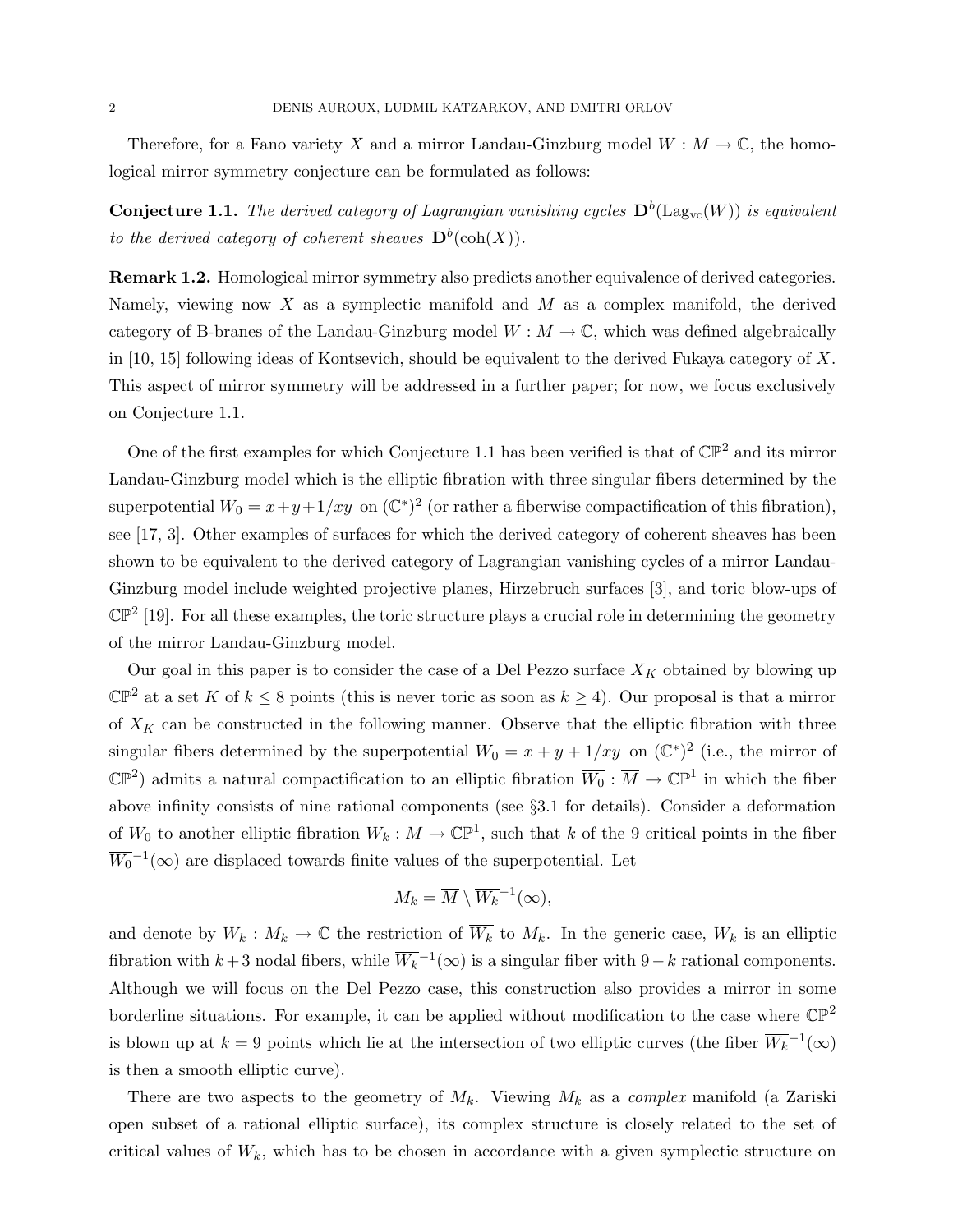$X_K$ . A generic choice of the symplectic structure on  $X_K$  (for which there are no homologically nontrivial Lagrangian submanifolds) determines a complex structure on  $M_k$  for which the  $k+3$ critical values of  $W_k$  are all distinct (leading to a very simple category of B-branes). In the opposite situation, which we will not consider here, if we equip  $X_K$  with a symplectic form for which there are homologically nontrivial Lagrangian submanifolds, then some of the critical values of  $W_k$  become equal, and the topology of the singular fibers may become more complicated.

The symplectic geometry of  $M_k$  is more important to us. Since  $H^2(M_k, \mathbb{C}) \simeq \mathbb{C}^{k+2}$ , the symplectic form  $\omega$  on  $M_k$ , or rather its complexified variant  $B + i\omega$ , depends on  $k + 2$  moduli parameters. As we will see in §4, these parameters completely determine the derived category of Lagrangian vanishing cycles of  $W_k$ ; the actual positions of the critical values are of no importance, as long as the critical points of  $W_k$  remain isolated and non-degenerate (see Lemma 3.2). This means that we shall not concern ourselves with the complex structure on  $M_k$ ; in fact, a compatible almost-complex structure is sufficient for our purposes, which makes the problem of deforming the elliptic fibration  $\overline{W_0}$  in the prescribed manner a non-issue.

To summarize, we have:

**Construction 1.3.** Given a Del Pezzo surface  $X_K$  obtained by blowing up  $\mathbb{CP}^2$  at k points, the mirror Landau-Ginzburg model is an elliptic fibration  $W_k : M_k \to \mathbb{C}$  with  $k+3$  nodal singular fibers, which has the following properties:

(*i*) the fibration  $W_k$  compactifies to an elliptic fibration  $\overline{W_k}$  over  $\mathbb{CP}^1$  in which the fiber above infinity consists of  $9 - k$  rational components;

(ii) the compactified fibration  $\overline{W_k}$  can be obtained as a deformation of the elliptic fibration  $\overline{W_0}: \overline{M} \to \mathbb{CP}^1$  which compactifies the mirror to  $\mathbb{CP}^2$ .

Moreover, the manifold  $M_k$  is equipped with a symplectic form  $\omega$  and a B-field B, whose cohomology classes are determined by the set of points K in an explicit manner as discussed in  $\S5$ .

Our main result is the following:

**Theorem 1.4.** Given any Del Pezzo surface  $X_K$  obtained by blowing up  $\mathbb{CP}^2$  at k points, there exists a complexified symplectic form  $B + i\omega$  on  $M_k$  for which  $\mathbf{D}^b(\text{coh}(X_K)) \cong \mathbf{D}^b(\text{Lag}_{vc}(W_k)).$ 

The *mirror map*, i.e. the relation between the cohomology class  $[B + i\omega] \in H^2(M_k, \mathbb{C})$  and the positions of the blown up points in  $\mathbb{CP}^2$ , can be described explicitly (see Proposition 5.1).

On the other hand, not every choice of  $[B + i\omega] \in H^2(M_k, \mathbb{C})$  yields a category equivalent to the derived category of coherent sheaves on a Del Pezzo surface. There are two reasons for this. First, certain specific choices of  $[B + i\omega]$  correspond to deformations of the complex structure of  $X_K$  for which the surface contains a  $-2$ -curve, which causes the anticanonical class to no longer be ample. There are many ways in which this can occur, but perhaps the simplest one corresponds to the case where a same point is blown up twice, i.e. we first blow up  $\mathbb{CP}^2$  at  $k-1$  generic points and then blow up a point on one of the exceptional curves. We then say that  $X_K$  is obtained from  $\mathbb{CP}^2$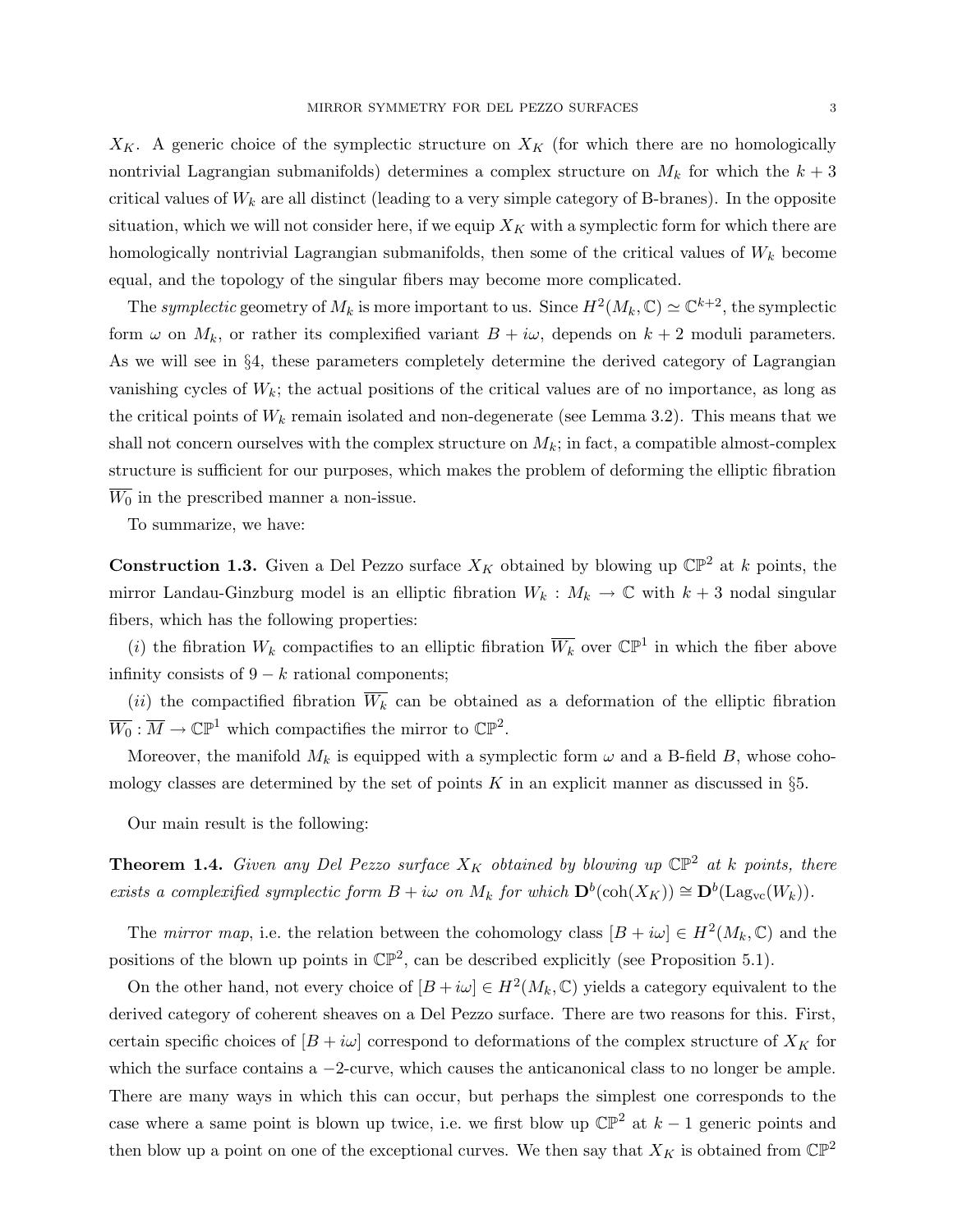by blowing up  $k$  points, two of which are infinitely close, and call this a "simple degeneration" of a Del Pezzo surface. In this case again we have:

**Theorem 1.5.** If  $X_K$  is a blowup of  $\mathbb{CP}^2$  at k points, two of which are infinitely close, and a simple degeneration of a Del Pezzo surface, then there exists a complexified symplectic form  $B + i\omega$  on  $M_k$ for which  $\mathbf{D}^b(\text{coh}(X_K)) \cong \mathbf{D}^b(\text{Lag}_{vc}(W_k)).$ 

More importantly, deformations of the symplectic structure on  $M_k$  need not always correspond to deformations of the complex structure on  $X_K$  (observe that  $H^2(M_k, \mathbb{C})$  is larger than  $H<sup>1</sup>(X<sub>K</sub>, TX<sub>K</sub>)$ . The additional deformation parameters on the mirror side can however be interpreted in terms of noncommutative deformations of the Del Pezzo surface  $X_K$  (i.e., deformations of the derived category  $\mathbf{D}^b(\text{coh}(X_K)))$ . In this context we have the following theorem, which generalizes the result obtained in [3] for the case of  $\mathbb{CP}^2$ :

**Theorem 1.6.** Given any noncommutative deformation of the Del Pezzo surface  $X_K$ , there exists a complexified symplectic form  $B + i\omega$  on  $M_k$  for which the deformed derived category  $\mathbf{D}^b(\coh(X_{K,\mu}))$ is equivalent to  $\mathbf{D}^b(\mathrm{Lag}_{vc}(W_k))$ . Conversely, for a generic choice of  $[B + i\omega] \in H^2(M_k, \mathbb{C})$ , the derived category of Lagrangian vanishing cycles  $\mathbf{D}^b(\mathrm{Lag_{vc}}(W_k))$  is equivalent to the derived category of coherent sheaves of a noncommutative deformation of a Del Pezzo surface.

The mirror map is again explicit, i.e. the parameters which determine the noncommutative Del Pezzo surface can be read off in a simple manner from the cohomology class  $[B + i\omega]$ .

Remark 1.7. The key point in the determination of the mirror map is that the parameters which determine the composition tensors in  $\mathbf{D}^b(\mathrm{Lag}_{vc}(W_k))$  can be expressed explicitly in terms of the cohomology class  $[B + i\omega]$  (see §4.3). A remarkable feature of these formulas is that they can be interpreted in terms of theta functions on a certain elliptic curve (see §4.5). As a consequence, our description of the mirror map also involves theta functions (see §5).

The rest of the paper is organized as follows. In  $\S2$  we describe the bounded derived categories of coherent sheaves on Del Pezzo surfaces, their simple degenerations, and their noncommutative deformations. In §3 we describe the topology of the elliptic fibration  $M_k$  and its vanishing cycles. In §4.1 we recall Seidel's definition of the derived category of Lagrangian vanishing cycles of a symplectic fibration, and in the rest of §4 we determine  $\mathbf{D}^b(\mathrm{Lag}_{vc}(W_k))$ . Finally in §5 we compare the two viewpoints, describe the mirror map, and prove the main theorems.

Acknowledgements: We are thankful to A. Kapustin, T. Pantev, P. Seidel for many helpful discussions.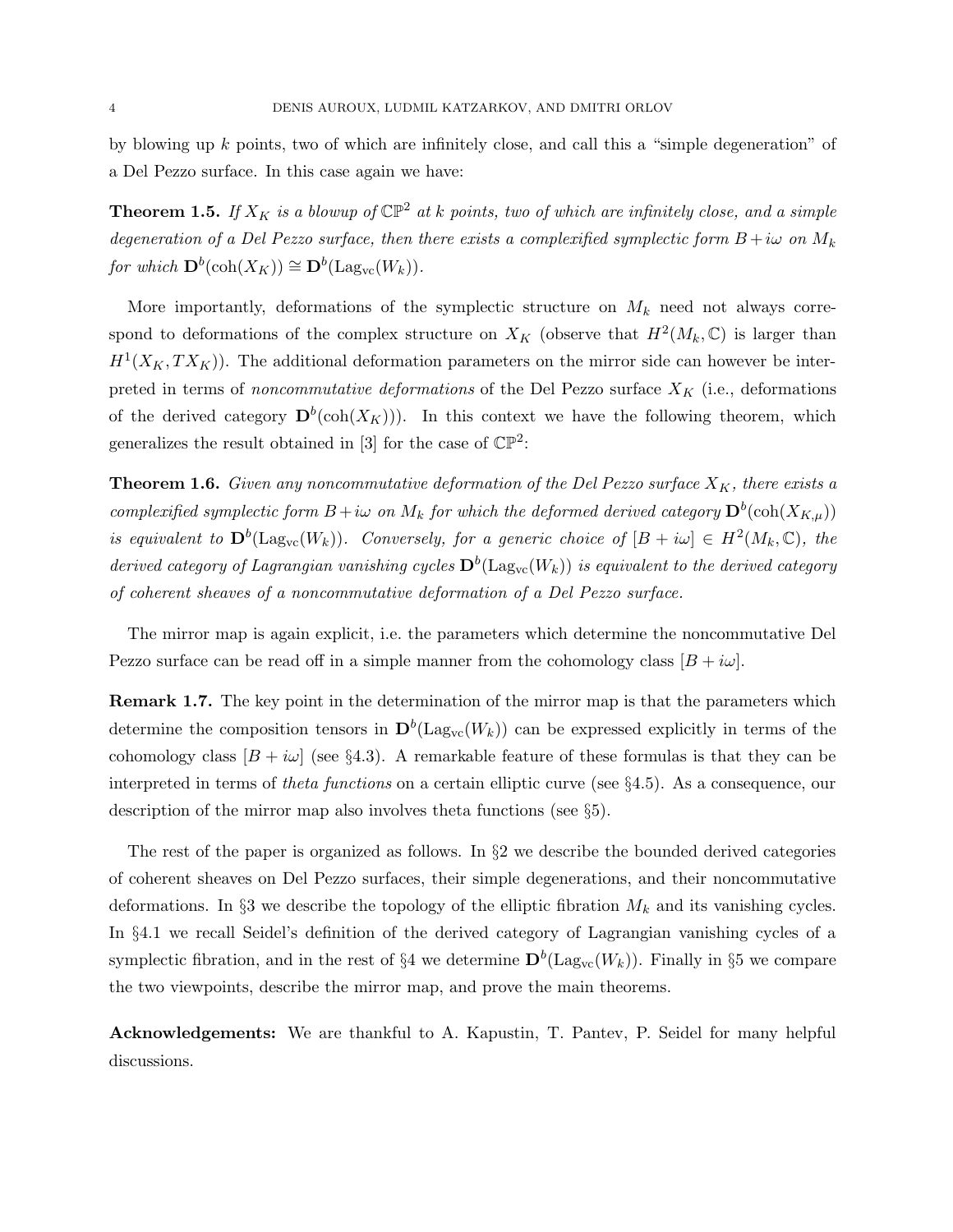# 2. DERIVED CATEGORIES OF COHERENT SHEAVES ON BLOWUPS OF  $\mathbb{CP}^2$

The purpose of this section is to give a description of the bounded derived categories of coherent sheaves on Del Pezzo surfaces, their simple degenerations, and their noncommutative deformations. We always work over the field of complex numbers C.

#### 2.1. Del Pezzo surfaces and blowups of the projective plane at distinct points.

**Definition 2.1.** A smooth projective surface S is called a Del Pezzo surface if the anticanonical sheaf  $\mathcal{O}_S(-K_S)$  is ample (i.e., a Del Pezzo surface is a Fano variety of dimension 2).

The Kodaira vanishing theorem and Serre duality give us immediately that for any Del Pezzo surface

$$
H1(S, O(-mKS)) = 0 \tfor all  $m \in \mathbb{Z}$ ,
$$
  
\n
$$
H2(S, O(-mKS)) = 0 \tfor all  $m \ge 0$ ,
$$
  
\n
$$
H2(S, O(-mKS)) = H0(S, O((m+1)KS)) \tfor all  $m \in \mathbb{Z}$ .
$$

In particular, we obtain that  $H^1(S, \mathcal{O}_S) \cong H^2(S, \mathcal{O}_S) = 0$ , and  $H^0(S, \mathcal{O}(mK_S)) = 0$  for all  $m > 0$ . By the Castelnuovo-Enriques criterion any Del Pezzo surface is rational.

Let S be a Del Pezzo surface. The integer  $K_S^2$  is called the *degree* of S and will be denoted by d. The Noether formula gives a relation between the degree and the rank of the Picard group of a Del Pezzo surface:  $d = K_S^2 = 10 - \text{rk Pic } S \leq 9.$ 

We can also introduce another integer number which is called the *index* of  $S$ . This is the maximal  $r > 0$  such that  $\mathcal{O}(-K_S) = \mathcal{O}(rH)$  for some divisor H. The inequality  $d \leq 9$  implies that  $r \leq 3$ .

Now recall the classification of Del Pezzo surfaces.

If  $r = 3$ , then  $S \cong \mathbb{P}^2$  is the projective plane and  $d = 9$ . If  $r = 2$ , then  $S \cong \mathbb{P}^1 \times \mathbb{P}^1$  is the quadric and  $d = 8$ . The other Del Pezzo surfaces are not minimal and can be obtained by blowing up the projective plane  $\mathbb{P}^2$ . More precisely, if S is a Del Pezzo surface of index  $r=1$ , then it has degree  $1 \leq d \leq 8$  and S is a blowup of the projective plane  $\mathbb{P}^2$  at  $k = 9 - d$  distinct points. The ampleness of the anticanonical class requires that in this set no three points lie on a line, and no six points lie on a conic; moreover, if  $k = 8$  the eight points are not allowed to lie on an irreducible cubic which has a double point at one of these points. Conversely, any surface which is a blowup of the projective plane at a set of  $k \leq 8$  different points satisfying these constraints is a Del Pezzo surface of degree  $d = 9 - k$ . All these facts are well-known and can be found in any textbook on surfaces (see e.g. [8]).

Denote by  $\mathbf{D}^{b}(\text{coh}(S))$  the bounded derived category of coherent sheaves on S. It is known that the bounded derived category of coherent sheaves on any Del Pezzo surface has a full exceptional collection, which makes it possible to establish an equivalence between the category  $\mathbf{D}^b(\text{coh}(S))$ and the bounded derived category of finitely generated modules over the algebra of the exceptional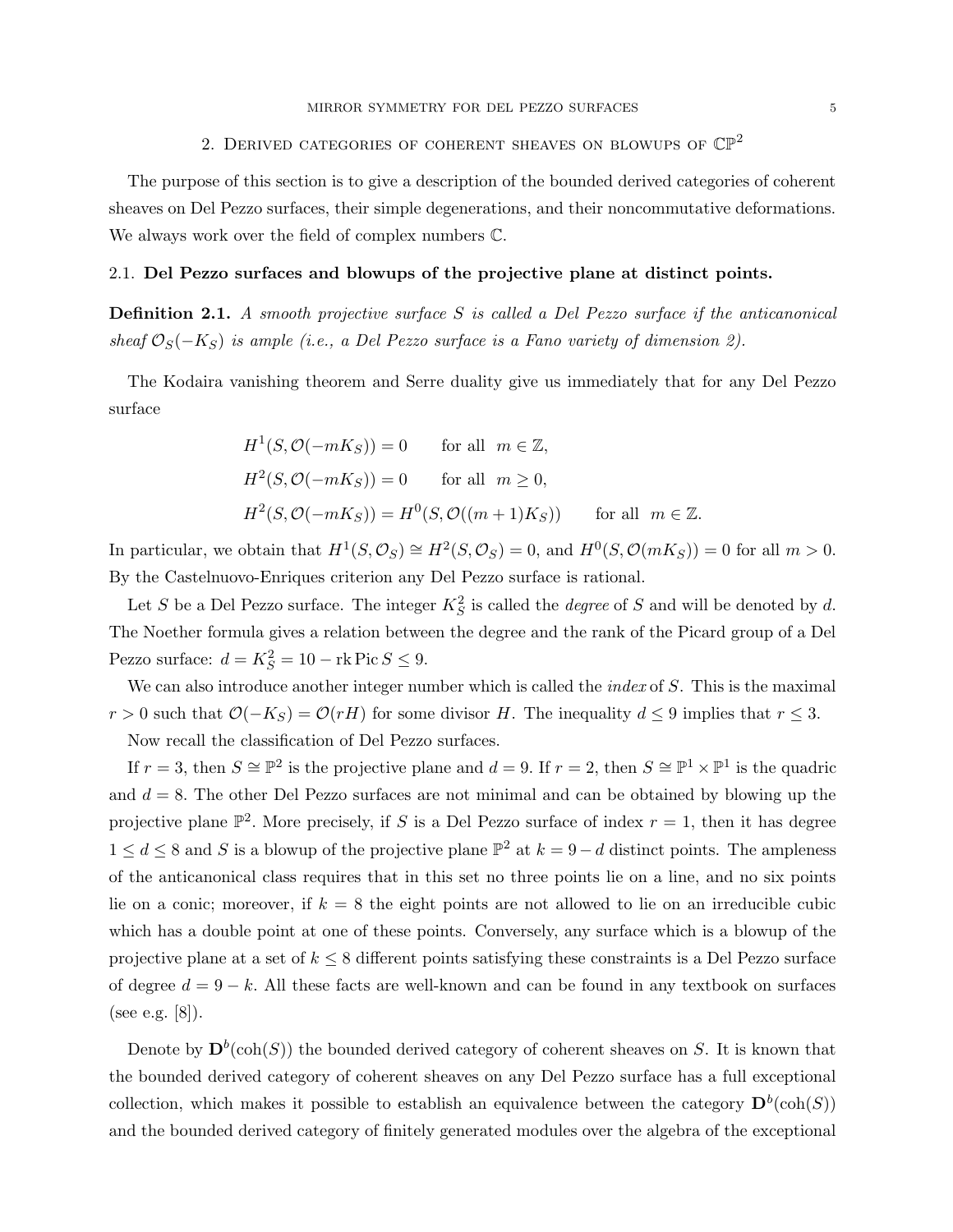collection ([14], see also [13]). This is a particular case of a more general statement about derived categories of blowups.

First, recall the notion of exceptional collection.

**Definition 2.2.** An object E of a  $\mathbb{C}$ -linear triangulated category  $\mathcal{D}$  is said to be exceptional if  $\text{Hom}(E, E[k]) = 0$  for all  $k \neq 0$ , and  $\text{Hom}(E, E) = \mathbb{C}$ . An ordered set of exceptional objects  $\sigma = (E_0, \ldots E_n)$  is called an exceptional collection if  $\text{Hom}(E_j,E_i[k]) = 0$  for  $j > i$  and all k. The exceptional collection  $\sigma$  is said to be strong if it satisfies the additional condition  $\text{Hom}(E_j, E_i[k]) = 0$ for all i, j and for  $k \neq 0$ .

**Definition 2.3.** An exceptional collection  $(E_0, \ldots, E_n)$  in a category  $D$  is called full if it generates the category  $D$ , i.e. the minimal triangulated subcategory of  $D$  containing all objects  $E_i$  coincides with  $D$ . In this case we say that  $D$  has a semiorthogonal decomposition of the form

$$
\mathcal{D}=\langle E_0,\ldots,E_n\rangle\,.
$$

The most studied example of an exceptional collection is the sequence of invertible sheaves  $\langle \mathcal{O}_{\mathbb{P}^n}, \ldots, \mathcal{O}_{\mathbb{P}^n}(n) \rangle$  on the projective space  $\mathbb{P}^n$  ([4]). In particular, this exceptional collection on the projective plane  $\mathbb{P}^2$  has length 3.

**Definition 2.4.** The algebra of a strong exceptional collection  $\sigma = (E_0, \ldots, E_n)$  is the algebra of endomorphisms  $B(\sigma) = \text{End}(\mathcal{E})$  of the object  $\mathcal{E} = \bigoplus_{i=0}^{n} E_i$ .

Assume that the triangulated category  $\mathcal D$  has a full strong exceptional collection  $(E_0, \ldots, E_n)$ and  $B$  is the corresponding algebra. Denote by mod– $B$  the category of finitely generated right modules over B. There is a theorem according to which if  $D$  is an enhanced triangulated category in the sense of Bondal and Kapranov [5], then it is equivalent to the bounded derived category  $\mathbf{D}^b(\text{mod}-B)$ . This equivalence is given by the functor  $\mathbf{R}$  Hom $(\mathcal{E},-)$  (see [5]).

For example, if  $\mathcal{D} \cong \mathbf{D}^b(\text{coh}(X))$  is the bounded derived category of coherent sheaves on a projective variety  $X$ , then it is enhanced. Actually, the category of quasi-coherent sheaves Qcoh has enough injectives, and  $\mathbf{D}^b(\text{coh}(X))$  is equivalent to the full subcategory  $\mathbf{D}^b_{\text{coh}}(\text{Qcoh}(X)) \subset$  $\mathbf{D}^b(\mathrm{Qcoh}(X))$  whose objects are complexes with cohomologies in coh $(X)$ .

Assume that X is smooth and  $(E_0, \ldots, E_n)$  is a strong exceptional collection on X. The object  $\mathcal{E} = \bigoplus_{i=0}^n E_i$  defines the derived functor

$$
\mathbf{R}\operatorname{Hom}(\mathcal{E},-): \mathbf{D}^{+}(\operatorname{Qcoh}(X)) \longrightarrow \mathbf{D}^{+}(\operatorname{Mod}\nolimits-B),
$$

where Mod–B is the category of all right modules over B. Moreover, the functor  $\mathbf{R}$  Hom( $\mathcal{E}$ , –) sends objects of  $\mathbf{D}_{\text{coh}}^b(\text{Qcoh}(X))$  to objects of the subcategory  $\mathbf{D}_{\text{mod}}^b(\text{Mod-}B)$ , which is also equivalent to  $\mathbf{D}^b(\text{mod-}B)$ . This gives us a functor

$$
\mathbf{R}\operatorname{Hom}(\mathcal{E},-): \mathbf{D}^b(\operatorname{coh}(X)) \longrightarrow \mathbf{D}^b(\operatorname{mod}-B).
$$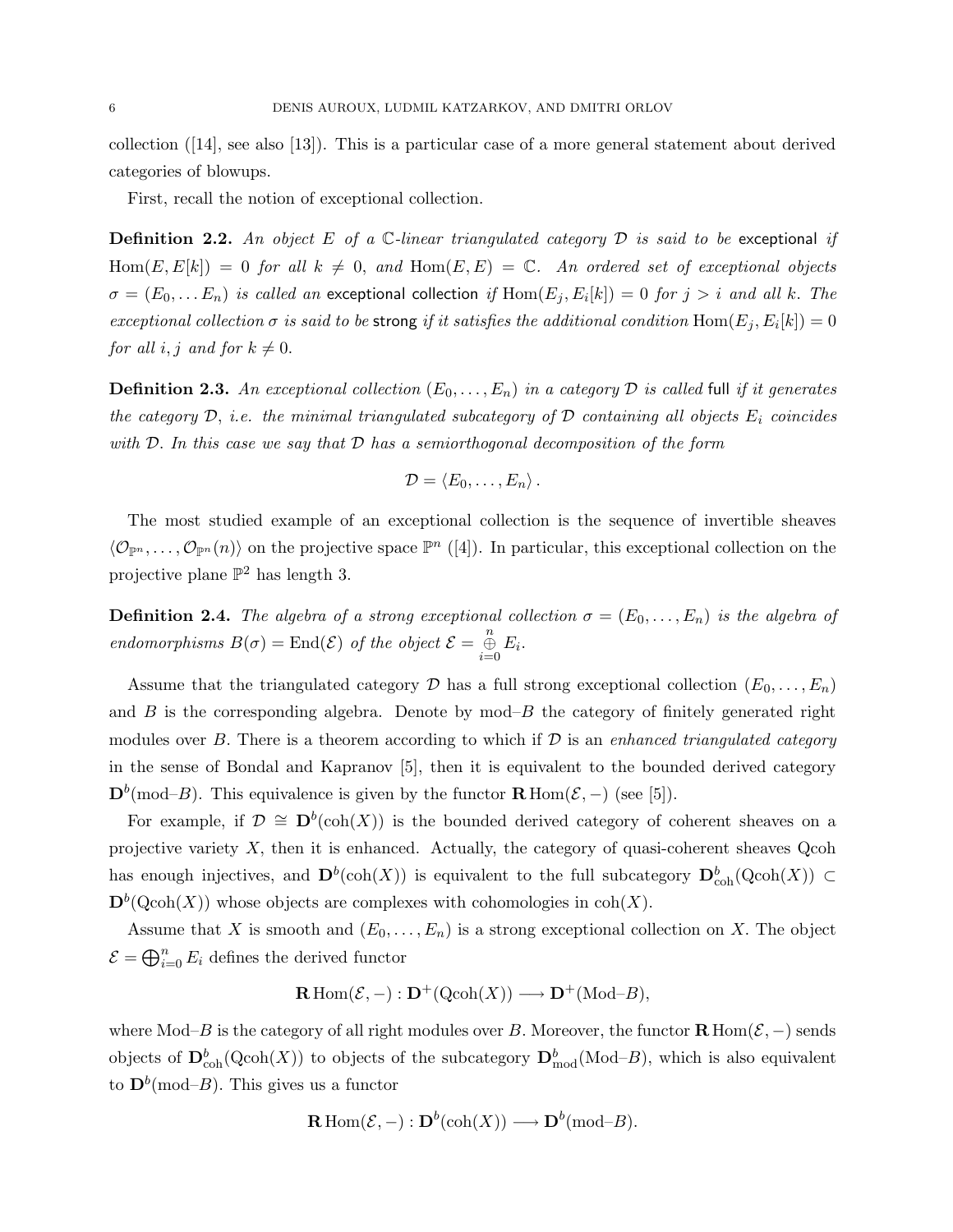The objects  $E_i$  for  $i = 0, \ldots, n$  are mapped to the projective modules  $P_i = \text{Hom}(\mathcal{E}, E_i)$ . Moreover,  $B = \bigoplus_{i=0}^{n} P_i$ . The algebra B has  $n+1$  primitive idempotents  $e_i$ ,  $i = 0, \ldots, n$  such that  $1_B =$  $e_0 + \cdots + e_n$  and  $e_i e_j = 0$  if  $i \neq j$ . The right projective modules  $P_i$  coincide with  $e_i B$ . The morphisms between them can be easily described since

$$
Hom(P_i, P_j) = Hom(e_iB, e_jB) \cong e_jBe_i \cong Hom(E_i, E_j).
$$

This yields an equivalence between the triangulated subcategory of  $\mathbf{D}^b(\text{coh}(X))$  generated by the collection  $\langle E_0, \ldots, E_n \rangle$  and the derived category  $\mathbf{D}^b(\text{mod-}B)$ . Here we use the fact that the algebra B has a finite global dimension and any right (and left) module  $M$  has a finite projective resolution consisting of the projective modules  $P_i$  with  $i = 0, \ldots, n$ . Finally, if the collection  $(E_0, \ldots, E_n)$  is full, then we obtain an equivalence between  $\mathbf{D}^b(\text{coh}(X))$  and  $\mathbf{D}^b(\text{mod-}B)$ .

Sometimes it is useful to represent the algebra B as a category  $\mathfrak{B}$  which has  $n+1$  objects, say  $v_0, \ldots, v_n$ , and morphisms defined by the rule  $Hom(v_i, v_j) \cong Hom(E_i, E_j)$  with the natural composition law. Thus  $B = \bigoplus$  $0\leq i,j\leq n$  $Hom(v_i, v_j)$ .

**Theorem 2.5.** [14, 13] Let  $\pi$  :  $X_K \to \mathbb{P}^2$  be a blowup of the projective plane  $\mathbb{P}^2$  at a set  $K =$  $\{p_1, \ldots, p_k\}$  of any k distinct points, and let  $l_1, \ldots, l_k$  be the exceptional curves of the blowup. Let  $(F_0, F_1, F_2)$  be a full strong exceptional collection of vector bundles on  $\mathbb{P}^2$ . Then the sequence

(2.1) 
$$
(\pi^* F_0, \pi^* F_1, \pi^* F_2, O_{l_1}, \ldots, O_{l_k}),
$$

where the  $\mathcal{O}_{l_i}$  are the structure sheaves of the exceptional  $-1$ -curves  $l_i$ , is a full strong exceptional collection on  $X_K$ . Moreover, the sheaves  $\mathcal{O}_{l_i}$  and  $\mathcal{O}_{l_j}$  are mutually orthogonal for all  $i \neq j$ .

In particular, there is an equivalence

(2.2) 
$$
\mathbf{D}^b(\operatorname{coh}(X_K)) \cong \mathbf{D}^b(\operatorname{mod}-B_K),
$$

where  $B_K$  is the algebra of homomorphisms of the exceptional collection (2.1).

There are no restrictions on the set of points  $K = \{p_1, \ldots, p_k\}$  in this theorem and, in particular, we do not need to assume that  $X_K$  is a Del Pezzo surface.

We can easily describe the space of morphisms from  $\pi^* F_i$  to the sheaf  $\mathcal{O}_{l_j}$ , since it is naturally identified with the space that is dual to the fiber of the vector bundle  $F_i$  at the point  $p_j \in \mathbb{P}^2$ , i.e.

$$
\operatorname{Hom}_{X_K}(\pi^*F_i, \mathcal{O}_{l_j}) \cong \operatorname{Hom}_{\mathbb{P}^2}(F_i, \mathcal{O}_{p_j}).
$$

There are various standard exceptional collections on the projective plane. One of them is the collection of line bundles  $(0, O(1), O(2))$ , another is the collection  $(0, T_{\mathbb{P}^2}(-1), O(1))$ , where  $T_{\mathbb{P}^2}$  is the tangent bundle on  $\mathbb{P}^2$ . The latter choice is the most convenient for us. It is easy to see that

 $\text{Hom}(\mathcal{O}, \mathcal{T}_{\mathbb{P}^2}(-1)) \cong \text{Hom}(\mathcal{T}_{\mathbb{P}^2}(-1), \mathcal{O}(1)) \cong V$  and  $^2V \cong V^*,$ 

where V is the 3-dimensional vector space whose projectivization  $\mathbb{P}(V)$  is the given projective plane  $\mathbb{P}^2$ .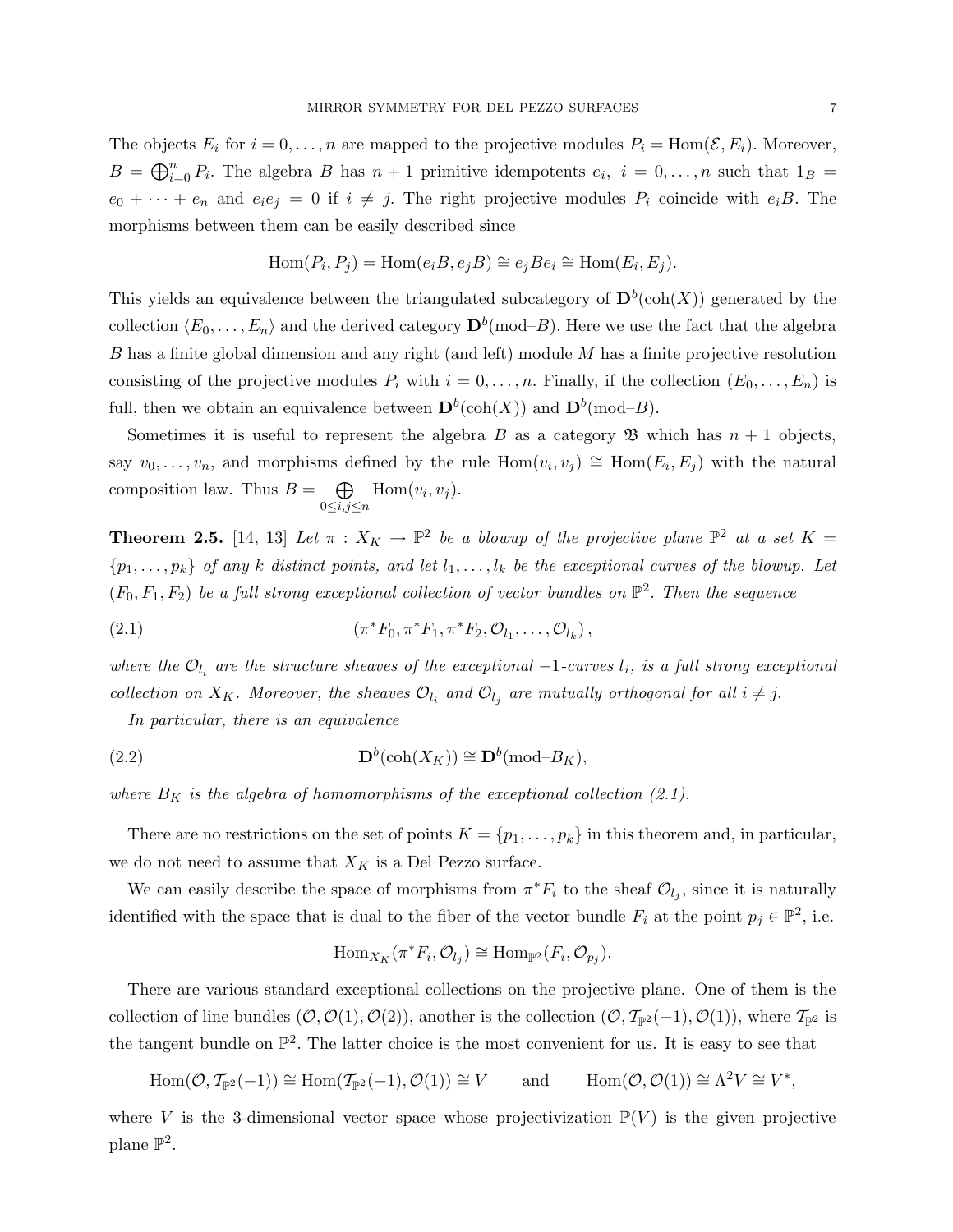

FIGURE 1. The quiver  $\mathfrak{B}_K$  for a blowup of  $\mathbb{P}^2$  at k distinct points.

Let us consider the blowup  $X_K$  of the projective plane  $\mathbb{P}(V)$  at a set  $K = \{p_1, \ldots, p_k\}$  of k distinct points, and the exceptional collection

(2.3) 
$$
\sigma = (\mathcal{O}_{X_K}, \pi^* \mathcal{T}_{\mathbb{P}^2}(-1), \pi^* \mathcal{O}_{\mathbb{P}^2}(1), \mathcal{O}_{l_1}, \dots, \mathcal{O}_{l_k}).
$$

Let  $\mathfrak{B}_K(\sigma)$  be the category of homomorphisms of this exceptional collection (see Figure 1). Then the surface  $X_K$  can be recovered from the category  $\mathfrak{B}_K(\sigma)$  by means of the following procedure.

Denote by  $S_j$  the 2-dimensional space of homomorphisms from  $\pi^* \mathcal{T}_{\mathbb{P}^2}(-1)$  to  $\mathcal{O}_{l_j}$  and denote by  $U_j$ the 1-dimensional space of homomorphisms from  $\mathcal{O}(1)$  to  $\mathcal{O}_{l_j}$ . The composition law in the category  $\mathfrak{B}_K(\sigma)$  gives a map from  $U_j \otimes V$  to  $S_j$ . The kernel of this map is a 1-dimensional subspace  $V_j \subset V$ , which defines a point  $p_j \in \mathbb{P}(V)$ . In this way, we can determine all the points  $p_1, \ldots, p_k \in \mathbb{P}(V)$ and completely recover the surface  $X_K$  starting from the category  $\mathfrak{B}_K(\sigma)$ .

Remark 2.6. Exceptional objects and exceptional collections on Del Pezzo surfaces are wellstudied objects. First, any exceptional object of the derived category is isomorphic to a sheaf up to translation. Second, any exceptional sheaf can be included in a full exceptional collection. Third, any full exceptional collection can be obtained from a given one by a sequence of natural operations on exceptional collections called mutations. All these facts can be found in the paper [13].

2.2. Simple degenerations of Del Pezzo surfaces. We now look at some simple degenerations of the situation considered above, namely when two points, for example  $p_1$  and  $p_2$ , converge to each other and finally coincide. More precisely, this means that we first blow up a point  $p$  and after that we blow up some point  $p'$  on the  $-1$ -curve which is the pre-image of p under the first blowup. This operation is sometimes called a blowup at two "infinitely close" points; more precisely, it corresponds to blowing up a subscheme of length  $2$  supported at  $p$ . In this case, the pre-image  $\pi^{-1}(p)$  consists of two rational curves meeting at one point. One of them is a -1-curve which we denote by  $l'$ , and the other is a -2-curve which we denote by l. The curve l is the proper transform of the exceptional curve of the first blow up performed at the point  $p \in \mathbb{P}^2$ .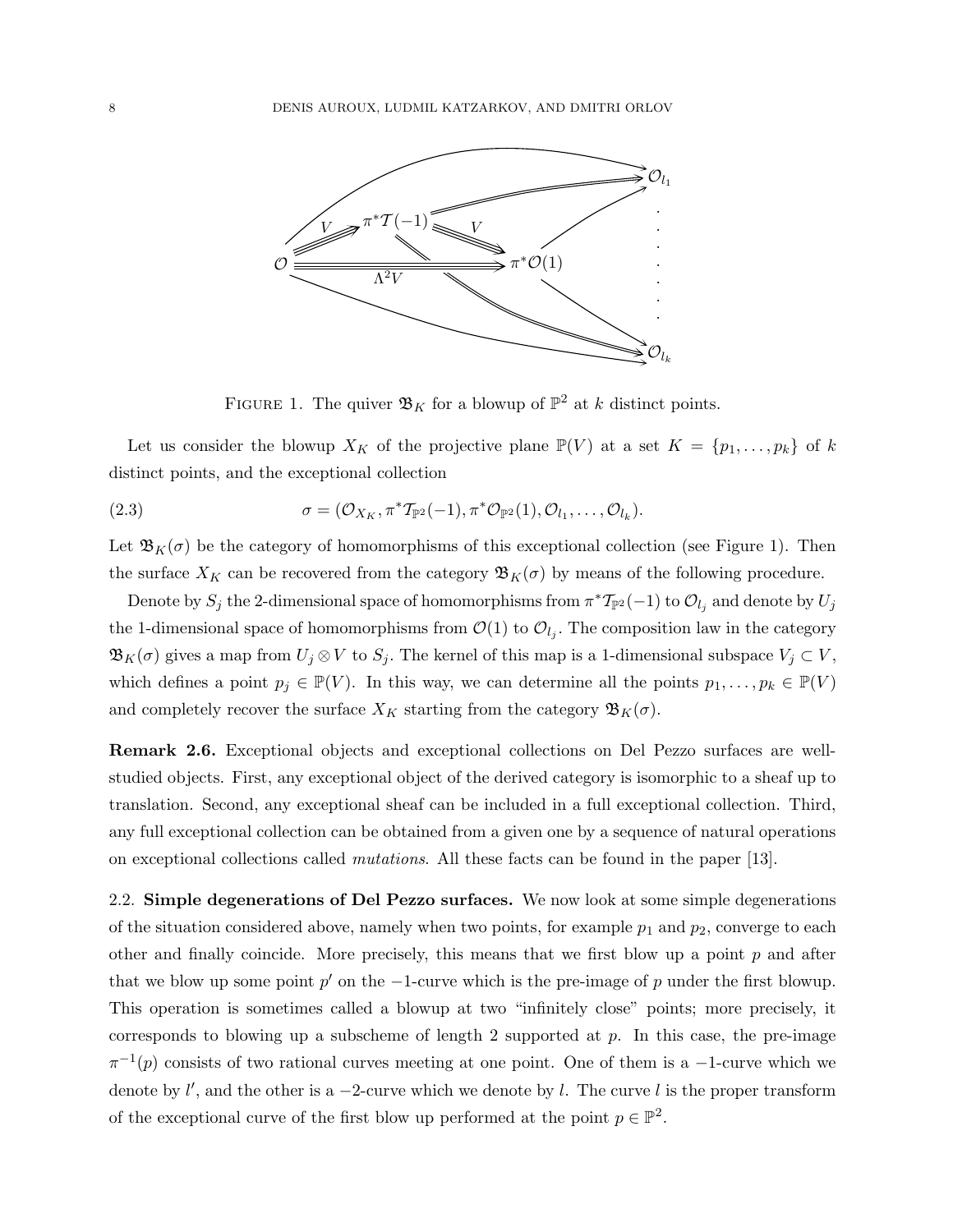

FIGURE 2. The cohomology algebra of the DG-quiver  $\mathfrak{B}_K(\tau)$  for a blowup of  $\mathbb{P}^2$ with two infinitely close points.

In this paragraph, we consider the situation where the surface  $X_K$  is the blowup of the projective plane  $\mathbb{P}^2$  at a subscheme K which is supported at a set of  $k-1$  points  $\{p, p_3, \ldots, p_k\}$  and has length 2 at the point p. In this case the surface  $X_K$  is not a Del Pezzo surface, because it possesses a  $-2$ curve l. However, it follows from general results about blowups that  $\mathbf{D}^b(\text{coh}(X_K))$  still possesses a full exceptional collection [14].

**Proposition 2.7.** Let  $X_K$  be the blowup of  $\mathbb{P}^2$  at a subscheme K supported at a set of  $k-1$  points  $\{p, p_3, \ldots, p_k\}$  and with length 2 at the point p. Then the sequence

(2.4) 
$$
\tau = (\mathcal{O}_{X_K}, \pi^* \mathcal{T}_{\mathbb{P}^2}(-1), \pi^* \mathcal{O}_{\mathbb{P}^2}(1), \mathcal{O}_{\pi^{-1}(p)}, \mathcal{O}_{l'}, \mathcal{O}_{l_3}, \ldots, \mathcal{O}_{l_k})
$$

is a full exceptional collection on  $X_K$ .

As before we can see that the sheaves  $\mathcal{O}_{l_i}$  and  $\mathcal{O}_{l_j}$  are mutually orthogonal for all  $i \neq j$ , and each  $\mathcal{O}_{l_i}$  is orthogonal to both  $\mathcal{O}_{l'}$  and  $\mathcal{O}_{\pi^{-1}(p)}$ . However, the collection  $\tau$  is not strong, because there are non-trivial morphisms from  $\mathcal{O}_{\pi^{-1}(p)}$  to  $\mathcal{O}_{l'}$  in degrees 0 and 1. More precisely,

$$
\text{Hom}(\mathcal{O}_{\pi^{-1}(p)}, \mathcal{O}_{l'}) \cong \mathbb{C} \quad \text{and} \quad \text{Ext}^1(\mathcal{O}_{\pi^{-1}(p)}, \mathcal{O}_{l'}) \cong \mathbb{C}.
$$

Denote by a and b two morphisms from  $\mathcal{O}_{\pi^{-1}(p)}$  to  $\mathcal{O}_{l'}$  of degrees 0 and 1 respectively. It is easy to see that composition with the morphism a gives isomorphisms between the spaces  $\text{Hom}(F, \mathcal{O}_{\pi^{-1}(p)})$ and  $\text{Hom}(F, \mathcal{O}_{l'})$  for any element F of the exceptional collection  $\tau$  (see Figure 2).

Two approaches can be used to obtain an analogue of equivalence (2.2) for this situation. The first possibility is to associate to the non-strong exceptional collection  $\tau$  a differential graded algebra of homomorphisms, and obtain an equivalence between the derived category of coherent sheaves and the derived category of finitely generated (right) DG-modules over the DG-algebra of homomorphisms of the exceptional collection. (One could also try to work in the framework of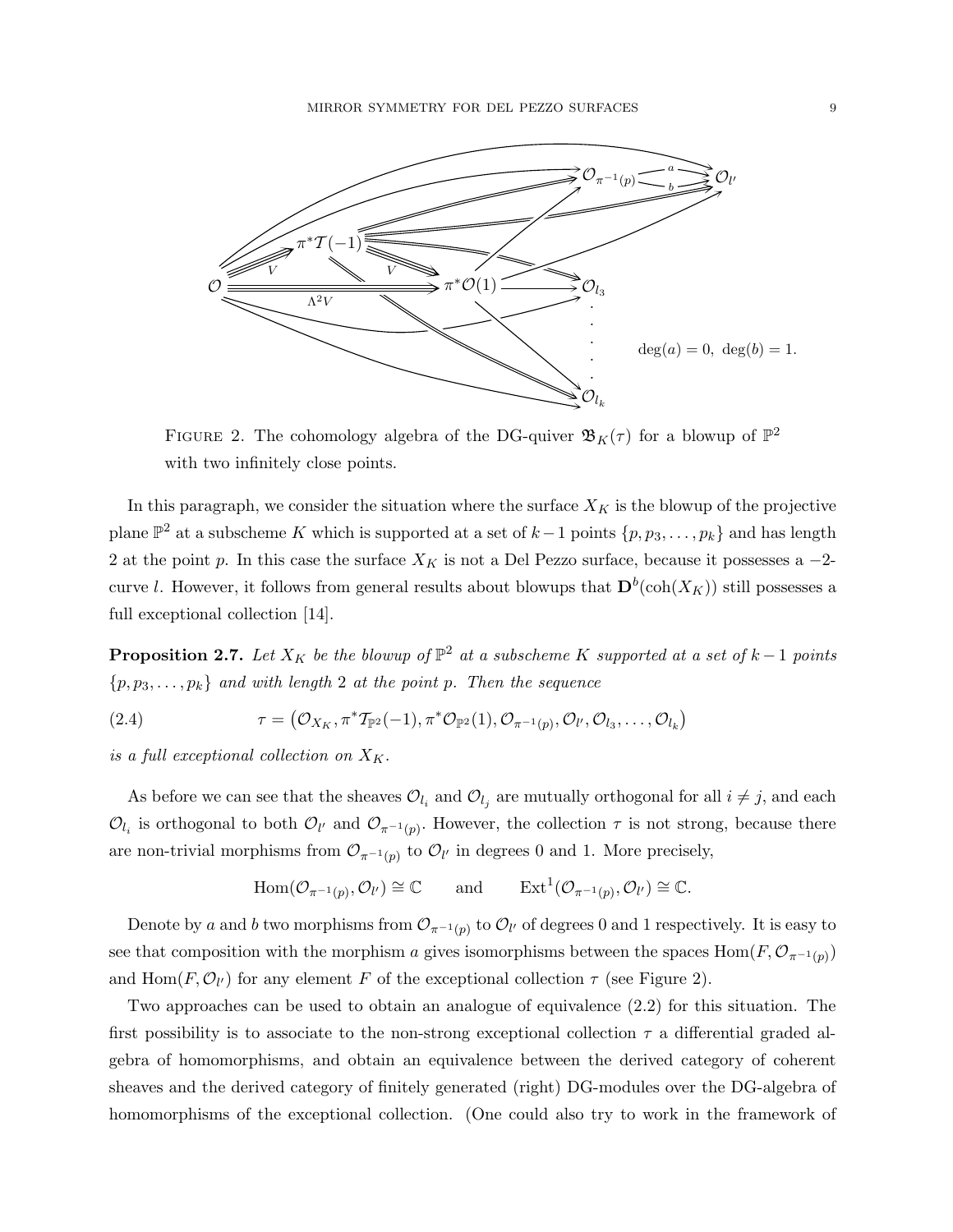$A_{\infty}$ -algebras, which might be more appropriate here considering that the mirror situation involves an  $A_{\infty}$ -category with non-zero  $m_3$ , see §4.4).

Another approach is to change the exceptional collection  $\tau$  to another one which is strong. There are natural operations on exceptional collections which are called mutations and which allow us to obtain new exceptional collections starting from a given one.

We omit the definition of mutations, which is classical and can be found in many places. However, we note that the left mutation of the exceptional collection (2.4) in the pair  $(\pi^*\mathcal{O}_{\mathbb{P}^2}(1), \mathcal{O}_{\pi^{-1}(p)})$ gives us a new exceptional collection

(2.5) 
$$
\tau' = (\mathcal{O}_{X_K}, \pi^* \mathcal{T}_{\mathbb{P}^2}(-1), \mathcal{M}, \pi^* \mathcal{O}_{\mathbb{P}^2}(1), \mathcal{O}_{l'}, \mathcal{O}_{l_3}, \dots, \mathcal{O}_{l_k})
$$

where M is the line bundle on  $X_K$  which is the kernel of the surjection  $\pi^* \mathcal{O}_{\mathbb{P}^2}(1) \to \mathcal{O}_{\pi^{-1}(p)}$ . This new exceptional collection  $\tau'$  is strong.

In fact, we can also consider the same left mutation when the blown up points are all distinct, and obtain in that case as well a strong exceptional collection

$$
\sigma'=(\mathcal{O}_{X_K},\pi^*\mathcal{T}_{\mathbb{P}^2}(-1),\mathcal{M},\pi^*\mathcal{O}_{\mathbb{P}^2}(1),\mathcal{O}_{l_2},\mathcal{O}_{l_3},\ldots,\mathcal{O}_{l_k}),
$$

which behaves very much like  $\tau'$ . The distinguishing feature of the case where we blow up the point p twice is that in the exceptional collection  $\tau'$  the composition map

(2.6) 
$$
\text{Hom}(\mathcal{M}, \pi^*\mathcal{O}_{\mathbb{P}^2}(1)) \otimes \text{Hom}(\pi^*\mathcal{O}_{\mathbb{P}^2}(1), \mathcal{O}_{l'}) \longrightarrow \text{Hom}(\mathcal{M}, \mathcal{O}_{l'})
$$

is identically zero, whereas for  $\sigma'$  (i.e., when the points of K are distinct) the corresponding composition is non-trivial. In this sense, the mutation allows us to give a simple description of the behaviour of the category under the degeneration process where two points of K converge to each other. Namely, the algebra  $B_K(\tau')$  of homomorphisms of the exceptional collection  $\tau'$  is obtained



FIGURE 3. The quiver  $\mathfrak{B}_K(\tau')$  for a blowup of  $\mathbb{P}^2$  with two infinitely close points.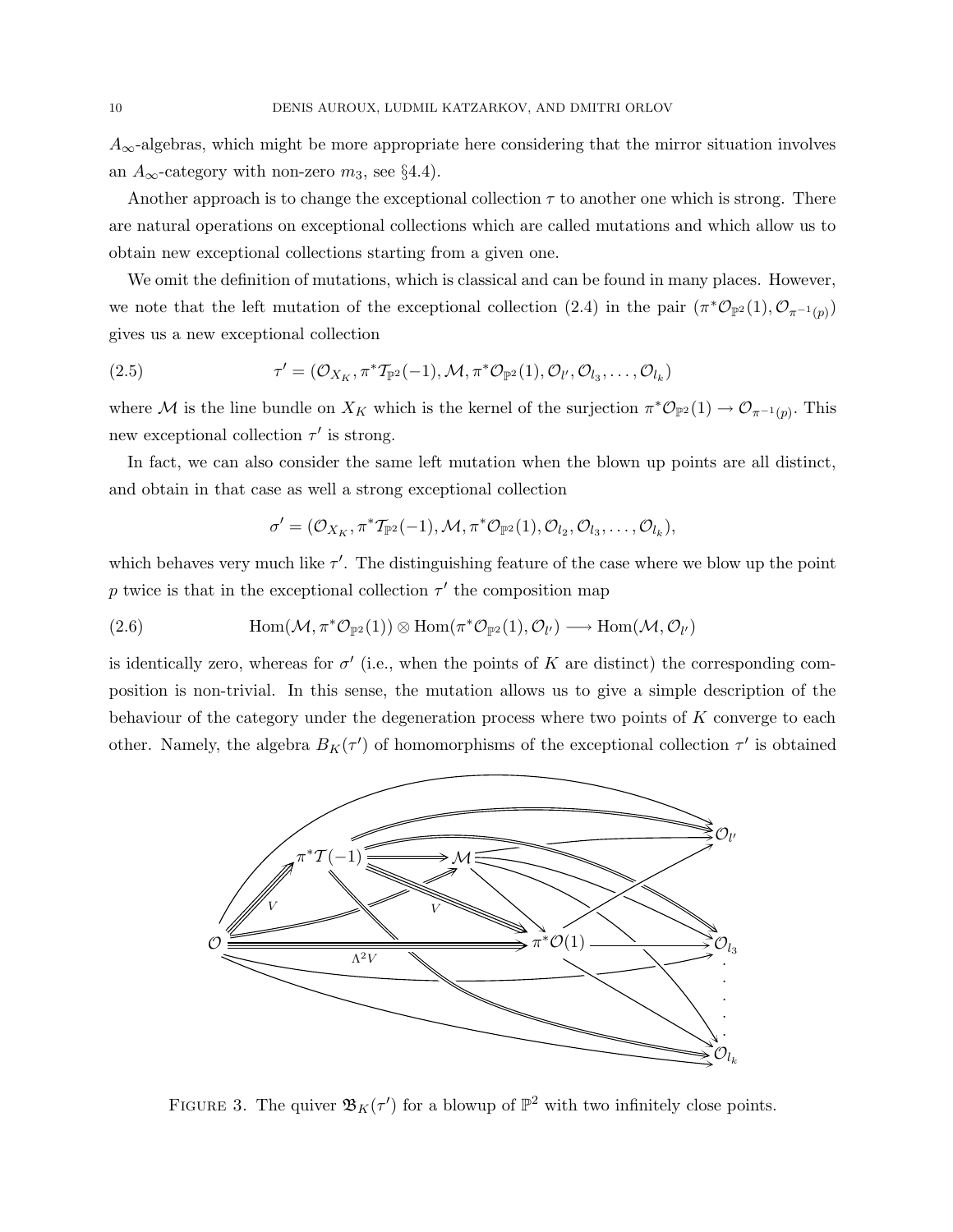as a degeneration of the algebra of homomorphisms of the exceptional collection  $\sigma'$  in which the composition (2.6) becomes zero.

**Proposition 2.8.** Let  $X_K$  be the blowup of  $\mathbb{P}^2$  at a subscheme K supported at a set of  $k-1$  points  $\{p, p_3, \ldots, p_k\}$  and with length 2 at the point p. Then there is an equivalence  $\mathbf{D}^b(\operatorname{coh}(X_K)) \cong$  $\mathbf{D}^b(\text{mod}-B_K(\tau'))$ , where  $B_K(\tau')$  is the algebra of homomorphisms of the exceptional collection  $\tau'.$ 

In this context, the surface  $X_K$  can again be recovered from the category  $\mathfrak{B}_K(\tau')$ . Namely, the points  $p, p_3, \ldots, p_k$  can be determined by the same method as above. To recover  $X_K$ , we also have to determine the position of the point  $p'$  on the exceptional curve of the blowup of the point p. This is equivalent to finding a tangent direction at the point  $p$ . Consider the kernel of the composition map

$$
\operatorname{Hom}(\mathcal{O},\mathcal{M})\otimes \operatorname{Hom}(\mathcal{M},\mathcal{O}_{l'})\longrightarrow \operatorname{Hom}(\mathcal{O},\mathcal{O}_{l'}).
$$

It is a one-dimensional subspace of Hom $(0, M)$ . The image of this subspace in the space  $V^* =$  $Hom(\mathcal{O}, \pi^*\mathcal{O}(1))$  determines a line in the projective space  $\mathbb{P}(V)$  which passes through the point p and hence a tangent direction at p.

2.3. Noncommutative deformations of Del Pezzo surfaces. As before, let  $X_K$  be the blowup of the projective plane at a set  $K$  of  $k$  distinct points. Consider the strong exceptional collection

$$
\sigma=(\mathcal{O},\pi^* \mathcal{T}_{\mathbb{P}^2}(-1),\pi^* \mathcal{O}_{\mathbb{P}^2}(1),\mathcal{O}_{l_1},\ldots,\mathcal{O}_{l_k}).
$$

By the discussion in §2.1, the derived category of coherent sheaves  $\mathbf{D}^b(\text{coh}(X_K))$  is equivalent to the category of finitely generated (right) modules over the algebra  $B_K$  of homomorphisms of  $\sigma$ . The algebra  $B_K$  can also be represented by the category  $\mathfrak{B}_K$  associated to the exceptional collection  $\sigma$ (see Figure 1).

The category  $\mathfrak{B}_K$  has strictly more deformations than the surface  $X_K$ . We saw above that the surface  $X_K$  can be reconstructed from the category  $\mathfrak{B}_K$ , and that the deformation of the surface  $X_K$  is controlled by the variation of the set  $K \subset \mathbb{P}^2$ .

A general deformation of the category  $\mathfrak{B}_K$  can be viewed as the category of an exceptional collection on a noncommutative deformation of the surface  $X_K$ . In other words, if  $\mathfrak{B}_{K,\mu}$  is a deformation of the category  $\mathfrak{B}_K$  then the bounded derived category  $\mathbf{D}^b(\text{mod}-B_{K,\mu})$  of finitely generated (right) modules over the algebra  $B_{K,\mu}$  will be viewed as the derived category of coherent sheaves on a noncommutative surface  $X_{K,\mu}$ . Any such noncommutative surface can be represented as the blowup of a noncommutative plane  $\mathbb{P}^2_\mu$  at some set K consisting of k of its "points". This procedure is discussed in detail in [20].

In the rest of this section, we describe the deformations of the category  $\mathfrak{B}_K$ . Recall that a deformation of a category is, by definition, a deformation of its composition law. We proceed in two steps. The first step is to describe the deformations of the subcategory  $\mathfrak{B}(\sigma_0)$  associated to the subcollection  $\sigma_0 = (0, \pi^* \mathcal{I}(-1), \pi^* \mathcal{O}(1))$ . This subcategory  $\mathfrak{B}(\sigma_0)$  is the category of homomorphisms of the full strong exceptional collection  $(\mathcal{O}, \mathcal{T}(-1), \mathcal{O}(1))$  on  $\mathbb{P}^2$ . Therefore, considering a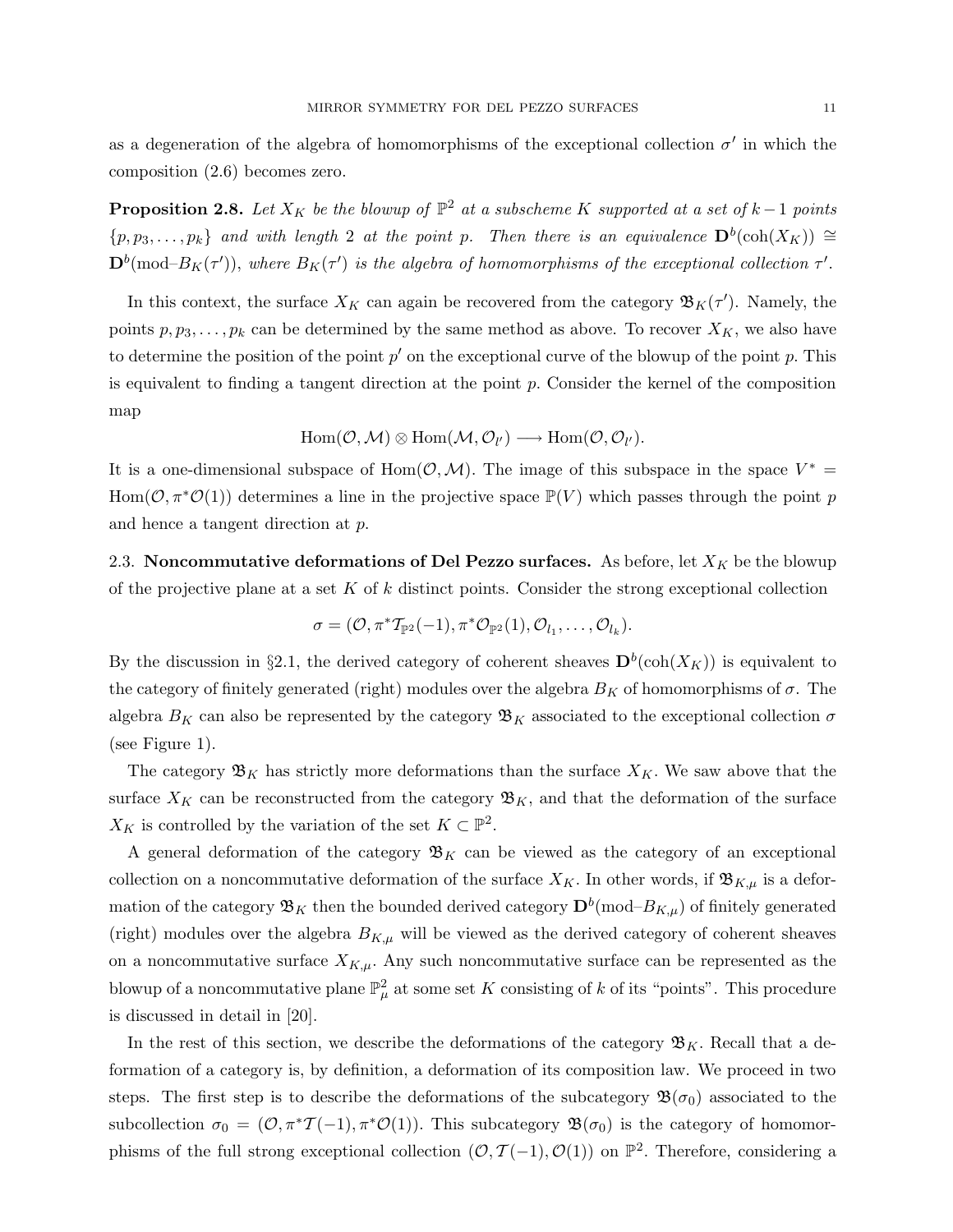

FIGURE 4. The quiver  $\mathfrak{B}_{\mu}$  for a noncommutative  $\mathbb{P}^2_{\mu}$ .

deformation of the subcategory  $\mathfrak{B}(\sigma_0)$  we obtain a noncommutative deformation  $\mathbb{P}^2_\mu$  of the projective plane. The second step is to describe the deformations of all other compositions in the category  $\mathfrak{B}_K$ . These deformations correspond to variations of the set of "points" K on the noncommutative projective plane  $\mathbb{P}^2_{\mu}$ .

Noncommutative deformations of the projective plane have been described in [2, 6]. Any deformation of the category  $\mathfrak{B}(\sigma_0)$  is a category with three ordered objects  $F_0, F_1, F_2$  and with threedimensional spaces of homomorphisms from  $F_i$  to  $F_j$  when  $i < j$  (see Figure 4). Any such category  $\mathfrak{B}_{\mu}$  is determined by the composition tensor  $\mu: V \otimes U \to W$ . We will consider only the nondegenerate (geometric) case, where the restrictions  $\mu_u = \mu(\cdot, u) : V \to W$  and  $\mu_v = \mu(v, \cdot) : U \to W$ have rank at least two for all nonzero elements  $u \in U$  and  $v \in V$ , and the composition of  $\mu$  with any nonzero linear form on W is a bilinear form of rank at least two on  $V \otimes U$ . The equations  $\det \mu_u = 0$  and  $\det \mu_v = 0$  define closed subschemes  $\Gamma_U \subset \mathbb{P}(U)$  and  $\Gamma_V \subset \mathbb{P}(V)$ . Namely, up to projectivization the set of points of  $\Gamma_U$  (resp.  $\Gamma_V$ ) consists of all  $u \in U$  (resp.  $v \in V$ ) for which the rank of  $\mu_u$  (resp.  $\mu_v$ ) is equal to 2. It is easy to see that the correspondence which associates to a vector  $v \in V$  the kernel of the map  $\mu_v : U \to W$  defines an isomorphism between  $\Gamma_V$  and  $\Gamma_U$ . Moreover, under these circumstances  $\Gamma_V$  is either the entire projective plane  $\mathbb{P}(V)$  or a cubic in  $\mathbb{P}(V)$ . If  $\Gamma_V = \mathbb{P}(V)$  then  $\mu$  is isomorphic to the tensor  $V \otimes V \to \Lambda^2 V$ , i.e. we get the usual projective plane  $\mathbb{P}^2$ .

Thus, the non-trivial case is the situation where  $\Gamma_V$  is a cubic, i.e. an elliptic curve which we now denote by E. This elliptic curve comes equipped with two embeddings into the projective planes  $\mathbb{P}(U)$  and  $\mathbb{P}(V)$  respectively; by restriction of  $\mathcal{O}(1)$  these embeddings determine two line bundles  $\mathcal{L}_1$ and  $\mathcal{L}_2$  of degree 3 over E, and it can be checked that  $\mathcal{L}_1 \neq \mathcal{L}_2$ . This construction has a converse:

**Construction 2.9.** The tensor  $\mu$  can be reconstructed from the triple  $(E, \mathcal{L}_1, \mathcal{L}_2)$ . Namely, the spaces U, V are isomorphic to  $H^0(E, \mathcal{L}_1)^*$  and  $H^0(E, \mathcal{L}_2)^*$  respectively, and the space W is dual to the kernel of the canonical map

$$
H^0(E,{\mathcal L}_1) \otimes H^0(E,{\mathcal L}_2) \longrightarrow H^0(E,{\mathcal L}_1 \otimes {\mathcal L}_2),
$$

which induces the tensor  $\mu: V \otimes U \longrightarrow W$ .

The details of these constructions and statements can be found in [2, 6].

**Remark 2.10.** Note that we can also consider a triple  $(E, \mathcal{L}_1, \mathcal{L}_2)$  such that  $\mathcal{L}_1 \cong \mathcal{L}_2$ . Then the procedure described above produces a tensor  $\mu$  with  $\Gamma_V \cong \mathbb{P}(V)$ , which defines the usual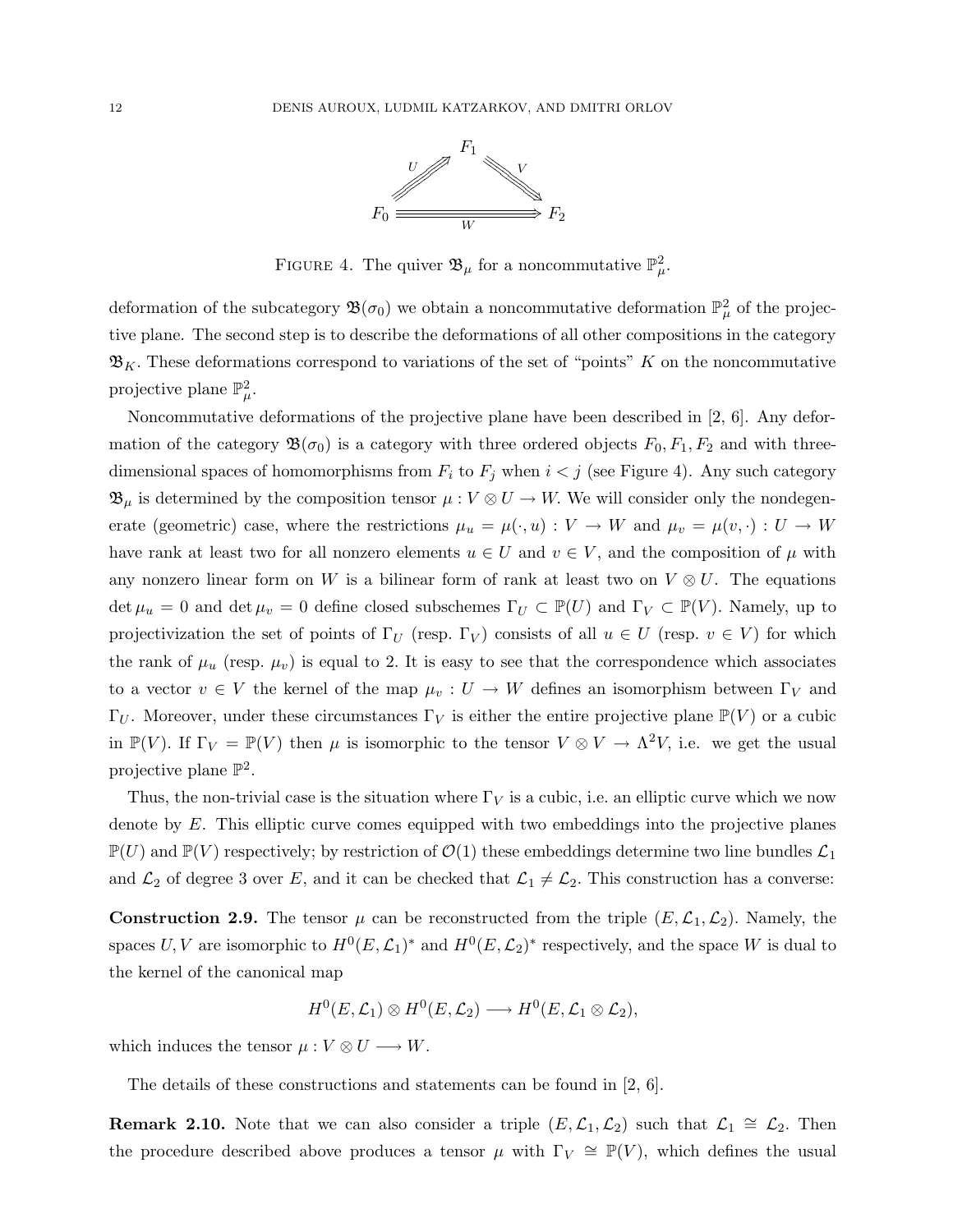commutative projective plane. Thus, in this particular case the tensor  $\mu$  does not depend on the curve E.

Now we describe the deformations of the other compositions in the category  $\mathfrak{B}_K$ . Given a category  $\mathfrak{B}_{\mu}$  of the form described above, corresponding to a noncommutative projective plane  $\mathbb{P}^2_{\mu}$ , and given a set  $K = \{p_1, \ldots, p_k\}$  of k points on the elliptic curve E, we can construct a category  $\mathfrak{B}_{K,\mu}$  in the following manner. A point  $p_j \in E \subset \mathbb{P}(U)$  determines a one-dimensional subspace of U, generated by a vector  $u_j \in U$ . The map  $\mu_{u_j}: V \to W$  has rank 2; denote by  $v_j$  a non-zero vector in its kernel. The category  $\mathfrak{B}_{K,\mu}$  is then constructed from the category  $\mathfrak{B}_{\mu}$  by adding k mutually orthogonal objects  $\mathcal{O}_{l_j}$  for  $j = 1, \ldots, k$ , and defining the spaces of morphisms by the rule

$$
\text{Hom}(F_2, \mathcal{O}_{l_j}) = \mathbb{C}, \qquad \text{Hom}(F_1, \mathcal{O}_{l_j}) = V/\text{Ker } \mu_{u_j} = V/\langle v_j \rangle, \qquad \text{Hom}(F_0, \mathcal{O}_{l_j}) = W/\text{Im } \mu_{v_j}.
$$

The two composition tensors involving  $\text{Hom}(F_2,\mathcal{O}_{l_j})$  are defined in the obvious manner as suggested by the notation. The only non-obvious composition is the map  $V/\langle v_j \rangle \otimes U \to W/\operatorname{Im} \mu_{v_j}$ , which is by definition induced by the tensor  $\mu : V \otimes U \longrightarrow W$ .

Conversely, if we consider a category  $\mathfrak{B}_{K,\mu}$  which is a deformation of  $\mathfrak{B}_K$  and an extension of the category  $\mathfrak{B}_{\mu}$ , then the kernel of the composition map

$$
\operatorname{Hom}(F_2,\mathcal{O}_{l_j}) \otimes V \longrightarrow \operatorname{Hom}(F_1,\mathcal{O}_{l_j})
$$

defines a one-dimensional subspace  $\langle v_j \rangle \subset V$ . The map  $\mu_{v_j}$  must have rank 2, since otherwise  $\mu_{v_j}$ would be an isomorphism and the composition map  $Hom(F_2, \mathcal{O}_{l_j}) \otimes W \longrightarrow Hom(F_0, \mathcal{O}_{l_j})$  would vanish identically, which by assumption is not the case. Therefore, the objects  $\mathcal{O}_{l_j}$  correspond to points on the curve E.

Thus, any category  $\mathfrak{B}_{K,\mu}$  is defined by the data  $(E,\mathcal{L}_1,\mathcal{L}_2,p_1,\ldots,p_k)$ , where E is a cubic,  $\mathcal{L}_1,\mathcal{L}_2$ are line bundles of degree 3 on E, and  $p_1, \ldots, p_k$  is a set of distinct points on E. If  $\mathcal{L}_1 \cong \mathcal{L}_2$ , then we obtain the category  $\mathfrak{B}_K$  related to a blowup of the usual commutative projective plane. In the general case, the bounded derived category  $\mathbf{D}^b(\text{mod}-B_{K,\mu})$  of finite rank modules over the algebra  $B_{K,\mu}$  is viewed as the derived category of coherent sheaves on the non-commutative surface  $X_{K,\mu}$ , which is a blowup of k points on the non-commutative projective plane  $\mathbb{P}^2_{\mu}$ .

A standard approach to noncommutative geometry is to determine a noncommutative variety either by an abelian category of (quasi)coherent sheaves on it or by a noncommutative (graded) algebra which is considered as its (homogeneous) coordinate ring. The question of how to define the abelian category of coherent sheaves on Del Pezzo surfaces and on other blowups of surfaces is discussed in the paper [20]. We briefly describe one of the possible approaches. It is very important to note that the category  $\mathbf{D}^b(\text{mod}-B_{K,\mu})$  possess a Serre functor S, i.e. an additive autoequivalence for which there are bi-functorial isomorphisms

$$
Hom(X, SY) \xrightarrow{\sim} Hom(Y, X)^*
$$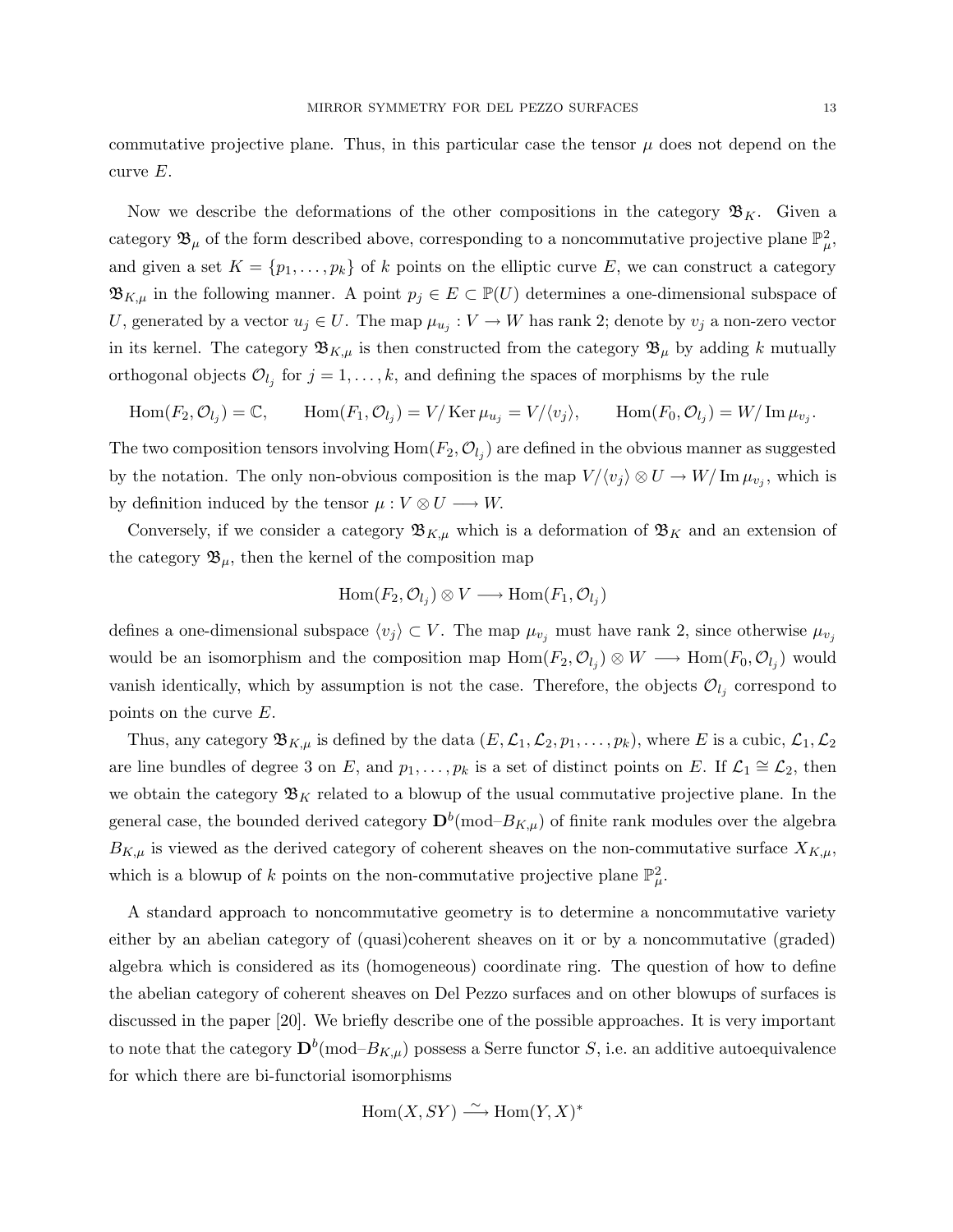for any  $X, Y \in D^b(\text{mod}-B_{K,\mu})$ . In the case of the bounded derived category of finite rank modules over a finite dimensional algebra of finite homological dimension, the Serre functor is the functor which takes a complex of modules  $M^{\bullet}$  to the complex  $\mathbf{R}$  Hom $_{B_{K,\mu}}(M, B_{K,\mu})^*$ . The Serre functor is an exact autoequivalence.

Now we can take the projective module  $P_0$  (corresponding to  $\mathcal{O}$ , see the discussion after Definition 2.4) and consider the sequence of objects  $R_m = S^m[-2m]P_0$  for all  $m \in \mathbb{Z}$ . Let us consider the subcategory  $A \subset \mathbf{D}^b(\text{mod}-B_{K,\mu})$  consisting of all objects F such that

 $\text{Hom}(R_m, F[i]) = 0 \text{ for all } i \neq 0 \text{ and sufficiently large } m \gg 0.$ 

If the category  $\cal A$  is abelian and its bounded derived category  ${\bf D}^b({\cal A})$  is equivalent to  ${\bf D}^b(\rm mod\text{-} B_{K,\mu})$ then A can be considered as the category of coherent sheaves on the noncommutative surface  $X_{K,\mu}$ , and  $X_{K,\mu}$  can be called a noncommutative Del Pezzo surface.

The reason of such a definition of the abelian category of coherent sheaves on a noncommutative Del Pezzo surface is inspired by the commutative case. In the commutative case the Serre functor is isomorphic to the functor  $\mathcal{O}(K)[2]$ , where  $\mathcal{O}(K)$  is the canonical line bundle. Hence, for usual commutative surfaces the objects  $R_m$  are isomorphic to the invertible sheaves  $\mathcal{O}(mK)$ . Since for a Del Pezzo surface X the anticanonical sheaf  $\mathcal{O}(-K)$  is ample, we have  $H^{i}(X, F(-mK)) = 0$  for all  $i \neq 0$  and any coherent sheaf F when m is sufficiently large. This property makes it possible to separate pure coherent sheaves from other complexes of coherent sheaves.

We can also consider the graded space  $A = \bigoplus_{p=0}^{\infty} \text{Hom}(R_0, R_{-p})$  and can endow it with the structure of a graded algebra using the isomorphisms  $Hom(R_0, R_{-p}) \cong Hom(R_i, R_{i-p})$  given by the functors  $S^{i}[-2i]$  for all  $i \in \mathbb{Z}$ . This algebra can be considered as the homogeneous coordinate ring of a noncommutative Del Pezzo surface. It seems that such rings are noncommutative deformations of homogeneous commutative coordinate rings of usual Del Pezzo surfaces.

In any case, these remarks about abelian categories of coherent sheaves on noncommutative Del Pezzo surfaces will not be needed in the rest of the argument. We will only use the description of the bounded derived category of coherent sheaves on the noncommutative blowup  $X_{K,\mu}$  in terms of finite rank modules over the algebra  $B_{K,\mu}$ , i.e. we state an equivalence of triangulated categories

(2.7) 
$$
\mathbf{D}^b(\operatorname{coh}(X_{K,\mu})) \cong \mathbf{D}^b(\operatorname{mod}-B_{K,\mu}).
$$

### 3. The mirror Landau-Ginzburg models

3.1. Compactification of the mirror of  $\mathbb{CP}^2$ . As mentioned in the introduction, the mirror of  $\mathbb{CP}^2$  is an elliptic fibration with 3 singular fibers, determined by (a fiberwise compactification of) the superpotential  $W_0 = x + y + 1/xy$  on  $(\mathbb{C}^*)^2$ . This Landau-Ginzburg model compactifies naturally to an elliptic fibration  $\overline{W_0}$  :  $\overline{M} \to \mathbb{CP}^1$ , which we now describe.

Compactifying  $(\mathbb{C}^*)^2$  to  $\mathbb{CP}^2$ , we can view  $W_0$  as the quotient of the two homogeneous degree 3 polynomials  $P_0 = X^2Y + XY^2 + Z^3$  and  $P_{\infty} = XYZ$ , which define a pencil of cubics with three base points of multiplicities respectively 4, 4, and 1. Namely, the cubic  $C_0$  defined by  $P_0$  intersects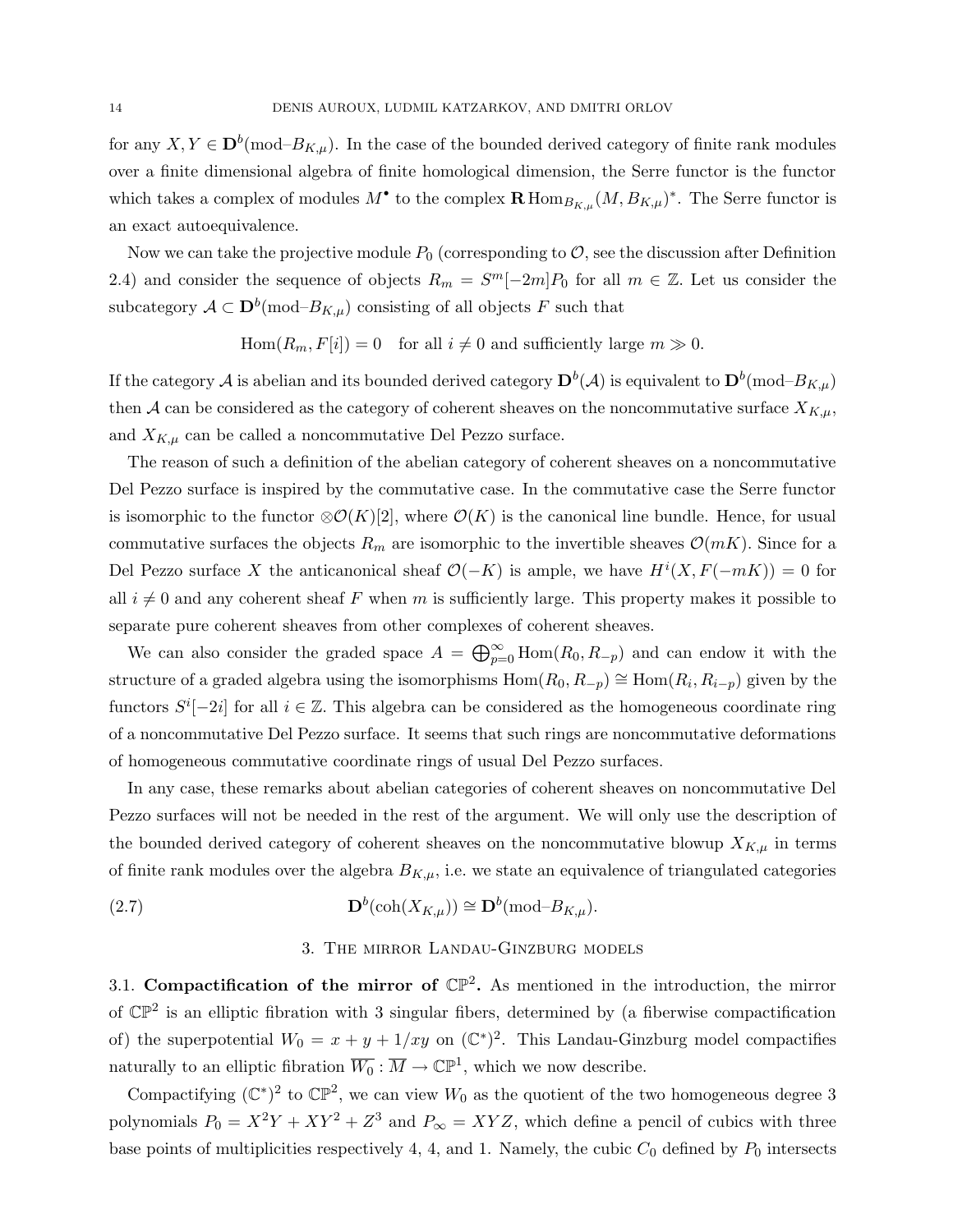

FIGURE 5. The successive blowups at  $(0:1:0)$ .

the line  $X = 0$  at  $(0:1:0)$  (with multiplicity 3), the line  $Y = 0$  at  $(1:0:0)$  (with multiplicity 3), and the line  $Z = 0$  at  $(0:1:0)$ ,  $(1:0:0)$  and  $(1:-1:0)$ . Blow up  $\mathbb{CP}^2$  three times successively at the point where the cubic  $C_0$  and the line  $X = 0$  (or their proper transforms) intersect each other, i.e. first at the point  $(0:1:0)$ , and then twice at suitable points of the exceptional divisors (see Figure 5). Similarly, blow up three times the intersection of the cubic  $C_0$  with the line  $Y = 0$ .

Let  $\tilde{C}_0$  be the proper transform of  $C_0$  under these blowups, and let  $\tilde{C}_\infty$  be the configuration of 9 rational curves formed by the proper transforms of the three coordinate lines and the exceptional divisors of the six blowups (so, in Figure 5, all components other than  $\tilde{C}_0$  are eventually part of  $\tilde{C}_{\infty}$ ). Then  $\tilde{C}_0$  and  $\tilde{C}_{\infty}$  intersect transversely at three smooth points, and define a pencil of elliptic curves representing the anticanonical class in  $\mathbb{CP}^2$  blown up six times. The complement of  $\tilde{C}_{\infty}$ identifies with  $(\mathbb{C}^*)^2$ , and the restriction of the  $\mathbb{CP}^1$ -valued map defined by the pencil to this open subset coincides with  $W_0$ . Blowing up the three points where  $\tilde{C}_0$  and  $\tilde{C}_{\infty}$  intersect, we obtain a rational elliptic surface  $\overline{M}$ , and the pencil becomes an elliptic fibration  $\overline{W_0}$  :  $\overline{M} \to \mathbb{CP}^1$ , which provides a natural compactification of  $W_0: (\mathbb{C}^*)^2 \to \mathbb{C}$ .

The meromorphic function  $\overline{W_0}$  has 12 isolated non-degenerate critical points. Three of them are the pre-images of the points  $(1:1:1)$ ,  $(j:j:1)$ , and  $(j^2:j^2:1)$   $(j=e^{2i\pi/3})$ , and correspond to the three critical points of  $W_0$  in  $(\mathbb{C}^*)^2$  (with associated critical values 3, 3j, and 3j<sup>2</sup>). The nine other critical points all lie in the fiber above infinity: they are the nodes of the reducible configuration  $\tilde{C}_{\infty}$  (see Figure 6).

This compactification process can also be described in a more symmetric manner by viewing  $(\mathbb{C}^*)^2$  as the surface  $\{xyz=1\} \subset (\mathbb{C}^*)^3$ , and  $W_0=x+y+z$ . Compactifying  $(\mathbb{C}^*)^3$  to  $\mathbb{CP}^3$  leads one to consider the cubic surface  $\{XYZ = T^3\} \subset \mathbb{CP}^3$ , which presents  $A_2$  singularities at the three points  $(1:0:0:0)$ ,  $(0:1:0:0)$ , and  $(0:0:1:0)$ . After blowing up  $\mathbb{CP}^3$  at these three points,



FIGURE 6. The singular fibers of  $\overline{W_0}$ .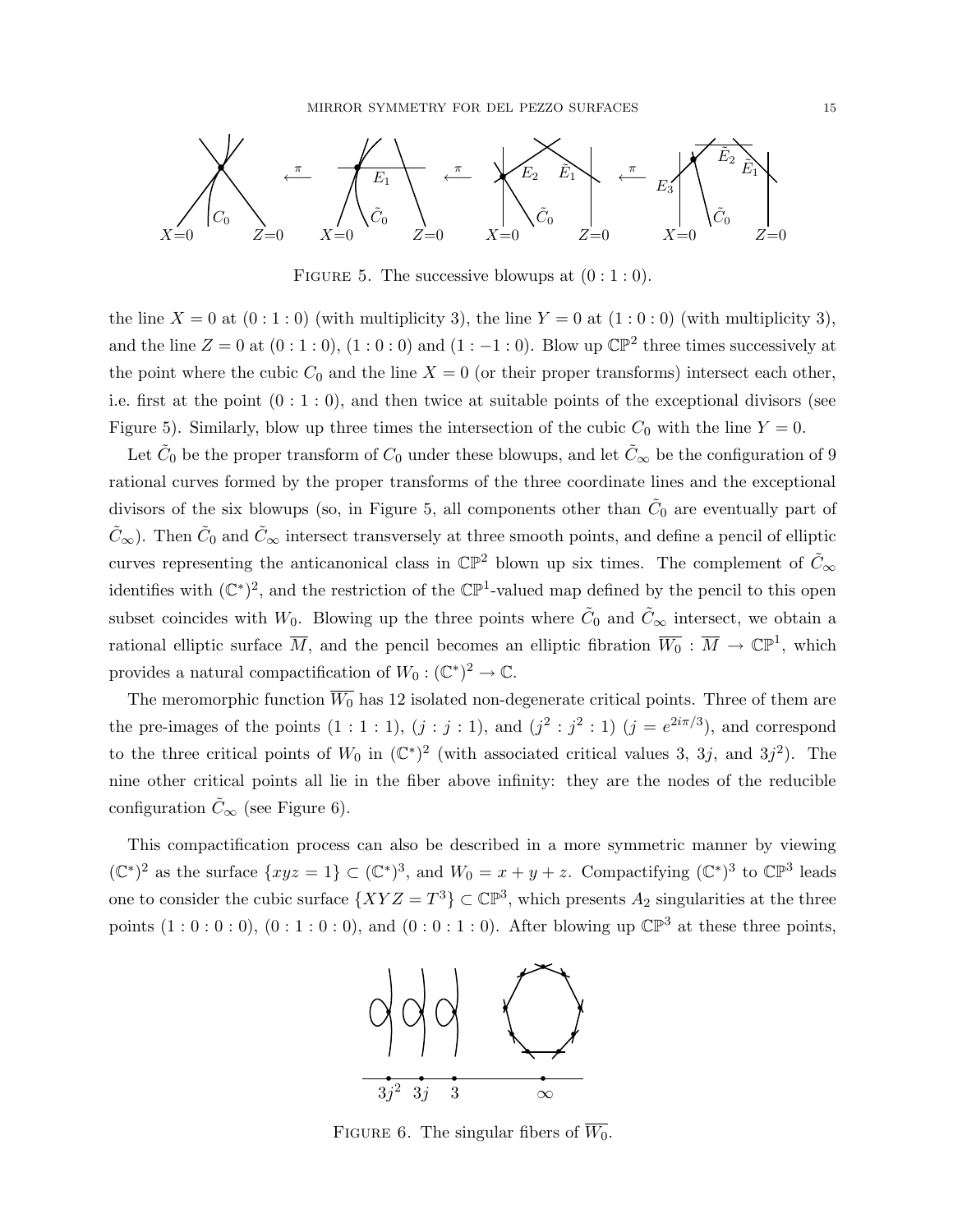we obtain a smooth cubic surface, in which the hyperplane sections  $\tilde{C}_0 = \{X + Y + Z = 0\}$  and  $\tilde{C}_{\infty} = \{T = 0\}$  define a pencil of elliptic curves with three base points. As before,  $\tilde{C}_0$  is a smooth elliptic curve, and  $\tilde{C}_{\infty}$  is a configuration of 9 rational curves (the proper transforms of the three coordinate lines where the singular cubic surface intersects the plane  $T = 0$ , and the six  $-2$ -curves arising from the resolution of the singularities). Blowing up the three points of  $\tilde{C}_0 \cap \tilde{C}_{\infty}$ , we again obtain a rational elliptic surface, and an elliptic fibration with 12 isolated critical points, 9 of which lie in the fiber above infinity (as in Figure 6).

3.2. The vanishing cycles of  $\overline{W_0}$ . Each singular fiber of  $\overline{W_0}$  is obtained from the regular fiber by collapsing a certain number of vanishing cycles, and the monodromy of the fibration around a singular fiber is given by a product of Dehn twists along these vanishing cycles. In this section, we determine the homology classes of the vanishing cycles associated to the critical points of  $\overline{W_0}$ .

More precisely, consider the fiber  $\Sigma_0 = \overline{W_0}^{-1}(0)$ , which is a smooth elliptic curve (in fact, the proper transform of the curve called  $\tilde{C}_0$  in §3.1), and consider the following ordered collection of arcs  $(\gamma_i)_{0 \leq i \leq 3}$  joining the origin to the various critical values of  $\overline{W_0}$ :  $\gamma_0$ ,  $\gamma_1$ ,  $\gamma_2$  are straight line segments joining the origin to  $\lambda_0 = 3$ ,  $\lambda_1 = 3j^2$ , and  $\lambda_2 = 3j$  respectively, and  $\gamma_3$  is the straight line  $e^{i\pi/3}\mathbb{R}_+$  joining the origin to  $\lambda_3 = \infty$ .

Using parallel transport (with respect to an arbitrary horizontal distribution) along the arc  $\gamma_i$ , we can associate a vanishing cycle to each critical point  $p \in \overline{W_0}^{-1}(\lambda_i)$ ; this vanishing cycle is well-defined up to isotopy, and in particular we can consider its homology class in  $H_1(\Sigma_0, \mathbb{Z}) \simeq \mathbb{Z}^2$ (well-defined up to a choice of orientation). If we fix a symplectic structure on  $\overline{M}$  for which the fibers of  $\overline{W_0}$  are symplectic submanifolds, then we have a canonical horizontal distribution (given by the symplectic orthogonal to the fiber), which allows us to consider the vanishing cycles as Lagrangian submanifolds of  $\Sigma_0$ , well-defined up to *Hamiltonian isotopy*; in §4 this will be of utmost importance, but for now we ignore the symplectic structure and only view  $\overline{W_0}$  as a topological fibration.

**Lemma 3.1.** In terms of a suitable basis  $\{a, b\}$  of  $H_1(\Sigma_0, \mathbb{Z})$ , the vanishing cycles  $L_0, L_1, L_2$  associated to the critical values  $\lambda_0, \lambda_1, \lambda_2$  (and the arcs  $\gamma_0, \gamma_1, \gamma_2$ ) represent the classes  $[L_0] = -2a - b$ ,  $[L_1] = -a + b$ , and  $[L_2] = a + 2b$ , respectively; and the vanishing cycles  $L_3, \ldots, L_{11}$  associated to the nine critical points in the fiber at infinity represent the class  $[L_3] = \cdots = [L_{11}] = a + b$ .

*Proof.* The vanishing cycles  $L_0, L_1, L_2$  are exactly those of the mirror of  $\mathbb{CP}^2$ , and are well-known (cf. e.g. [17] or [3]). In particular it is known that, choosing a suitable homology basis  $\{a, b\}$  for  $H_1(\Sigma_0, \mathbb{Z})$ , and fixing appropriate orientations of  $L_0, L_1, L_2$ , we have  $[L_0] = -2a - b$ ,  $[L_1] = -a + b$ , and  $[L_2] = a + 2b$  (cf. e.g. Figure 14 in [3]).

We now consider the 9 critical points in the fiber at infinity. It is clear that  $L_3, \ldots, L_{11}$  admit disjoint representatives, and hence are all homologous. Their homology class can be determined by considering the monodromy of the elliptic fibration  $\overline{W_0}$ , which is given by the product of the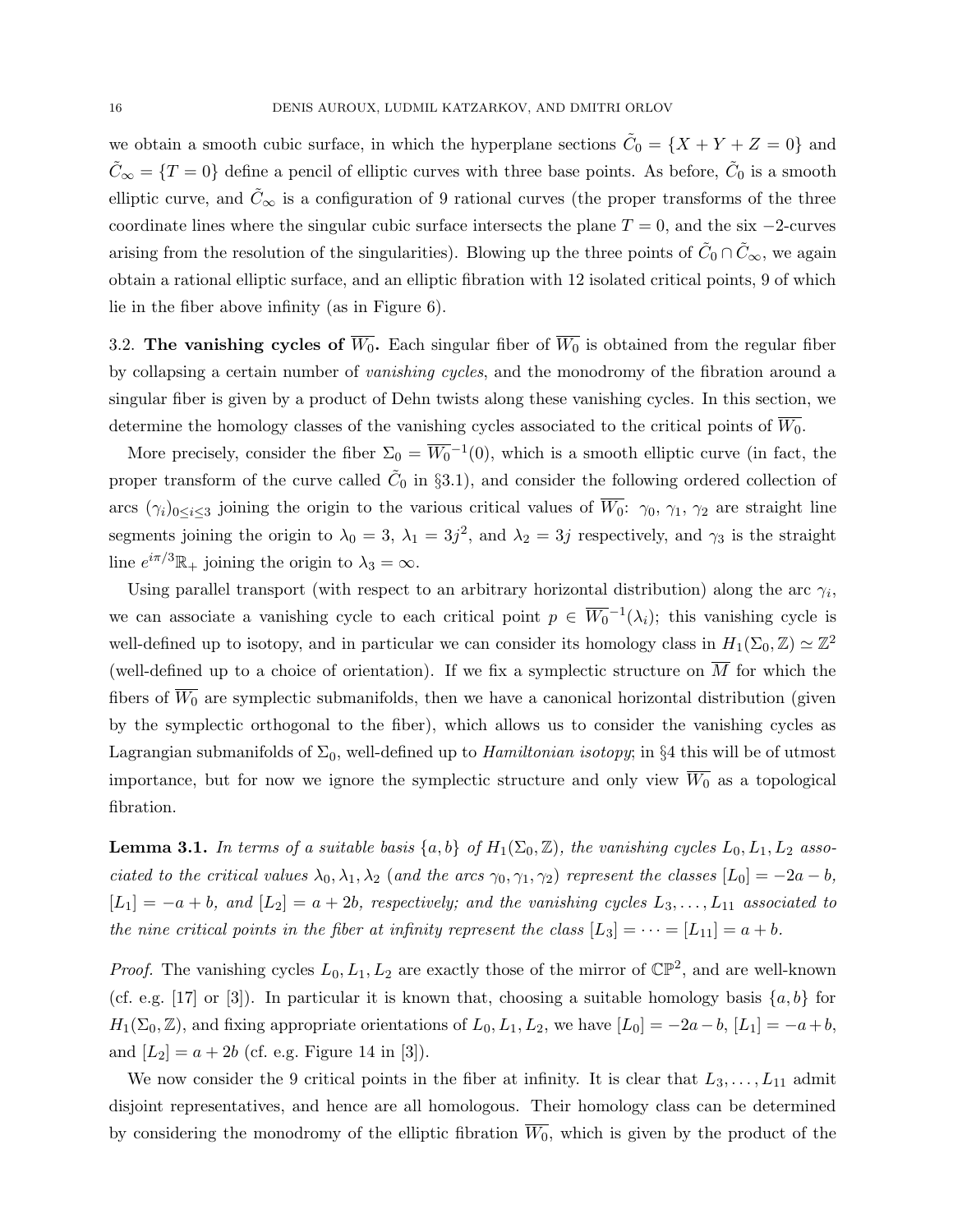positive Dehn twists along the vanishing cycles. Considering the action on  $H_1(\Sigma_0, \mathbb{Z})$ , and still using the basis  $\{a, b\}$  considered above, the monodromies around the critical values  $\lambda_0, \lambda_1, \lambda_2$  are given by

$$
\tau_0 = \begin{pmatrix} -1 & 4 \\ -1 & 3 \end{pmatrix}, \quad \tau_1 = \begin{pmatrix} 2 & 1 \\ -1 & 0 \end{pmatrix}, \text{ and } \tau_2 = \begin{pmatrix} -1 & 1 \\ -4 & 3 \end{pmatrix},
$$

while the monodromy around the fiber at infinity is given by  $\tau^9$ , where  $\tau$  is the positive Dehn twist along  $[L_3] = \cdots = [L_{11}]$ . On the other hand, because the arcs  $\gamma_0, \ldots, \gamma_3$  are ordered clockwise around the origin, we have  $\tau_0 \tau_1 \tau_2 \tau^9 = 1$ . Therefore,

$$
\tau^9 = \begin{pmatrix} -8 & 9 \\ -9 & 10 \end{pmatrix},
$$

and considering  $\text{Ker}(\tau^9 - 1)$  we obtain  $[L_3] = \cdots = [L_{11}] = a + b$ .

Alternative proof. (compare with §4.2 of [3]). Recall that  $\overline{M}$  is obtained from  $\mathbb{CP}^2$  by successive blowups of the base points of the pencil of cubics defined by  $P_0 = X^2Y + XY^2 + Z^3$  and  $P_{\infty} = XYZ$ . Consider the ruled surface F obtained by blowing up  $\mathbb{CP}^2$  just once at the point  $(0:1:0)$ : the projection  $(X:Y:Z) \mapsto (X:Z)$  naturally extends into a fibration  $\pi_x: F \to \mathbb{CP}^1$ , of which the exceptional divisor is a section. For  $\lambda \in \mathbb{CP}^1$ , denote by  $\hat{C}_{\lambda}$  the proper transform of the plane cubic  $C_{\lambda}$  defined by  $P_0 - \lambda P_{\infty}$ , which is also the image of  $\overline{W_0}^{-1}(\lambda)$  under the natural projection  $p : \overline{M} \to F$ .

The restriction  $\pi_{x,\lambda}$  of  $\pi_x$  to  $\hat{C}_{\lambda}$  has degree two, and for  $\lambda \notin \text{crit}(\overline{W_0})$  its four branch points are associated to distinct critical values in  $\mathbb{CP}^1$ , namely zero and the three roots of the equation  $x(\lambda - x)^2 = 4$ . Indeed, since  $C_\lambda$  always has an order 3 tangency with the line  $X = 0$  at  $(0.1:0)$ ,  $\hat{C}_{\lambda}$  is always tangent to the fiber  $\pi_x^{-1}(0)$ . The three other branch points are the critical points of the projection to the first coordinate on  $(\mathbb{C}^*)^2 \cap C_\lambda = \{(x, y) \in (\mathbb{C}^*)^2, xy(\lambda - x - y) = 1\};$  viewing  $xy(\lambda - x - y) = 1$  as a quadratic equation in the variable y, the discriminant is  $x(\lambda - x)^2 - 4$ .

As  $\lambda$  tends to  $\lambda_i$  ( $i \in \{0,1,2\}$ ), two of the critical values of  $\pi_{x,\lambda}$  converge to each other; keeping track of the manner in which these critical values coalesce when  $\lambda$  varies from 0 to  $\lambda_i$  along the arc  $\gamma_i$ , we obtain an arc  $\delta_i \subset \mathbb{CP}^1$ , with end points in crit $(\pi_{x,0})$  (see Figure 7). The lift of  $\delta_i$  under the double cover  $\pi_{x,0}$  is (up to homotopy) the vanishing cycle  $L_i$  (note that the projection  $p : \overline{M} \to F$ allows us to implicitly identify  $\hat{C}_{\lambda}$  with  $\overline{W_0}^{-1}(\lambda)$  for  $\lambda \neq \infty$ ).



FIGURE 7. The projections of the vanishing cycles of  $\overline{W_0}$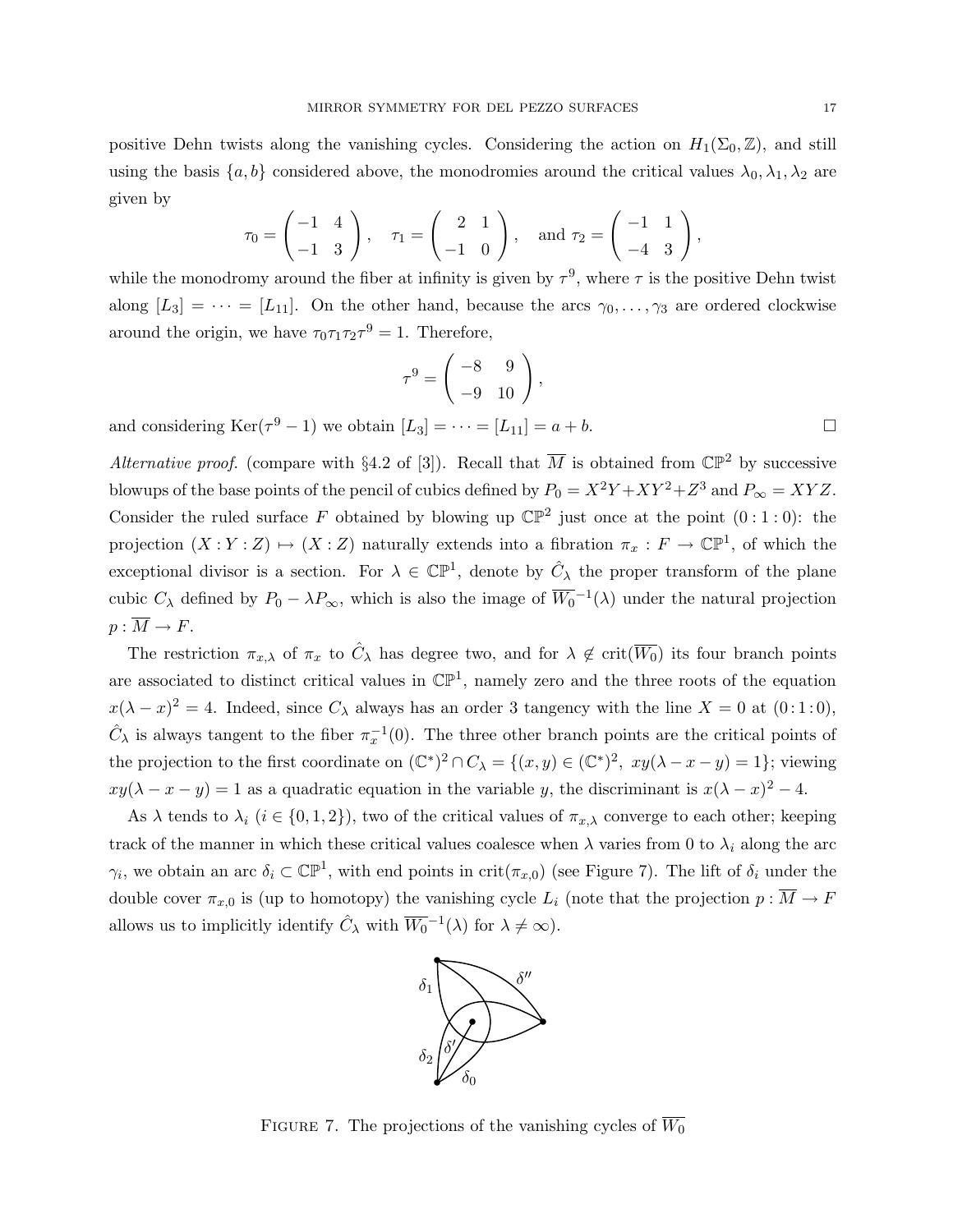Similarly, the behavior of the critical values of  $\pi_{x,\lambda}$  as  $\lambda$  tends to infinity describes the degeneration of  $\hat{C}_{\lambda}$  to the singular configuration  $\hat{C}_{\infty}$ , which consists of two sections and two fibers of  $\pi_x: F \to \mathbb{CP}^1$  (the fibers above 0 and  $\infty$ , the exceptional section, and the pre-image of the line Y = 0). Namely, as  $\lambda$  tends to infinity along the arc  $\gamma_3$ , the critical value with argument  $-2\pi/3$ approaches zero, while the two other roots of  $x(\lambda - x)^2 - 4$  tend to infinity. The manner in which pairs of critical values coalesce is encoded by the arcs  $\delta'$  and  $\delta''$  in Figure 7, and the four vanishing cycles associated to the degeneration are essentially the lifts under  $\pi_{x,0}$  of closed loops which bound regular neighborhoods of the arcs  $\delta'$  and  $\delta''$ ; they all represent the same homotopy class inside  $\hat{C}_0$ .

Recall that  $\overline{W_0}^{-1}(\infty) \simeq \tilde{C}_{\infty}$  is obtained from  $\hat{C}_{\infty}$  by repeatedly blowing up two of the nodes. Taking pre-images under these blowup operations, the vanishing cycles associated to the two other nodes of  $C_\infty$  are naturally identified with two of the nine vanishing cycles  $L_3, \ldots, L_{11}$  associated to the fiber at infinity of  $\overline{W_0}$ . In particular, these vanishing cycles represent the same homology class in  $H_1(\Sigma_0, \mathbb{Z}) \simeq H_1(\hat{C}_0, \mathbb{Z})$  as the lifts of  $\delta'$  and  $\delta''$ .

It is then easy to check that, for suitable choices of orientations, we have  $[L_0]\cdot[L_1] = [L_0]\cdot[L_2] =$  $[L_1] \cdot [L_2] = -3$ ,  $[L_0] \cdot [L_{3+i}] = [L_2] \cdot [L_{3+i}] = -1$ , and  $[L_1] \cdot [L_{3+i}] = -2$ , which completes the proof of Lemma 3.1.  $\Box$ 

3.3. The vanishing cycles of  $(M_k, W_k)$ . Recall from the introduction that our proposal for the mirror of a Del Pezzo surface  $X_K$  obtained from  $\mathbb{CP}^2$  by blowing up  $k \leq 8$  generic points is an elliptic fibration  $W_k : M_k \to \mathbb{C}$ , obtained by deforming the fibration  $\overline{W_0}$  to another elliptic fibration  $\overline{W_k} : \overline{M} \to \mathbb{CP}^1$ , and considering the restriction to  $M_k = \overline{M} \setminus \overline{W_k}^{-1}(\infty)$ . More precisely, remember that  $\overline{W_k}$  has  $3 + k$  irreducible nodal fibers corresponding to critical values  $\lambda_0, \ldots, \lambda_{k+2} \in \mathbb{C}$ , of which the first three correspond naturally to the irreducible nodal fibers of  $\overline{W_0}$ , while the k other finite critical values correspond to the deformation of critical points in  $\overline{W_0}^{-1}(\infty)$  towards finite values of the superpotential. Meanwhile,  $\overline{W_k}^{-1}(\infty)$  is a singular fiber with  $9-k$  components.

While the precise locations of the critical values  $\lambda_i$  are closely related to the complex structure on  $M_k$ , they are essentially irrelevant from the point of view of symplectic topology and categories of vanishing cycles. Indeed, if we consider a family  $(M_{k,t}, W_{k,t})$  of fibrations indexed by a real parameter t, with the property that for all t the critical points of  $W_{k,t}$  are isolated and nondegenerate, then the vanishing cycles remain the same for all values of  $t$ , up to smooth isotopies inside the reference fiber. For this reason, we do not need to make a specific choice of  $\lambda_i$ . To fix ideas, let us say that  $\lambda_0$  is close to 3,  $\lambda_1$  is close to 3j<sup>2</sup>,  $\lambda_2$  is close to 3j, and  $\lambda_i$  is close to infinity for  $i \geq 3$ ; we again choose the origin as base point, and note that the smooth elliptic curve  $W_k^{-1}(0)$  is diffeomorphic to  $\overline{W_0}^{-1}(0)$ , so we implicitly identify them and again call our reference fiber  $\Sigma_0$ . We also choose an ordered collection of arcs  $\gamma_i$  joining the origin to  $\lambda_i$  which lie close to those considered in §3.2, thus ensuring that the homology classes  $[L_0], \ldots, [L_{k+2}] \in H_1(\Sigma_0, \mathbb{Z})$  of the corresponding vanishing cycles remain those given by Lemma 3.1.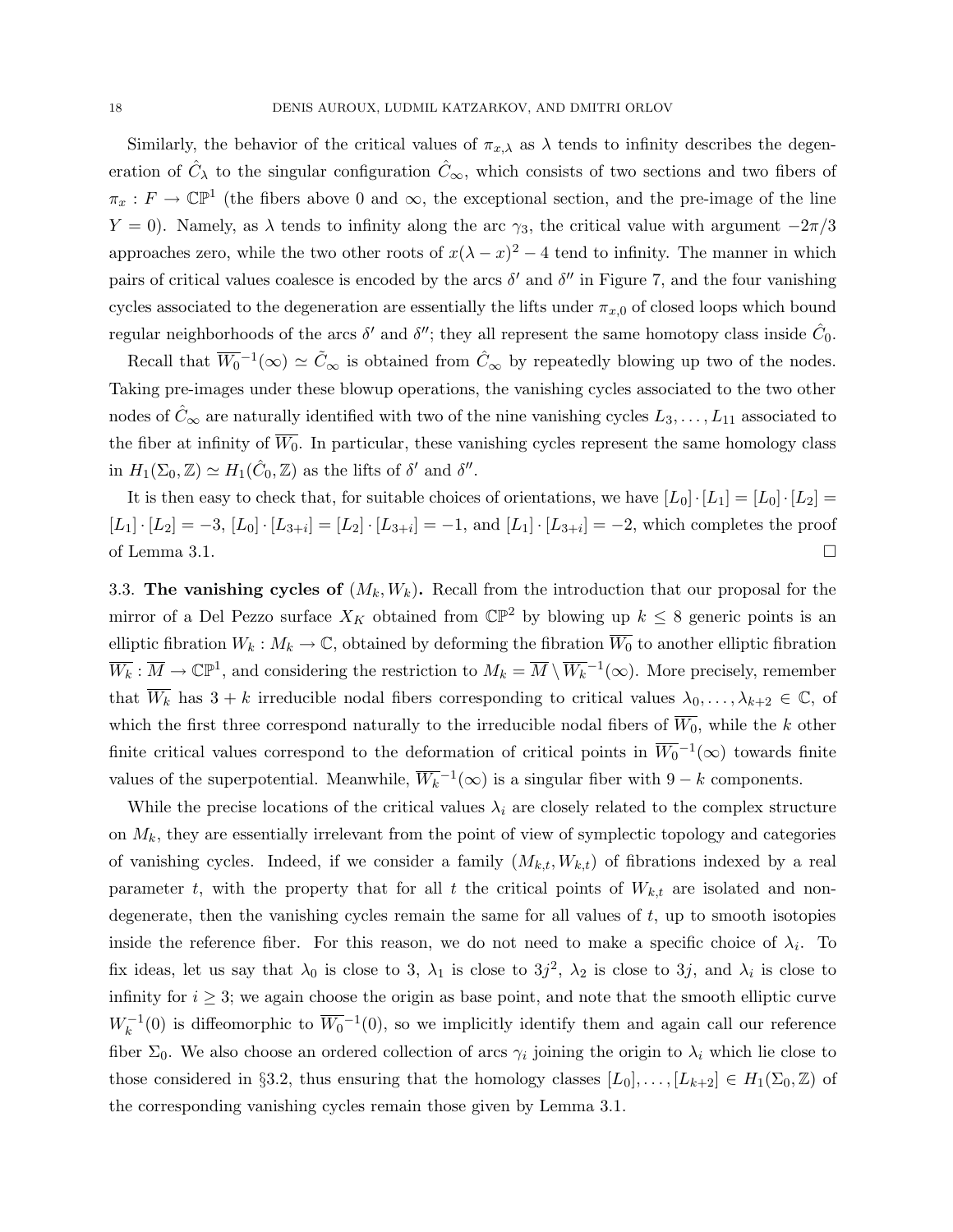Fixing a symplectic form  $\omega_k$  on  $M_k$  (compatible with  $W_k$ , i.e. restricting positively to the fibers), the vanishing cycles  $L_0, \ldots, L_{k+2}$  associated to the arcs  $\gamma_0, \ldots, \gamma_{k+2}$  naturally become Lagrangian submanifolds of the reference fiber  $(\Sigma_0, \omega_{k|\Sigma_0})$  (cf. e.g. [1, 16, 18]). Indeed, the symplectic form defines a natural horizontal distribution outside of the critical points of  $W_k$ , given by the symplectic orthogonal to the fiber. Using this horizontal distribution, parallel transport induces symplectomorphisms between the smooth fibers, and the vanishing cycle  $L_i$  is by definition the set of points in the reference fiber  $\Sigma_0$  for which parallel transport along  $\gamma_i$  converges to the critical point in the fiber  $W_k^{-1}(\lambda_i)$ . It is also useful to consider the *Lefschetz thimble*  $D_i$ , which is the set of points swept out by parallel transport of  $L_i$  above  $\gamma_i$ ; by construction,  $D_i$  is a Lagrangian disk in  $(M_k, \omega_k)$ , fibered above the arc  $\gamma_i$ , and  $\partial D_i = L_i$ .

We recall the following classical result (we provide a proof for completeness):

**Lemma 3.2.** A deformation of the system of arcs  $\{\gamma_i\}$  by an isotopy in Diff( $\mathbb{C}$ , crit( $W_k$ )) affects the vanishing cycles  $L_i$  by Hamiltonian isotopies; moreover, the same property holds if the symplectic fibration  $(M_k, \omega_k, W_k)$  is deformed in a manner such that the cohomology class  $[\omega_k]$  remains constant and the critical points of  $W_k$  remain isolated and non-degenerate.

*Proof.* We first consider a deformation of the system of arcs  $\{\gamma_i\}$ , based at a regular value  $\lambda_* \in$  $\mathbb{C} \setminus \text{crit}(W_k)$  (in our case the origin), to an isotopic system of arcs  $\{\gamma_i'\}$  based at a regular value  $\lambda'_*$ . This means that we are given an arc  $\delta : [0,1] \to \mathbb{C} \setminus \text{crit}(W_k)$  joining  $\lambda_*$  to  $\lambda'_*,$  and continuous families of arcs  $\{\gamma_{i,t}\},\ 0 \le t \le 1$ , with  $\gamma_{i,0} = \gamma_i$  and  $\gamma_{i,1} = \gamma'_i$ , such that  $\gamma_{i,t}$  joins the regular value  $\delta(t)$  to the critical value  $\lambda_i$ , and  $\{\gamma_{i,t}\}_{0\leq i\leq k+2}$  is an ordered collection of arcs for all  $t \in [0,1]$ . The vanishing cycles  $L'_i$  associated to the arcs  $\gamma'_i$  live inside  $\Sigma'_* = W_k^{-1}(\lambda'_*)$ , while the original vanishing cycles  $L_i$  associated to  $\gamma_i$  are submanifolds of  $\Sigma_* = W_k^{-1}(\lambda_*)$ . However, we claim that the isotopy induces a symplectomorphism  $\phi : \Sigma_* \to \Sigma'_*$  with the property that  $\phi(L_i)$  and  $L'_i$  are mutually Hamiltonian isotopic for all  $i$ ; this is the meaning of the statement of the lemma.

Namely, parallel transport along the arc  $\delta$  (using the horizontal distribution described above) induces a symplectomorphism  $\phi$  from  $\Sigma_* = W_k^{-1}(\lambda_*)$  to  $\Sigma'_* = W_k^{-1}(\lambda'_*)$ . For all  $t \in [0,1]$  we can consider the vanishing cycle  $L_{i,t} \subset W_k^{-1}(\delta(t))$  associated to the arc  $\gamma_{i,t}$ , and its image  $L'_{i,t} \subset \Sigma'_{*}$ under the symplectomorphism induced by parallel transport along  $\delta([t,1])$ . The family  $L'_{i,t}$ ,  $t \in [0,1]$ defines a smooth isotopy from  $L'_{i,0} = \phi(L_i)$  to  $L'_{i,1} = L'_i$  through Lagrangian submanifolds of  $\Sigma'_{*}$ . Moreover, each vanishing cycle  $L_{i,t} \subset W_k^{-1}(\delta(t))$  bounds a Lagrangian thimble  $D_{i,t}$ , and the cylinder  $C_{i,t}$  swept by  $L_{i,t}$  under parallel transport along  $\delta([t,1])$  is also Lagrangian. By continuity, the relative cycles  $D_{i,t} \cup C_{i,t}$  (with boundary  $L'_{i,t}$ ) all represent the same relative homotopy class in  $\pi_2(M_k, \Sigma'_*)$ , and since  $D_{i,t}$  and  $C_{i,t}$  are Lagrangian they all have zero symplectic area. This implies that the Lagrangian submanifolds  $L'_{i,t}$ ,  $t \in [0,1]$  are all Hamiltonian isotopic inside  $\Sigma'_{*}$ ; in particular,  $\phi(L_i)$  and  $L'_i$  are Hamiltonian isotopic.

We now consider a symplectic fibration  $W'_k : (M_k, \omega'_k) \to \mathbb{C}$  which is isotopic to  $W_k$  through an isotopy  $W_{k,t} : (M_k, \omega_{k,t}) \to \mathbb{C}$  that preserves the cohomology class of the symplectic form (i.e.,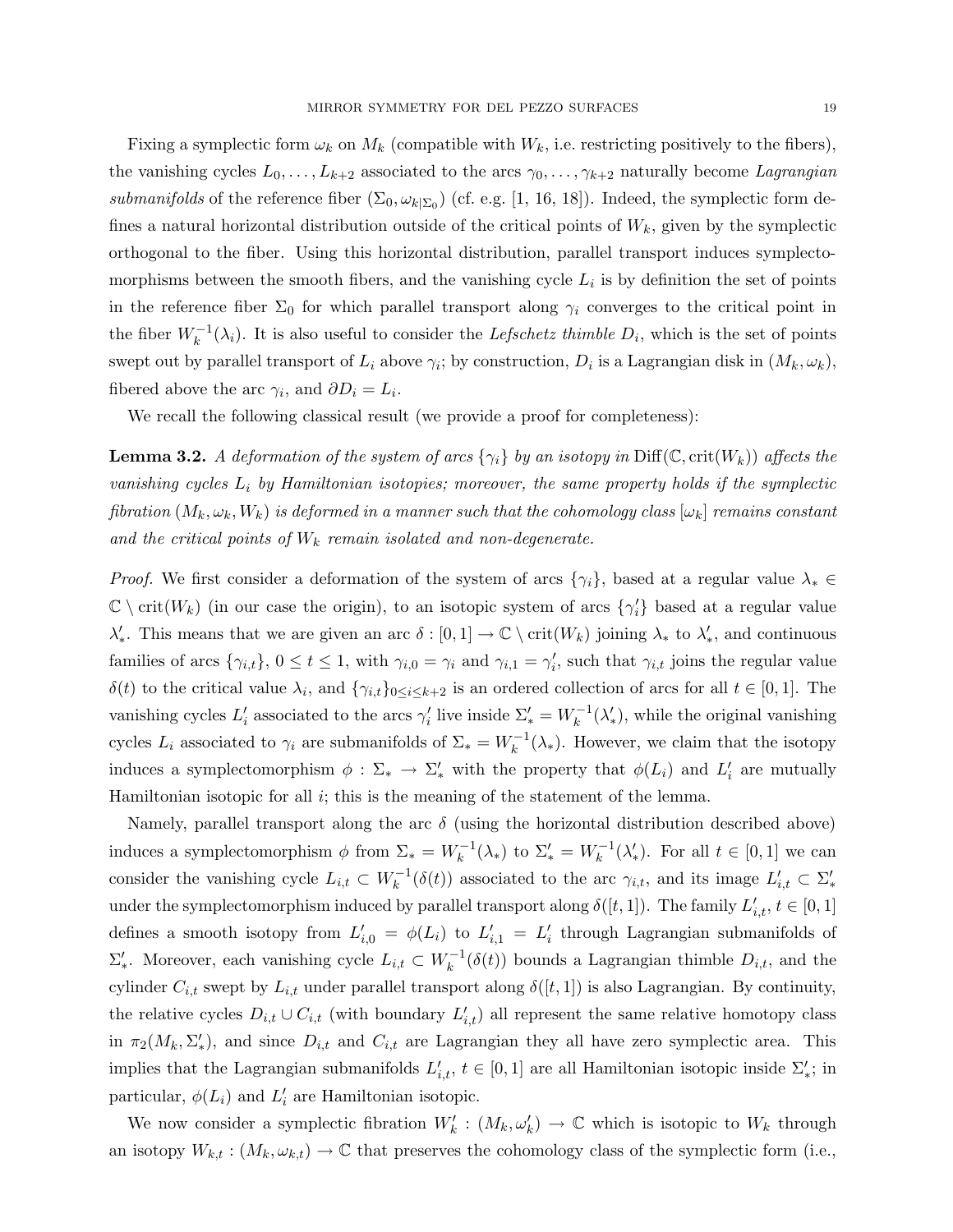$[\omega_{k,t}] = [\omega_k]$  for all  $t \in [0,1]$ . We assume that each  $W_{k,t}$  has isolated non-degenerate critical points. This allows us to deform the system of arcs  $\{\gamma_i\}$  through a family  $\{\gamma_{i,t}\}$  with end points at the critical values of  $W_{k,t}$ ; for  $t=1$  we obtain a system of arcs  $\{\gamma'_i\}$  based at a regular value  $\lambda'_*$  of  $W'_k$ . By Moser's theorem, there exists a continuous family of symplectomorphisms  $\phi_t$  from  $(M_k, \omega_{k,t})$ to  $(M_k, \omega'_k)$ , or rather, since these are non-compact manifolds, from open subsets of  $(M_k, \omega_{k,t})$  to an open subset of  $(M_k, \omega'_k)$ ; however, after "enlarging"  $(M_k, \omega'_k)$  by adding to  $\omega'_k$  the pullback of a suitable area form on C, which affects neither the symplectic structure on the fibers nor the parallel transport symplectomorphisms, we can ensure that  $\phi_t$  is defined over an arbitrarily large open subset of  $M_k$ , which is good enough for our purposes. Moreover, by a relative version of Moser's argument, we can also ensure that  $\phi_t$  maps the reference fiber of  $W_{k,t}$  to the reference fiber of  $W'_k$ , and in particular that  $\phi = \phi_0$  maps  $\Sigma_* = W_k^{-1}(\lambda_*)$  to  $\Sigma'_* = W'_k$  $^{-1}(\lambda'_*).$ 

We now claim that  $\phi(L_i) \subset \Sigma'_{*}$  is Hamiltonian isotopic to the vanishing cycle  $L'_i$  of  $W'_k$  associated to the arc  $\gamma'_i$ . Indeed, by considering the images under  $\phi_t$  of the vanishing cycles  $L_{i,t}$  associated to the arcs  $\gamma_{i,t}$ , we obtain a smooth isotopy from  $\phi(L_i)$  to  $L'_i$  through Lagrangian submanifolds of  $\Sigma'_*$ . Moreover, the thimbles  $D_i'$  and  $\phi(D_i)$  represent the same relative homotopy class (as can be seen by considering the images by  $\phi_t$  of the thimbles  $D_{i,t}$  associated to  $\gamma_{i,t}$ ), and both are Lagrangian with respect to  $\omega'_k$ , which again implies that  $\phi(L_i)$  and  $L'_i$  are Hamiltonian isotopic.  $\Box$ 

3.4. A basis of  $H_2(M_k)$ . The manifold  $M_k$  is simply connected, and its second Betti number is equal to  $k + 2$ . A Q-basis of  $H_2(M_k)$  is given by considering the homology class of the fiber of  $W_k$ ,  $[\Sigma_0]$ , and  $k+1$  classes  $[\bar{C}], [\bar{C}_0], \ldots, [\bar{C}_{k-1}]$  constructed from the vanishing cycles  $L_i$  and Lefschetz thimbles  $D_i$  in the following manner.

By Lemma 3.1 we have  $[L_1] = [L_0] + [L_2]$  in  $H_1(\Sigma_0, \mathbb{Z})$ , so there exists a 2-chain C in  $\Sigma_0$  such that  $\partial C = -L_0 + L_1 - L_2$ . Then

$$
\bar{C}=C+D_0-D_1+D_2
$$

is a 2-cycle in  $M_k$ . Note that  $[\bar{C}]$  is in fact the image of the generator of  $H_2((\mathbb{C}^*)^2, \mathbb{Z}) \simeq \mathbb{Z}$  under the inclusion map (see the proof of Lemma 4.9 in [3]).

Similarly, for  $0 \leq i < k$  we have  $3[L_{3+i}] = [L_2] - [L_0]$  in  $H_1(\Sigma_0, \mathbb{Z})$ , so there exists a 2-chain  $C_i$ in  $\Sigma_0$  such that  $\partial C_i = 3L_{3+i} + L_0 - L_2$ , and we can consider the 2-cycle

$$
\bar{C}_i = C_i - 3 D_{3+i} - D_0 + D_2
$$

in  $M_k$ . We also introduce 2-chains  $\Delta_{i,j}$   $(i, j \in \{0, \ldots, k-1\})$  in  $\Sigma_0$  such that  $\partial \Delta_{i,j} = L_{3+j} - L_{3+i}$ , and the corresponding 2-cycles

$$
\bar{\Delta}_{i,j} = \Delta_{i,j} + D_{3+i} - D_{3+j}.
$$

We can choose  $C_i$  and  $\Delta_{i,j}$  in such a way that  $C_j - C_i = 3 \Delta_{i,j}$  (and hence  $[\bar{C}_j] - [\bar{C}_i] = 3 [\bar{\Delta}_{i,j}]$ in  $H_2(M_k)$ .

To summarize the discussion, the vanishing cycles  $L_i$  and the 2-chains  $C, C_i, \Delta_{i,j}$  are represented on Figures 8–9 (compare with Figure 2 in [17] and with [19]).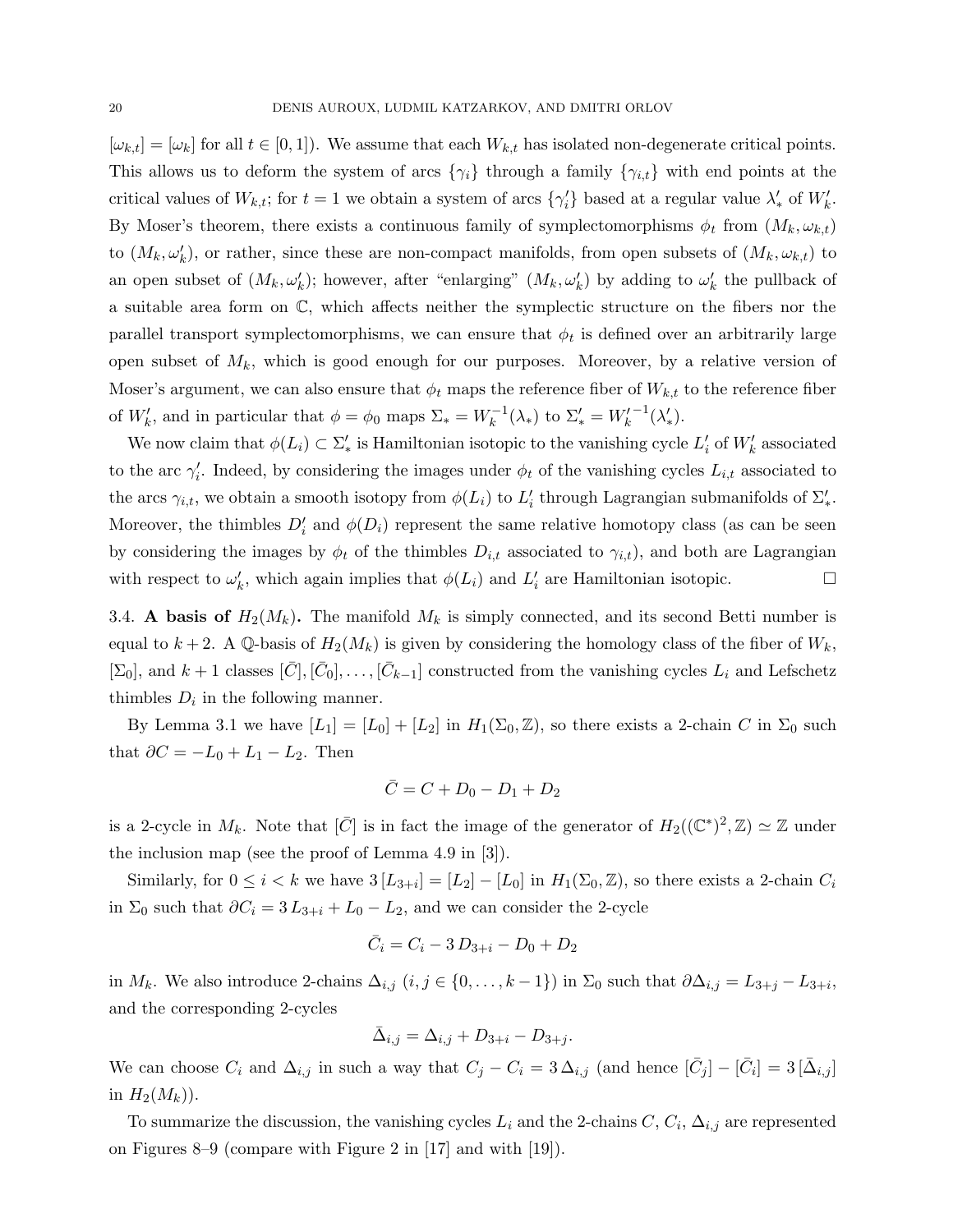MIRROR SYMMETRY FOR DEL PEZZO SURFACES 21



FIGURE 8. The vanishing cycles of  $W_k$  and the chain  $C$ 



FIGURE 9. The chains  $C_i$  (left) and  $\Delta_{i,j}$  (right)

4. Categories of vanishing cycles

4.1. Definition. As proposed by Kontsevich [12] and Hori-Iqbal-Vafa [9], the category of A-branes associated to a Landau-Ginzburg model  $W : (M, \omega) \to \mathbb{C}$  is a Fukaya-type category which contains not only compact Lagrangian submanifolds of M but also certain non-compact Lagrangians whose ends fiber in a specific way above half-lines in  $\mathbb C$ . In the case where the critical points of W are isolated and non-degenerate, this category admits an exceptional collection whose objects are Lagrangian thimbles associated to the critical points. Following the formalism introduced by Seidel [16, 18], we view it as the derived category of a finite directed  $A_{\infty}$ -category  $\text{Lag}_{vc}(W, \{\gamma_i\})$  associated to an ordered collection of arcs  $\{\gamma_i\}$ . We briefly recall the definition; the reader is referred to [16, 18] and to §3.1 of [3] for details.

Consider a symplectic fibration  $W : (M, \omega) \to \mathbb{C}$  with isolated non-degenerate critical points, and assume for simplicity that the critical values  $\lambda_0, \ldots, \lambda_r$  of W are distinct. Pick a regular value  $\lambda_*$  of W, and choose a collection of arcs  $\gamma_0, \ldots, \gamma_r \subset \mathbb{C}$  joining  $\lambda_*$  to the various critical values of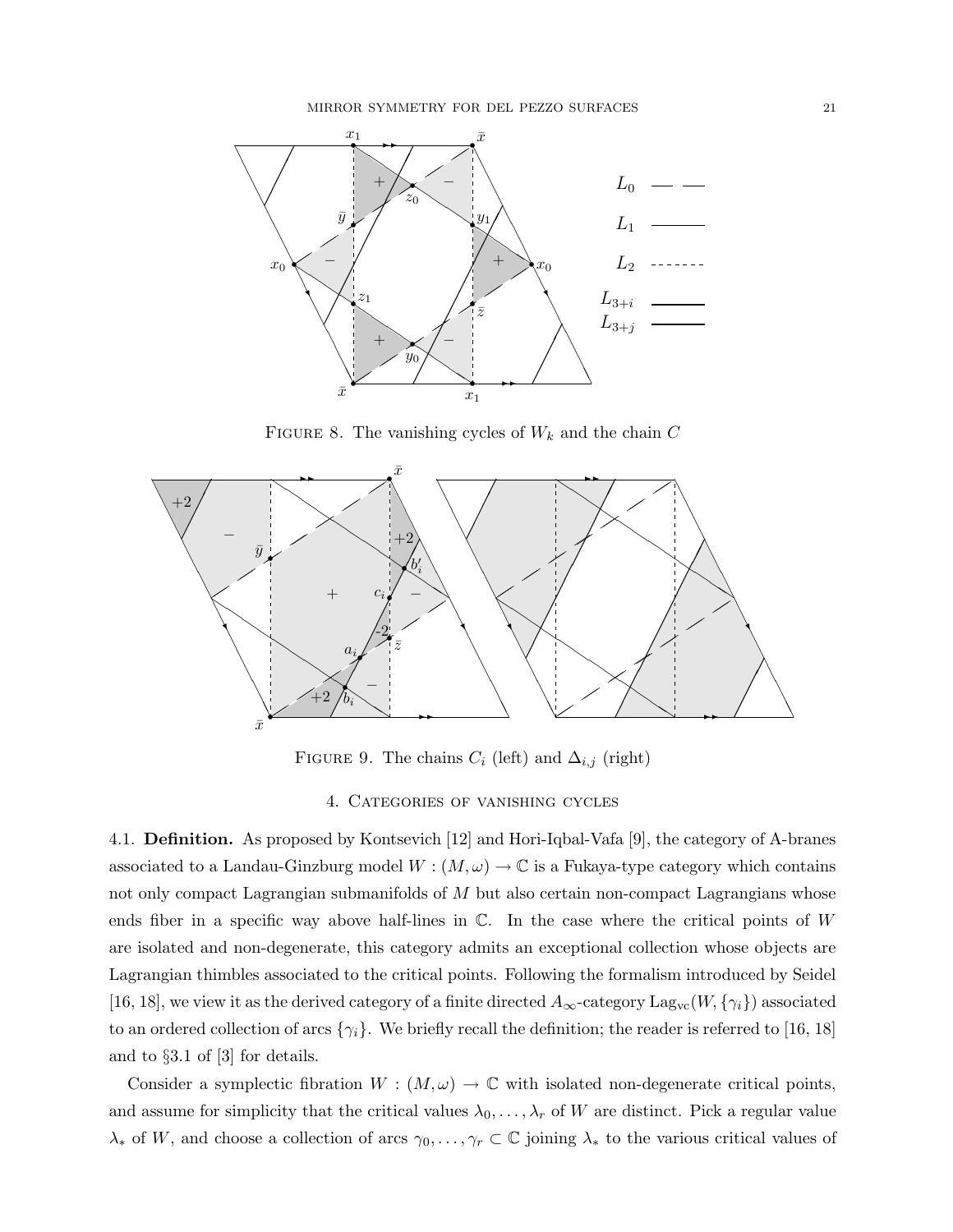W, intersecting each other only at  $\lambda_*$ , and ordered in the clockwise direction around  $\lambda_*$ . Consider the horizontal distribution defined by the symplectic form: by parallel transport along the arc  $\gamma_i$ , we obtain a Lagrangian thimble  $D_i$  and a vanishing cycle  $L_i = \partial D_i \subset \Sigma_*$  (where  $\Sigma_* = W^{-1}(\lambda_*)$ ). After a small perturbation we can always assume that the vanishing cycles  $L_i$  intersect each other transversely inside Σ∗. The following definition is motivated by the observation that the intersection theory of the Lagrangian thimbles  $D_i \subset M$  is closely related to that of the vanishing cycles  $L_i$  inside  $Σ_*$  [16]:

**Definition 4.1** (Seidel). The directed category of vanishing cycles  $\text{Lag}_{vc}(W, \{\gamma_i\})$  is an  $A_{\infty}$ category (over a coefficient ring R) with objects  $L_0, \ldots, L_r$  corresponding to the vanishing cycles (or more accurately to the thimbles); the morphisms between the objects are given by

$$
\text{Hom}(L_i, L_j) = \begin{cases} CF^*(L_i, L_j; R) = R^{|L_i \cap L_j|} & \text{if } i < j \\ R \cdot id & \text{if } i = j \\ 0 & \text{if } i > j; \end{cases}
$$

and the differential  $m_1$ , composition  $m_2$  and higher order products  $m_k$  are defined in terms of Lagrangian Floer homology inside  $\Sigma_*$ . More precisely,

$$
m_k: \mathrm{Hom}(L_{i_0}, L_{i_1}) \otimes \cdots \otimes \mathrm{Hom}(L_{i_{k-1}}, L_{i_k}) \to \mathrm{Hom}(L_{i_0}, L_{i_k})[2-k]
$$

is trivial when the inequality  $i_0 < i_1 < \cdots < i_k$  fails to hold (i.e. it is always zero in this case, except for  $m_2$  where composition with an identity morphism is given by the obvious formula). When  $i_0 < \cdots < i_k$ ,  $m_k$  is defined by fixing a generic  $\omega$ -compatible almost-complex structure on  $\Sigma_*$  and counting pseudo-holomorphic maps from a disk with  $k + 1$  cyclically ordered marked points on its boundary to  $\Sigma_*$ , mapping the marked points to the given intersection points between vanishing cycles, and the portions of boundary between them to  $L_{i_0}, \ldots, L_{i_k}$  respectively.

This definition calls for several clarifications. First of all, in our case  $\Sigma_*$  is a smooth elliptic curve and the vanishing cycles are homotopically non-trivial closed loops, we have  $\pi_2(\Sigma_*)=0$  and  $\pi_2(\Sigma_*,L_i)=0$ ; hence, we need not be concerned by bubbling issues in the definition of the Floer differential and products. In fact, the pseudo-holomorphic disks in  $\Sigma_*$  that we have to consider are nothing but immersed polygonal regions bounded by the vanishing cycles, satisfying a local convexity condition at each corner point.

Also, the Maslov class vanishes identically, so we have a well-defined Z-grading by Maslov index on the Floer complexes  $CF^*(L_i, L_j; R)$  once we choose graded Lagrangian lifts of the vanishing cycles. Since in our case  $c_1(\Sigma_*) = 0$ , we can do this by considering a nowhere vanishing 1-form  $\Omega \in \Omega^1(\Sigma_*, \mathbb{C})$  and choosing a real lift of the phase function  $\phi_i = \arg(\Omega_{|L_i}) : L_i \to S^1$  for each vanishing cycle. The degree of a given intersection point  $p \in L_i \cap L_j$  is then determined by the difference between the phases of  $L_i$  and  $L_j$  at p.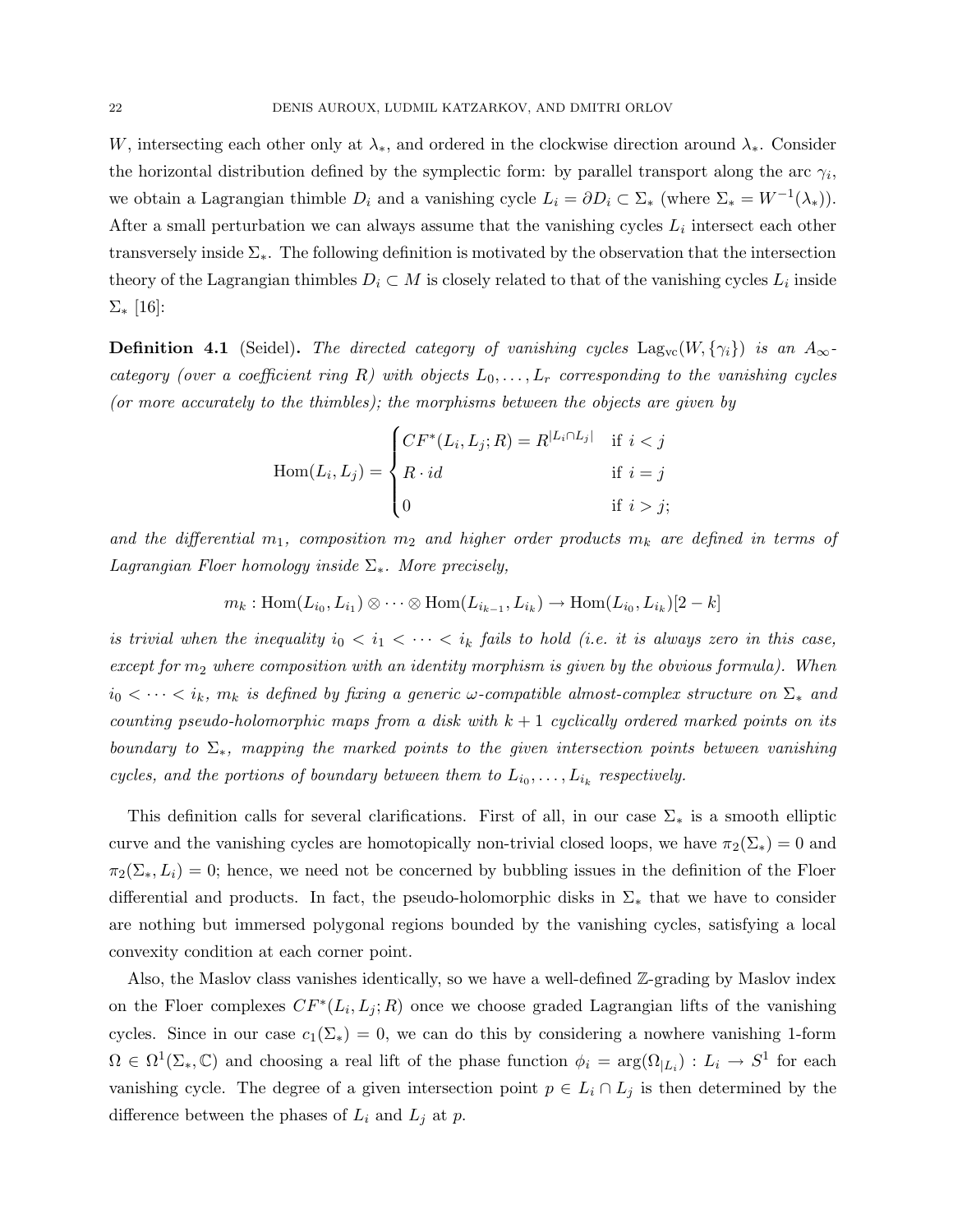Our next remark is that the pseudo-holomorphic disks appearing in Definition 4.1 are counted with appropriate weights, and with signs determined by choices of orientations of the relevant moduli spaces. The orientation is determined by the choice of a spin structure for each vanishing cycle  $L_i$ ; in our case this spin structure must extend to the thimble, so it is necessarily the nontrivial one. In the one-dimensional case there is a convenient recipe for determining the correct sign factors, due to Seidel [18]. As will be clear from the discussion in §4.2 below, we will only be interested in the specific case where all morphisms have even degree and all spin structures are non-trivial. The sign rule can then be summarized as follows: pick a marked point on each  $L_i$ , distinct from the intersections with the other vanishing cycles; then the sign associated to a pseudo-holomorphic map  $u:(D^2,\partial D^2)\to(\Sigma_*,\cup L_i)$  is  $(-1)^{\nu(u)}$ , where  $\nu(u)$  is the number of marked points that the boundary of u passes through  $([18]$ , see also §4.6 of [3]).

Finally, the weight attributed to each pseudo-holomorphic map u keeps track of its relative homology class, which makes it possible to avoid convergence problems. The usual approach favored by mathematicians is to work over a Novikov ring, which keeps track of the relative homology class by introducing suitable formal variables. To remain closer to the physics, we use  $\mathbb C$  as our coefficient ring, and assign weights according to the symplectic areas; this is in fact equivalent to working over the Novikov ring and specializing at the cohomology class of the symplectic form.

The weight formula is simplest when there is no B-field; in that case, we consider untwisted Floer theory, since any flat unitary bundle over the thimble  $D_i$  is trivial and hence restricts to  $L_i$  as the trivial bundle. We then count each map  $u:(D^2,\partial D^2) \to (\Sigma_*,\cup L_i)$  with a coefficient  $(-1)^{\nu(u)} \exp(-2\pi \int_{D^2} u^*\omega)$ . (The normalization factor  $2\pi$  is purely a matter of conventions, and is sometimes omitted in the literature; here we include it for convenience). Hence, given two intersection points  $p \in L_i \cap L_j$ ,  $q \in L_j \cap L_k$   $(i < j < k)$ , we have by definition

$$
m_2(p,q) = \sum_{\substack{r \in L_i \cap L_k \\ \deg r = \deg p + \deg q}} \left( \sum_{[u] \in \mathcal{M}(p,q,r)} (-1)^{\nu(u)} \exp(-2\pi \int_{D^2} u^* \omega) \right) r
$$

where  $\mathcal{M}(p,q,r)$  is the moduli space of pseudo-holomorphic maps u from the unit disk to  $\Sigma_*$ (equipped with a generic  $\omega$ -compatible almost-complex structure) such that  $u(1) = p$ ,  $u(j) = q$ ,  $u(j^2) = r$  (where  $j = \exp(\frac{2i\pi}{3})$ ), and mapping the portions of unit circle [1, j], [j, j<sup>2</sup>], [j<sup>2</sup>, 1] to  $L_i$ ,  $L_j$  and  $L_k$  respectively. The other products are defined similarly. (Observe that Seidel's definition [16] does not involve any weights; this is because he only considers exact Lagrangian submanifolds in exact symplectic manifolds, in which case the symplectic areas are entirely determined by the primitives of the Liouville form and can be eliminated by considering suitably rescaled bases of the Floer complexes.)

In presence of a B-field, the weights are modified by the fact that we now consider *twisted* Floer homology. Indeed, each thimble  $D_i$  now comes equipped with a trivial complex line bundle  $E_i = \mathbb{C}$ and a connection  $\nabla_i$  with curvature  $-2\pi iB$ , so its boundary  $L_i$  is equipped with the restricted bundle and the restricted connection, whose holonomy is  $hol_{\nabla_i}(L_i) = \exp(-2\pi i \int_{D_i} B)$  by Stokes'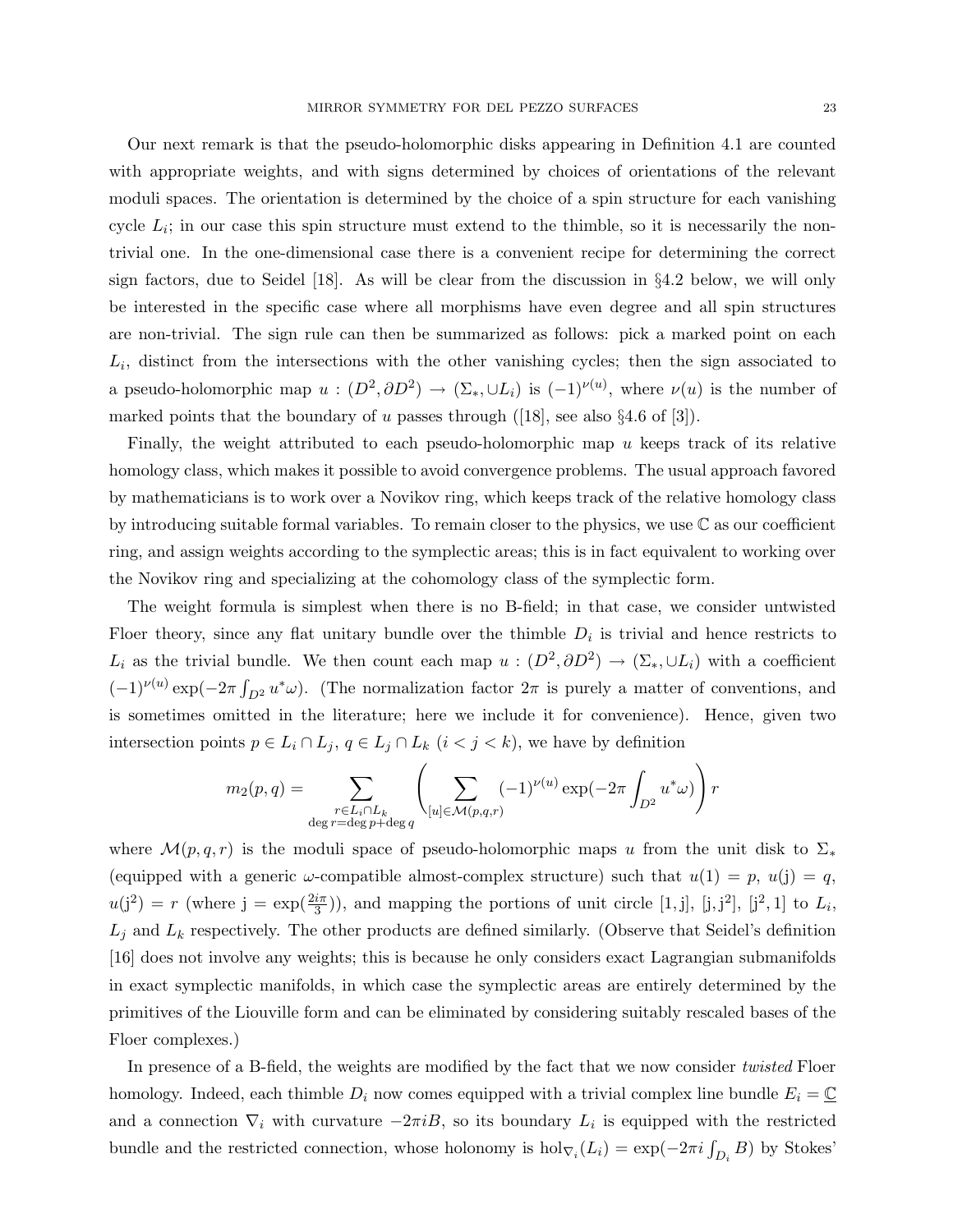theorem. Since this property characterizes the connection  $\nabla_i$  uniquely up to gauge, we can drop the line bundle and the connection from the notation when considering the objects  $(L_i, E_i, \nabla_i)$  of Lag<sub>vc</sub>(W,  $\{\gamma_i\}$ ). Nonetheless, the holonomy of  $\nabla_i$  modifies the weights attributed to the pseudoholomorphic disks in the definition of the twisted Floer differentials and compositions. Namely, the weight attributed to a given pseudo-holomorphic map  $u:(D^2,\partial D^2) \to (\Sigma_*,\cup L_i)$  is modified by a factor corresponding to the holonomy along its boundary, and becomes

$$
(-1)^{\nu(u)}\operatorname{hol}(u(\partial D^2))\, \exp(2\pi i \int_{D^2} u^*(B+i\omega)).
$$

More precisely, we fix trivializations of the line bundles  $E_i$ , so that for each intersection point  $p \in L_i \cap L_j$  we have a preferred isomorphism between the fibers  $(E_i)_{|p}$  and  $(E_j)_{|p}$ ; then it becomes possible to define the holonomy along the closed loop  $u(\partial D^2)$  using the parallel transport induced by  $\nabla_i$  from one "corner" of u to the next one, and the chosen isomorphism at each corner.

Although the category  $\text{Lag}_{vc}(W, \{\gamma_i\})$  depends on the chosen ordered collection of arcs  $\{\gamma_i\}$ , Seidel has obtained the following result [16] (for the exact case, but the proof extends to our situation):

**Theorem 4.2** (Seidel). If the ordered collection  $\{\gamma_i\}$  is replaced by another one  $\{\gamma'_i\}$ , then the categories  $\text{Lag}_{vc}(W, \{\gamma_i\})$  and  $\text{Lag}_{vc}(W, \{\gamma'_i\})$  differ by a sequence of mutations.

Hence, the category naturally associated to the fibration W is not the finite  $A_{\infty}$ -category defined above, but rather a (bounded) *derived* category, obtained from  $\text{Lag}_{vc}(W, \{\gamma_i\})$  by considering twisted complexes of formal direct sums of Lagrangian vanishing cycles, and adding idempotent splittings and formal inverses of quasi-isomorphisms (see  $[12]$  and  $\S5$  of  $[16]$ ). If two categories differ by mutations, then their derived categories are equivalent; hence the derived category  $\mathbf{D}^b(\mathrm{Lag}_{vc}(W))$  depends only on the symplectic topology of W and not on the choice of an ordered system of arcs [16].

For the examples we consider, the  $A_{\infty}$ -category  $\text{Lag}_{vc}(W, \{\gamma_i\})$  will in fact be an honest category (see below); the bounded derived category  $\mathbf{D}^b(\mathrm{Lag}_{vc}(W))$  is then by definition the bounded derived category of finite rank modules over the algebra associated to this category.

4.2. Objects and morphisms. We now determine the categories  $\text{Lag}_{vc}(W_k, \{\gamma_i\})$  associated to the Landau-Ginzburg models  $(M_k, W_k)$  mirror to Del Pezzo surfaces and the systems of arcs  $\{\gamma_i\}$ introduced in §3.3. We start with the objects and morphisms.

Recall that  $W_k$  has  $k+3$  isolated critical points, giving rise to  $k+3$  vanishing cycles  $L_0, \ldots, L_{k+2}$ in the reference fiber  $\Sigma_0 \simeq W_k^{-1}(0)$ . The homology classes of these vanishing cycles have been determined in §3 and are given by Lemma 3.1; these determine the vanishing cycles up to Lagrangian isotopy.

The derived category of vanishing cycles is not affected if we modify some of the vanishing cycles by Hamiltonian isotopies (more precisely, a Hamiltonian isotopy induces a chain map on the Floer complexes, which yields a quasi-isomorphism between the finite  $A_{\infty}$ -categories of vanishing cycles).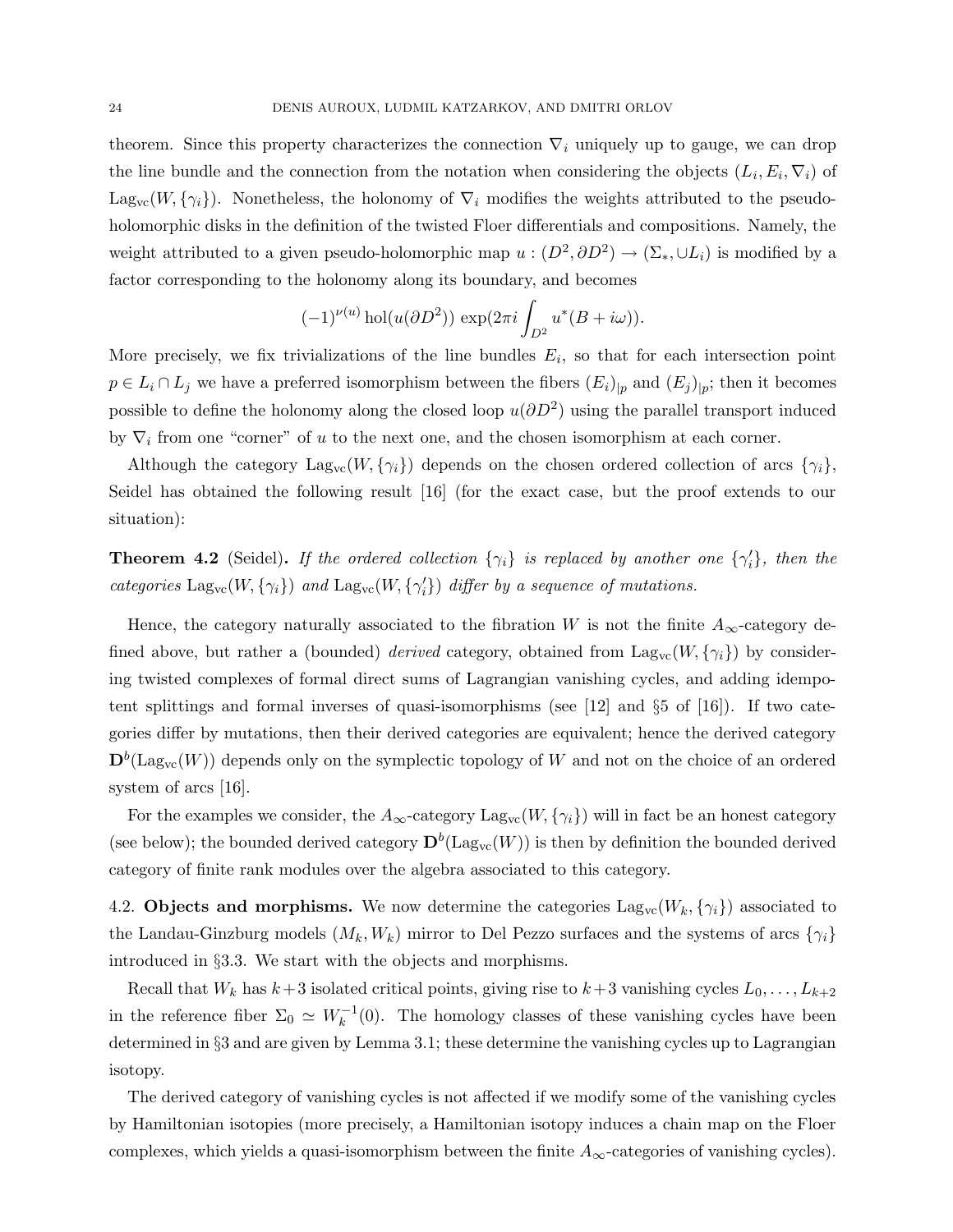Hence, equipping the elliptic curve  $\Sigma_0$  with a compatible flat metric, we can identify  $\Sigma_0$  with the quotient of  $\mathbb C$  by a lattice, and represent the vanishing cycles  $L_i$  by closed geodesics parallel to those represented in Figure 8.

Assume that the cohomology class of the symplectic form  $\omega_k$  on  $M_k$  is generic (or more precisely, with the notations of §3.4, that  $[\omega_k] \cdot [\bar{\Delta}_{i,j}]$  is never an integer multiple of  $[\omega_k] \cdot [\Sigma_0]$ ). Then the geodesics  $L_i$  are all distinct, and their intersections are as pictured in Figure 8, so we have:

Lemma 4.3. The geometric intersection numbers between the vanishing cycles are:

- $|L_0 \cap L_1| = |L_0 \cap L_2| = |L_1 \cap L_2| = 3;$
- for  $0 \leq i < k$ ,  $|L_0 \cap L_{3+i}| = |L_2 \cap L_{3+i}| = 1$  and  $|L_1 \cap L_{3+i}| = 2$ ;
- for  $0 \leq i < j < k$ ,  $|L_{3+i} \cap L_{3+j}| = 0$  as soon as  $[\omega_k] \cdot [\Sigma_0] \nmid [\omega_k] \cdot [\overline{\Delta}_{i,j}]$ .

In the rest of this section, unless otherwise specified we always assume that the vanishing cycles  $L_i$  are represented by distinct closed geodesics.

As in [3], we denote by  $x_0, y_0, z_0$  (resp.  $x_1, y_1, z_1$  and  $\bar{x}, \bar{y}, \bar{z}$ ) the generators of Hom $(L_0, L_1)$  (resp.  $Hom(L_1,L_2)$  and  $Hom(L_0,L_2)$  corresponding to the intersection points represented in Figure 8. Moreover, we denote by  $a_i$  (resp.  $b_i, b'_i$  and  $c_i$ ) the generators of  $Hom(L_0, L_{3+i})$  (resp.  $Hom(L_1, L_{3+i})$ and  $\text{Hom}(L_2,L_{3+i})$ ) corresponding to the intersection points between these vanishing cycles (see Figure 9).

Lemma 4.4. For suitable choices of graded lifts of the vanishing cycles, all the morphisms in  $\text{Lag}_{\text{vc}}(W_k, \{\gamma_i\})$  have degree 0.

*Proof.* Equip  $\Sigma_0$  with a compatible flat metric and with a constant holomorphic 1-form  $\Omega$ . Taking geodesic representatives of the vanishing cycles, the phase functions  $\phi_i = \arg(\Omega_{|L_i}) : L_i \to \mathbb{R}/2\pi\mathbb{Z}$ are constant, and we can normalize  $\Omega$  so that it takes real negative values on the oriented tangent space to  $L_0$ , i.e.  $\phi_0 = \pi$ . Then it is possible to choose real lifts  $\tilde{\phi}_i \in \mathbb{R}$  of the phases in such a way that  $\pi = \tilde{\phi}_0 > \tilde{\phi}_1 > \tilde{\phi}_2 > \tilde{\phi}_3 = \cdots = \tilde{\phi}_{k+2} > 0$  (see Figure 8 and recall the orientations chosen in Lemma 3.1). In the 1-dimensional case, the relationship between Maslov index and phase is very simple: given a transverse intersection point p between two graded Lagrangians  $L, L' \subset \Sigma_0$ , the Maslov index of  $p \in CF^*(L, L')$  is equal to the smallest integer greater than  $\frac{1}{\pi}(\tilde{\phi}_{L'}(p) - \tilde{\phi}_L(p))$ . Since we only consider the Floer complexes  $CF^*(L_i, L_j)$  for  $i < j$ , which implies that  $\tilde{\phi}_j - \tilde{\phi}_i \in (-\pi, 0)$ at every intersection point, for these choices of graded Lagrangian lifts of the vanishing cycles all morphisms in Lag<sub>vc</sub>( $W_k$ ,  $\{\gamma_i\}$ ) have degree 0.

Since each product  $m_j$  shifts degree by  $2 - j$ , it follows immediately that the  $A_{\infty}$ -category  $\text{Lag}_{vc}(W_k, \{\gamma_i\})$  is actually an honest category:

Corollary 4.5.  $m_j = 0$  for all  $j \neq 2$ .

Hence, the final step of the argument is a careful study of the various immersed triangular regions bounded by the vanishing cycles in  $\Sigma_0$  and their contributions to  $m_2$ .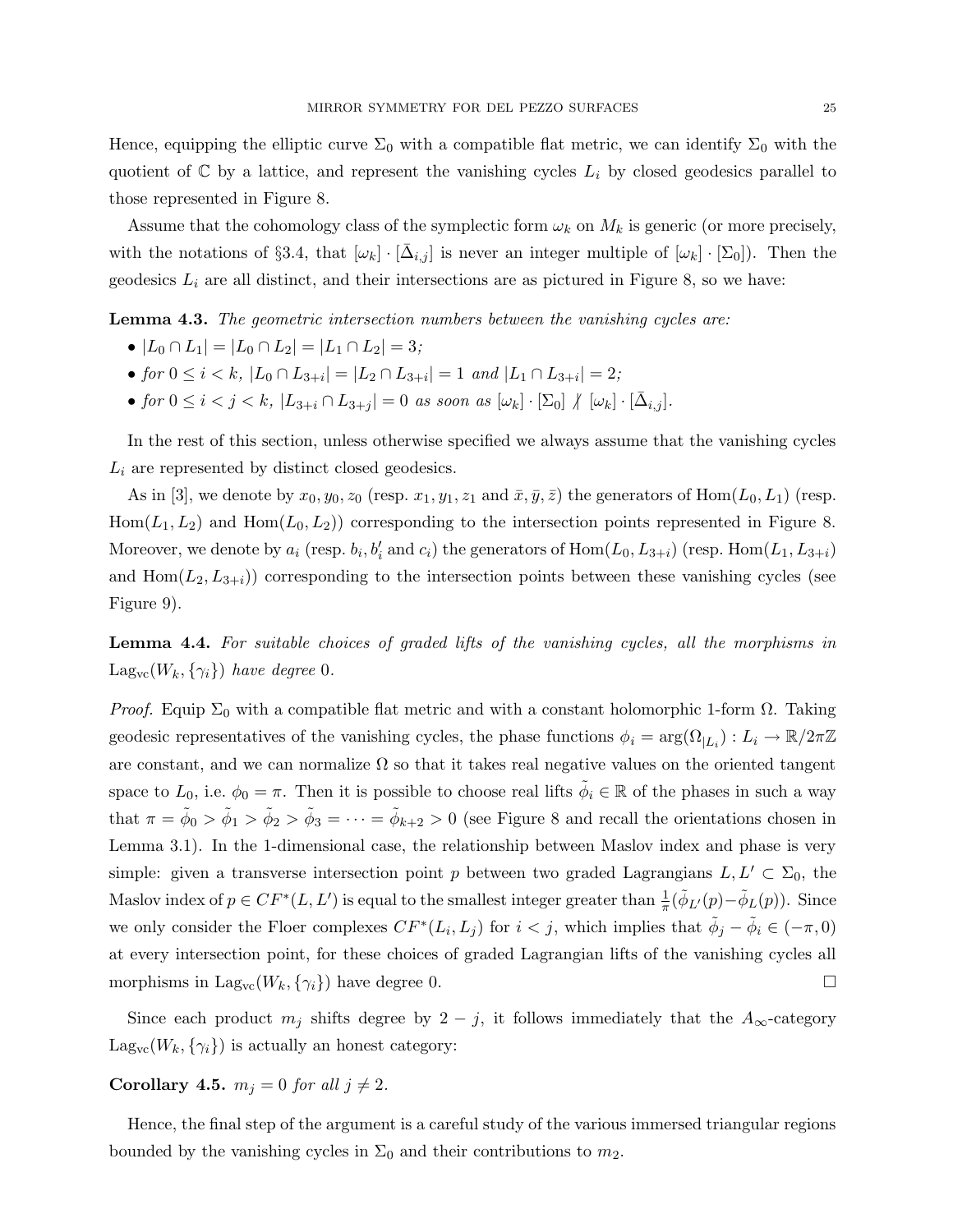4.3. Compositions. As before we assume that the Lagrangian vanishing cycles are realized by distinct closed geodesics in the flat torus  $\Sigma_0$ , and we determine the contributions to  $m_2$  of the various immersed triangular regions in  $(\Sigma_0, \cup L_i)$ . We use the notations introduced in §4.2 for the intersection points, and those introduced in §3.4 for various 2-chains in  $\Sigma_0$  and the corresponding 2-cycles in  $M_k$ . We also introduce the following notations:

**Definition 4.6.** Let  $q_C = \exp(2\pi i [B + i\omega] \cdot [\bar{C}])$  and  $q_F = \exp(2\pi i [B + i\omega] \cdot [\Sigma_0])$ , and define

$$
\zeta_+ = \sum_{n \in \mathbb{Z}} (-1)^n q_C^n q_F^{n(3n+1)/2}, \quad \zeta_- = \sum_{n \in \mathbb{Z}} (-1)^n q_C^n q_F^{n(3n-1)/2}, \quad \zeta_0 = \sum_{n \in \mathbb{Z}} (-1)^n q_C^n q_F^{3n(n-1)/2}.
$$

Since  $\omega$  is a symplectic form on  $\Sigma_0$ , we have  $|q_F| = \exp(-2\pi \left[\omega\right] \cdot \left[\Sigma_0\right]) < 1$ , which ensures the convergence of the series  $\zeta_+$ ,  $\zeta_-$  and  $\zeta_0$ .

**Proposition 4.7.** There exist constants  $\alpha_{xy}, \alpha_{yx}, \alpha_{yz}, \alpha_{zy}, \alpha_{zx}, \alpha_{xz} \in \mathbb{C}$  such that

| $m_2(x_0, y_1) = \alpha_{xy} \overline{z},$ | $m_2(y_0, x_1) = \alpha_{yx} \overline{z},$ |
|---------------------------------------------|---------------------------------------------|
| $m_2(y_0, z_1) = \alpha_{yz}\bar{x},$       | $m_2(z_0, y_1) = \alpha_{zy} \bar{x},$      |
| $m_2(z_0, x_1) = \alpha_{zx} \bar{y},$      | $m_2(x_0, z_1) = \alpha_{xz} \bar{y},$      |

and these constants satisfy the relation

(4.1) 
$$
\frac{\alpha_{xy}\alpha_{yz}\alpha_{zx}}{\alpha_{yx}\alpha_{zy}\alpha_{xz}} = -q_C \left( \frac{\sum_{n \in \mathbb{Z}} (-1)^n q_C^n q_F^{n(3n+1)/2}}{\sum_{n \in \mathbb{Z}} (-1)^n q_C^n q_F^{n(3n-1)/2}} \right)^3 = -q_C \left( \frac{\zeta_+}{\zeta_-} \right)^3.
$$

Remark 4.8. The quantity appearing in the right-hand side of (4.1) can be understood in terms of certain theta functions; see §4.5 for details.

Before giving the proof, we make an observation which will be useful throughout this section. The geodesics  $L_i$  are not necessarily those pictured in Figure 8, but they are parallel to them. So we can deform (in a non-Hamiltonian manner) the configuration of vanishing cycles to that of Figure 8, and all intersection points and relative 2-cycles in  $(\Sigma_0, \cup L_i)$  can be followed through the deformation. Hence, immersed triangular regions in  $(\Sigma_0, \cup L_i)$  are in one to one correspondence with those in the configuration of Figure 8 (but of course the deformation does not preserve areas). Moreover, we can choose the deformation in such a way that the relative 2-cycles C and  $C_i$  in  $\Sigma_0$ deform to those represented on Figures 8–9 (rather than to 2-cycles which differ by a multiple of the fundamental cycle of  $\Sigma_0$ ).

*Proof of Proposition 4.7.* The composition  $m_2(x_0, y_1)$  is the sum of an infinite series of contributions, corresponding to all immersed triangular regions in  $\Sigma_0$  with corners at the intersection points  $x_0, y_1$ , and one of the points in  $L_0 \cap L_2$ . By the above remark we can enumerate these regions by looking at Figure 8. Considering the side which lies on  $L_1$ , it is then easy to see that for every homotopy class of arc joining  $x_0$  to  $y_1$  inside  $L_1$  there is a unique such immersed triangular region, and the third vertex is always  $\bar{z}$ .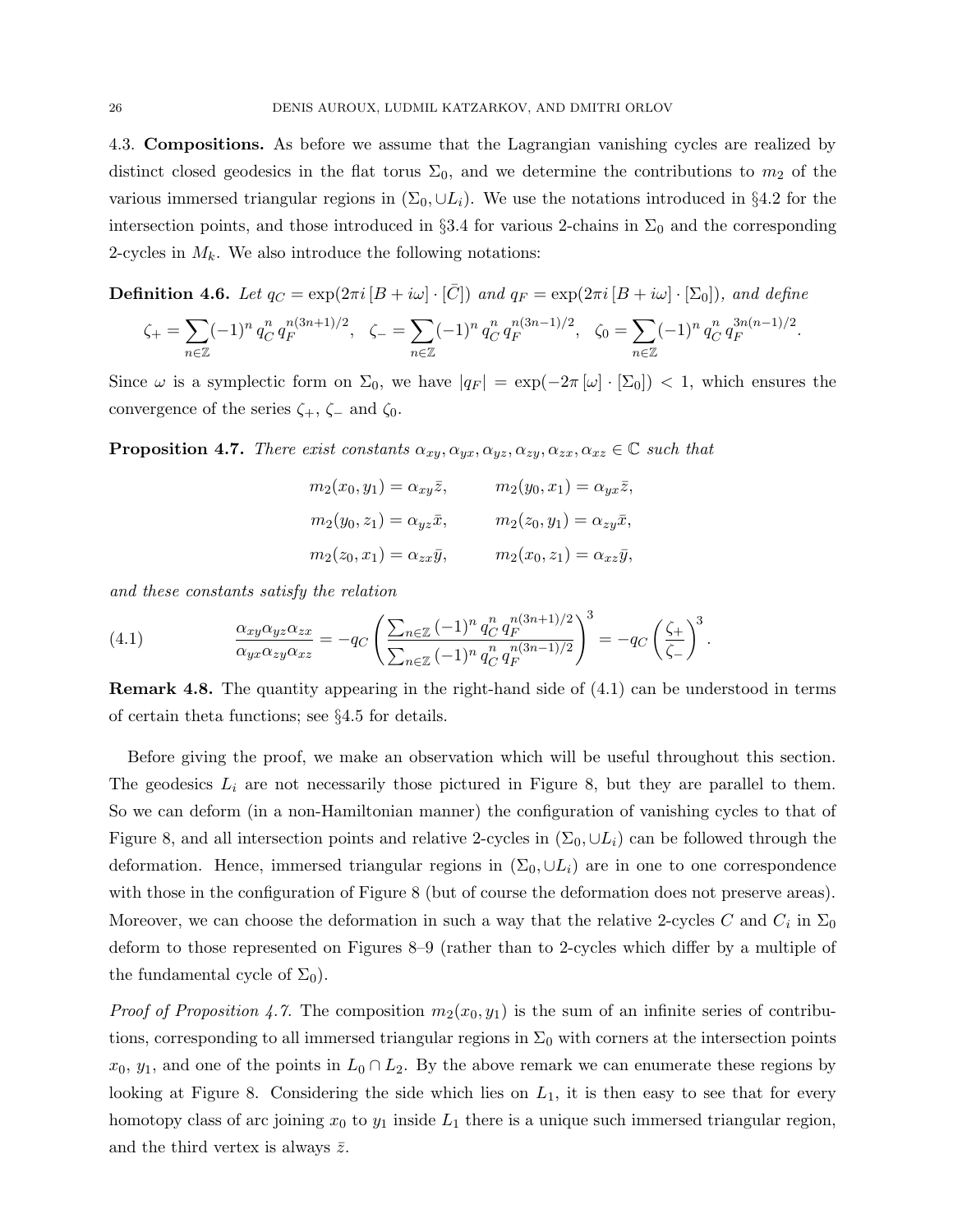These various regions can be labelled by integers  $n \in \mathbb{Z}$  in such a way that, denoting by  $T_{xy,n}$ the corresponding 2-chains in  $\Sigma_0$ , we have  $\partial T_{xy,n} - \partial T_{xy,n'} = (n - n')(-L_0 + L_1 - L_2)$  for all  $n, n' \in \mathbb{Z}$ . We can choose the integer labels in such a way that, after deforming to the configuration in Figure 8,  $T_{xy,0}$  becomes the smallest triangle with vertices  $x_0, y_1, \overline{z}$ . (So, in Figure 8,  $T_{xy,-1}$  is the immersed region bounded by the portions of  $L_0 \cup L_1 \cup L_2$  which do not belong to  $\partial T_{xy,0}$ ; and all the other  $T_{xy,n}$  have edges which wrap more than once around the vanishing cycles).

By comparing  $\partial T_{xy,n}$  and  $\partial T_{xy,0}$ , it is clear that the 2-chain represented by  $T_{xy,n}$  can be expressed in the form  $T_{xy,n} = T_{xy,0} + nC + \phi(n)\Sigma_0$  for some  $\phi(n) \in \mathbb{Z}$ . Moreover, by looking at Figure 8 one easily checks that  $\phi(n) = \frac{1}{2}$  $\frac{1}{2}n(3n+1)$ . (So e.g.  $T_{xy,-1} = T_{xy,0} - C + \Sigma_0$ , and  $T_{xy,1} = T_{xy,0} + C + 2\Sigma_0$ ). Let  $\psi_{xy} \in \mathbb{C}$  be the coefficient of the contribution of  $T_{xy,0}$  to  $m_2(x_0, y_1)$ . Then, by comparing the symplectic areas and boundary holonomies for  $T_{xy,n}$  and  $T_{xy,0}$ , one easily checks that the contribution of  $T_{xy,n}$  is equal to

$$
(-1)^n \exp\left(2\pi i \left[B+i\omega\right] \cdot \left(n[\bar{C}] + \frac{n(3n+1)}{2}[\Sigma_0]\right)\right) \psi_{xy} = (-1)^n q_C^n q_F^{n(3n+1)/2} \psi_{xy}.
$$

In this expression the sign factor  $(-1)^n$  is due to the non-triviality of the spin structures (observe that  $\partial C = -L_0 + L_1 - L_2$  passes once through each of the three marked points on  $L_0, L_1, L_2$ ); the total holonomy of the flat connections  $\nabla_i$  along  $\partial T_{xy,n} - \partial T_{xy,0} = n \partial C$  is  $\exp(2\pi i n \int_{D_0 - D_1 + D_2} B)$ by Stokes' theorem; and the integral of  $B + i\omega$  over  $T_{xy,n}$  differs from that over  $T_{xy,0}$  by the amount  $n\int_C (B+i\omega) + \frac{1}{2}$  $\frac{1}{2}n(3n+1)[B+i\omega]\cdot[\Sigma_0].$ 

Summing over  $n \in \mathbb{Z}$ , and using the notation introduced in Definition 4.6, we obtain

$$
\alpha_{xy} = \zeta_+ \,\psi_{xy}.
$$

The calculations of  $m_2(y_0, z_1)$  and  $m_2(z_0, x_1)$  are exactly identical, and lead to similar expressions. Namely, denote by  $\psi_{yz}$  (resp.  $\psi_{zx}$ ) the contribution of the triangular region  $T_{yz,0}$  (resp.  $T_{zx,0}$ ) which, after deforming to the configuration in Figure 8, corresponds to the smallest triangle with vertices  $y_0, z_1, \bar{x}$  (resp.  $z_0, x_1, \bar{y}$ ). Then one easily checks by the same argument as above that  $\alpha_{yz} = \zeta_+ \psi_{yz}$ and  $\alpha_{zx} = \zeta_+ \psi_{zx}$ .

Next we consider the composition  $m_2(y_0, x_1)$ , which is again the sum of an infinite series of contributions from triangular regions  $T_{yx,n}$ ,  $n \in \mathbb{Z}$ , which all have vertices  $y_0, x_1, \overline{z}$ . We can choose the labels in such a way that, after deforming to the configuration in Figure 8,  $T_{yx,0}$  becomes the smallest such triangle, and  $T_{yx,n} = T_{yx,0} + nC + \frac{1}{2}$  $\frac{1}{2}n(3n-1)\Sigma_0$ . Denoting by  $\psi_{yx}$  the coefficient associated to  $T_{yx,0}$ , it is easy to check by the same argument as above that the contribution of  $T_{yx,n}$ is equal to  $(-1)^n q_C^n$  $\int_C^n q_F^{n(3n-1)/2} \psi_{yx}$ , so that

$$
\alpha_{yx} = \zeta_{-}\psi_{yx}.
$$

Similarly, with the obvious notations we have  $\alpha_{zy} = \zeta_- \psi_{zy}$  and  $\alpha_{xz} = \zeta_- \psi_{xz}$ . Finally, observe that

$$
\frac{\psi_{xy}\psi_{yz}\psi_{zx}}{\psi_{yx}\psi_{zy}\psi_{xz}} = -q_C.
$$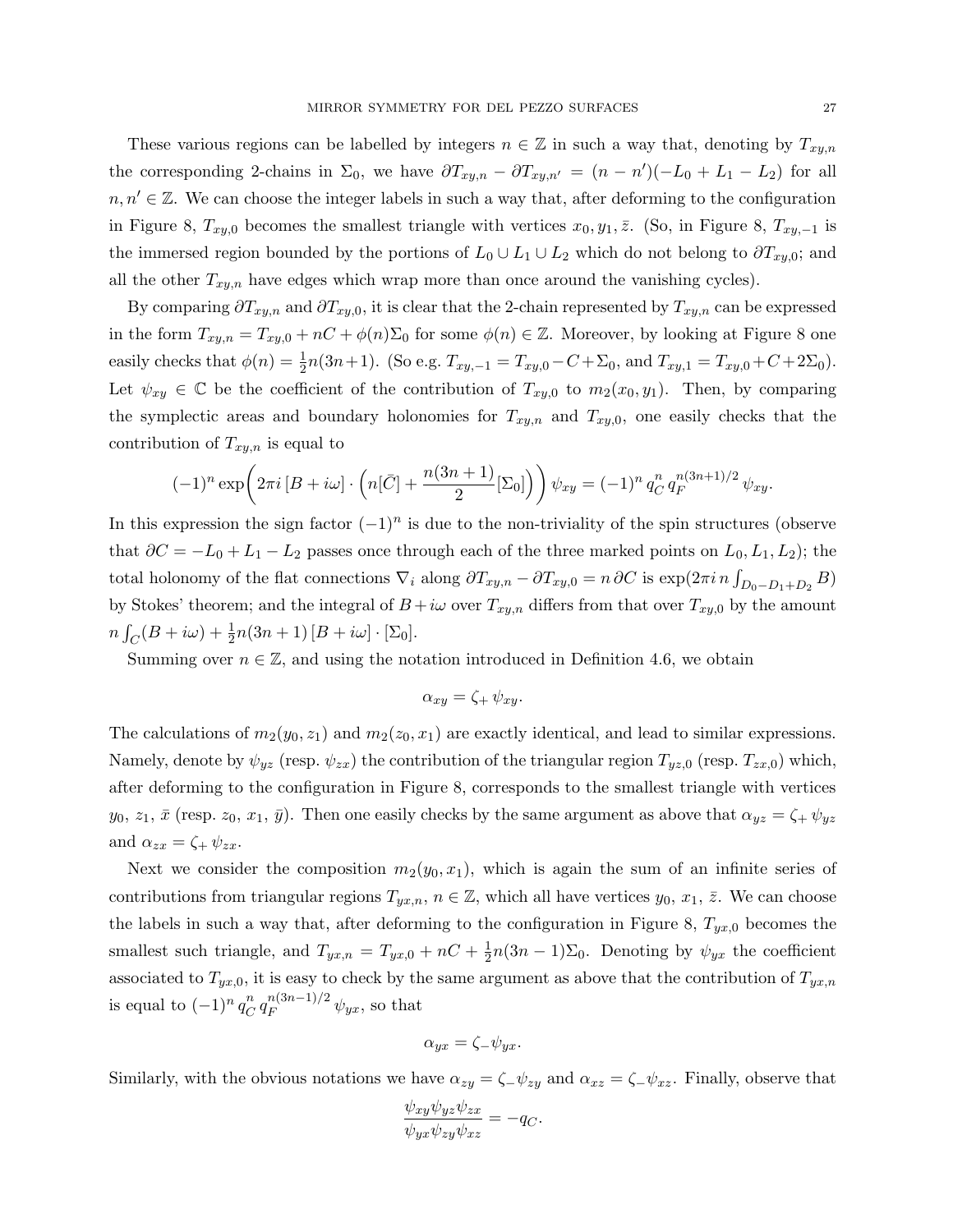Indeed,  $T_{xy,0}+T_{yz,0}+T_{zx,0}-T_{yx,0}-T_{zy,0}-T_{xz,0} = C$  (cf. Figure 8). Therefore, comparing the weights associated to these various triangles, the weighting by area gives a factor of  $\exp(2\pi i \int_C B + i\omega)$ , while the holonomy along the boundary  $\partial C = -L_0 + L_1 - L_2$  is equal to  $\exp(2\pi i \int_{D_0 - D_1 + D_2} B)$ , and finally the minus sign is due to the orientation conventions, since  $\partial C$  passes once through each of the three marked points on the vanishing cycles. Hence

$$
\frac{\alpha_{xy}\alpha_{yz}\alpha_{zx}}{\alpha_{yx}\alpha_{zy}\alpha_{xz}} = \frac{\psi_{xy}\psi_{yz}\psi_{zx}\zeta_+^3}{\psi_{yx}\psi_{zy}\psi_{xz}\zeta_-^3} = -q_C\left(\frac{\zeta_+}{\zeta_-}\right)^3.
$$

**Remark 4.9.** If  $[\omega + iB] \cdot [\bar{C}] = 0$ , then  $q_C = 1$  and the ratio between  $\alpha_{xy}\alpha_{yz}\alpha_{zx}$  and  $\alpha_{yx}\alpha_{zy}\alpha_{xz}$ becomes equal to  $-1$  irrespective of the value of  $q_F$ ; this corresponds to a classical (commutative) Del Pezzo surface.

Moreover, in the limit where  $[\omega] \cdot [\Sigma_0] \to \infty$ , we have  $q_F = 0$  and the ratio becomes  $-q_C$ , which corresponds to the toric case studied in [3].

**Proposition 4.10.** There exist constants  $\alpha_{xx}, \alpha_{yy}, \alpha_{zz} \in \mathbb{C}$  such that

$$
m_2(x_0, x_1) = \alpha_{xx}\bar{x}, \quad m_2(y_0, y_1) = \alpha_{yy}\bar{y}, \quad m_2(z_0, z_1) = \alpha_{zz}\bar{z},
$$

and these constants satisfy the relation

$$
\frac{\alpha_{xx}\alpha_{yy}\alpha_{zz}}{\alpha_{yx}\alpha_{zy}\alpha_{xz}} = -\frac{q_F}{q_C} \left( \frac{\sum_{n\in\mathbb{Z}} (-1)^n q_C^n q_F^{3n(n-1)/2}}{\sum_{n\in\mathbb{Z}} (-1)^n q_C^n q_F^{n(3n-1)/2}} \right)^3 = -\frac{q_F}{q_C} \left( \frac{\zeta_0}{\zeta_-} \right)^3.
$$

Proof. The argument is similar to the proof of Proposition 4.7. The immersed triangular regions which contribute to  $m_2(x_0, x_1)$  all have vertices  $\bar{x}$  as their third vertex, and can be indexed by integers  $n \in \mathbb{Z}$  in a manner such that  $\partial T_{xx,n} - \partial T_{xx,n'} = (n - n') \partial C$  for all  $n, n' \in \mathbb{Z}$ . We can choose the integer labels in such a way that, after deforming to the standard configuration,  $T_{xx,0}$ and  $T_{xx,1} = T_{xx,0} + C$  are the two embedded triangles with vertices  $x_0, x_1, \bar{x}$  visible on Figure 8. It is then easy to check that  $T_{xx,n} = T_{xy,0} + nC + \frac{3}{2}$  $\frac{3}{2}n(n-1)\Sigma_0$ . Hence, denoting by  $\psi_{xx}$  the coefficient associated to  $T_{xx,0}$ , we have

$$
\alpha_{xx} = \zeta_0 \psi_{xx},
$$

by the same argument as in previous calculations. Similarly, with the obvious notations, we have  $\alpha_{yy} = \zeta_0 \psi_{yy}$  and  $\alpha_{zz} = \zeta_0 \psi_{zz}$ . Moreover,  $T_{xx,0} + T_{yy,0} + T_{zz,0} - T_{yx,0} - T_{xy,0} - T_{xz,0} = \Sigma_0 - C$ , which implies (by the same argument as above) that

$$
\frac{\psi_{xx}\psi_{yy}\psi_{zz}}{\psi_{yx}\psi_{zy}\psi_{xz}} = -\frac{q_F}{q_C}.
$$

Therefore

$$
\frac{\alpha_{xx}\alpha_{yy}\alpha_{zz}}{\alpha_{yx}\alpha_{zy}\alpha_{xz}} = \frac{\psi_{xx}\psi_{yy}\psi_{zz}\zeta_0^3}{\psi_{yx}\psi_{zy}\psi_{xz}\zeta_-^3} = -\frac{q_F}{q_C} \left(\frac{\zeta_0}{\zeta_-}\right)^3.
$$

 $\Box$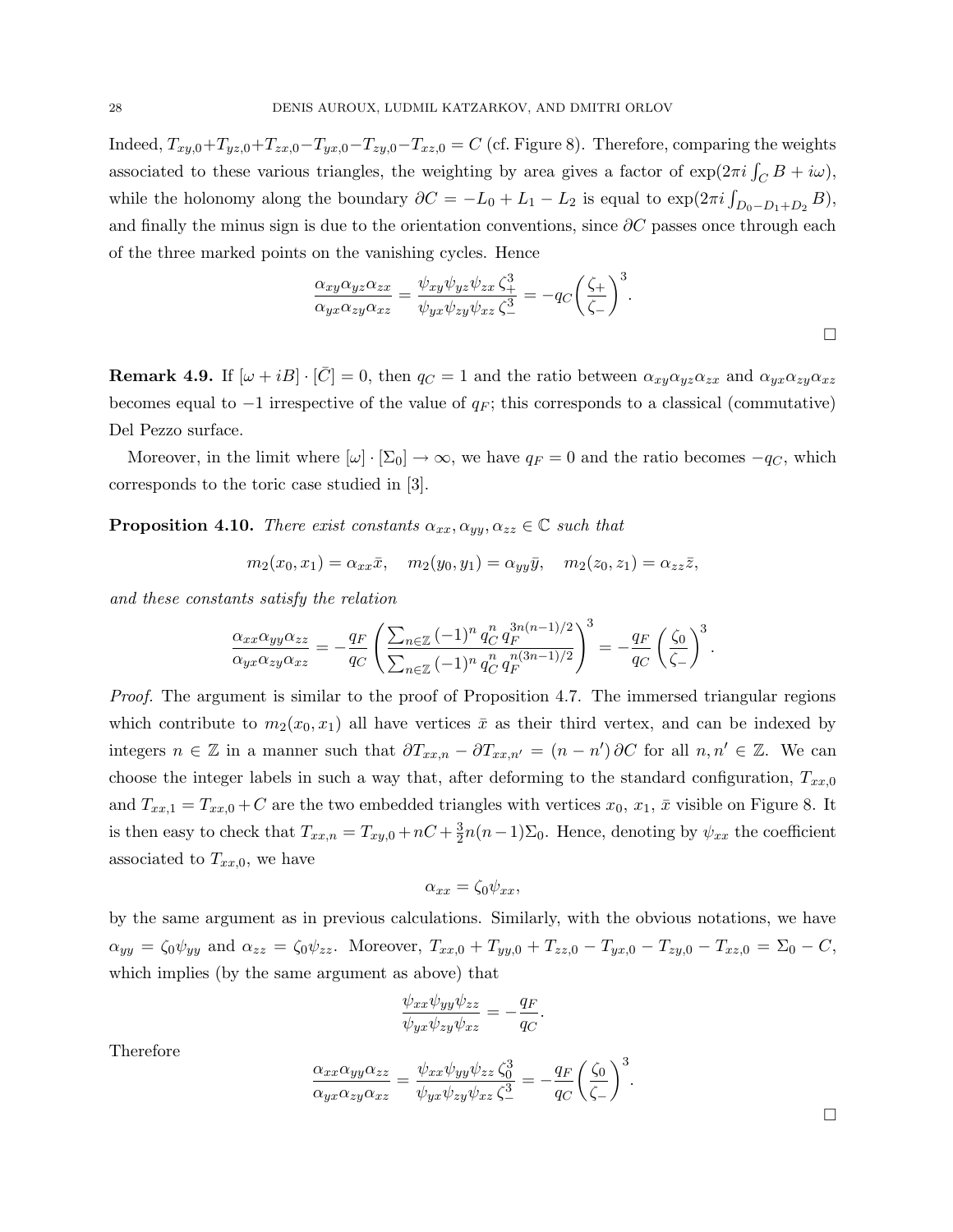When  $q_F = 0$  (in particular in the toric case) we have  $\alpha_{xx}\alpha_{yy}\alpha_{zz} = 0$ , as in [3]. The same conclusion also holds when  $q_C = 1$  (the commutative case). In fact, when  $q_C = 1$  each of the constants  $\alpha_{xx}, \alpha_{yy}, \alpha_{zz}$  is zero, since in that case we have  $\zeta_0 = 0$  (because the terms corresponding to n and  $1 - n$  in the series defining  $\zeta_0$  exactly cancel each other).

**Definition 4.11.** Let  $q_i = \exp(2\pi i [B + i\omega] \cdot [\bar{C}_i])$ , and define

$$
\zeta_{i,+} = \sum_{n \in \mathbb{Z}} (-1)^n q_i^n q_F^{n(3n+1)/2}, \quad \zeta_{i,-} = \sum_{n \in \mathbb{Z}} (-1)^n q_i^n q_F^{n(3n-1)/2}, \quad \zeta_{i,0} = \sum_{n \in \mathbb{Z}} (-1)^n q_i^n q_F^{3n(n-1)/2}.
$$

**Proposition 4.12.** There exist constants  $\beta_{\bar{x},i}, \beta_{\bar{y},i}, \beta_{\bar{z},i} \in \mathbb{C}$  such that

$$
m_2(\bar{x}, c_i) = \beta_{\bar{x},i} a_i, \quad m_2(\bar{y}, c_i) = \beta_{\bar{y},i} a_i, \quad m_2(\bar{z}, c_i) = \beta_{\bar{z},i} a_i,
$$

and these constants satisfy the relations

$$
\frac{\beta_{\bar{z},i}^2 \alpha_{xy}\alpha_{zz}}{\beta_{\bar{x},i}\beta_{\bar{y},i}\alpha_{zy}\alpha_{xz}} = \left(\frac{\zeta_{i,-}}{\zeta_{-}}\right)^2 \frac{\zeta_{+} \zeta_{0}}{\zeta_{i,+} \zeta_{i,0}},
$$
\n
$$
\frac{\beta_{\bar{x},i}^2 \alpha_{yz}\alpha_{xx}}{\beta_{\bar{y},i}\beta_{\bar{z},i}\alpha_{xz}\alpha_{yx}} = -q_i \left(\frac{\zeta_{i,+}}{\zeta_{-}}\right)^2 \frac{\zeta_{+} \zeta_{0}}{\zeta_{i,0} \zeta_{i,-}}, \text{ and } \frac{\beta_{\bar{y},i}^2 \alpha_{zx}\alpha_{yy}}{\beta_{\bar{z},i}\beta_{\bar{x},i}\alpha_{yx}\alpha_{zy}} = -\frac{q_F}{q_i} \left(\frac{\zeta_{i,0}}{\zeta_{-}}\right)^2 \frac{\zeta_{+} \zeta_{0}}{\zeta_{i,-} \zeta_{i,+}},
$$
\nwhere  $\zeta_{+}, \zeta_{-}, \zeta_{0}, \zeta_{i,+}, \zeta_{i,-}, \zeta_{i,0}, q_i$  and  $q_F$  are as in Definitions 4.6 and 4.11.

*Proof.* As before, the constants  $\beta_{\bar{x},i}, \beta_{\bar{y},i}, \beta_{\bar{z},i}$  are the sums of infinite series corresponding to all immersed triangular regions with vertices at  $a_i$ ,  $c_i$ , and one of  $\bar{x}, \bar{y}, \bar{z}$ . For example the coefficient  $\beta_{\bar{z},i}$  associated to composition  $m_2(\bar{x}, c_i)$  is the sum of an infinite series of contributions associated to triangular regions  $T_{\bar{z},i,n}$ ,  $n \in \mathbb{Z}$ . The integer labels can be chosen so that  $\partial T_{\bar{z},i,n} - \partial T_{\bar{z},i,n'} =$  $(n-n')\partial C_i$  and, after deforming to the configuration in Figure 9,  $T_{\bar{z},i,0}$  becomes the smallest triangle with vertices  $\bar{z}$ ,  $a_i$ ,  $c_i$  (i.e., the triangle which appears with coefficient  $-2$  in the 2-chain  $C_i$ ). Then one easily checks that  $T_{\bar{z},i,n} = T_{\bar{z},i,0} + nC_i + \frac{1}{2}$  $\frac{1}{2}n(3n-1)\Sigma_0$ . Therefore, denoting by  $\psi_{\bar{z},i}$  the coefficient associated to  $T_{\bar{z},i,0}$ , the same argument as in the previous calculations yields the formula

$$
\beta_{\bar{z},i} = \zeta_{i,-} \psi_{\bar{z},i}.
$$

Similarly, denote by  $T_{\bar{x},i,n}$ ,  $n \in \mathbb{Z}$ , the immersed triangles contributing to  $m_2(\bar{x}, c_i)$ , in such a way that  $\partial T_{\bar{x},i,n} - \partial T_{\bar{x},i,n'} = (n - n')\partial C_i$ , and  $T_{\bar{x},i,0}$  corresponds to the smallest triangle with vertices  $\bar{x}, a_i, c_i$  in Figure 9 (i.e. the triangle which appears with coefficient  $+2$  in the 2-chain  $C_i$ ). Then  $T_{\bar{x},i,n} = T_{\bar{x},i,0} + nC_i + \frac{1}{2}$  $\frac{1}{2}n(3n+1)\Sigma_0$ . Therefore, denoting by  $\psi_{\bar{x},i}$  the contribution of  $T_{\bar{x},i,0}$ , we have  $\beta_{\bar{x},i} = \zeta_{i,+} \psi_{\bar{x},i}.$ 

Finally, labelling the triangles with vertices  $\bar{y}$ ,  $a_i$ ,  $c_i$  by integers in such a way that  $T_{\bar{y},i,0}$  and  $T_{\bar{y},i,1} = T_{\bar{y},i,0} + C_i$  correspond to the negative and positive parts of  $C_i$  respectively, it is easy to check that  $T_{\bar{y},i,n} = T_{\bar{y},i,0} + nC_i + \frac{3}{2}$  $\frac{3}{2}n(n-1)\Sigma_0$ , so denoting by  $\psi_{\bar{y},i}$  the contribution of  $T_{\bar{y},i,0}$  we have  $\beta_{\bar{y},i} = \zeta_{i,0}\psi_{\bar{y},i}$ . It follows that

$$
\frac{\beta_{\bar{z},i}^2 \alpha_{xy} \alpha_{zz}}{\beta_{\bar{x},i} \beta_{\bar{y},i} \alpha_{zy} \alpha_{xz}} = \frac{\psi_{\bar{z},i}^2 \psi_{xy} \psi_{zz}}{\psi_{\bar{x},i} \psi_{\bar{y},i} \psi_{zy} \psi_{xz}} \frac{\zeta_{i,-}^2 \zeta_+ \zeta_0}{\zeta_{i,+} \zeta_{i,0} \zeta_-^2}.
$$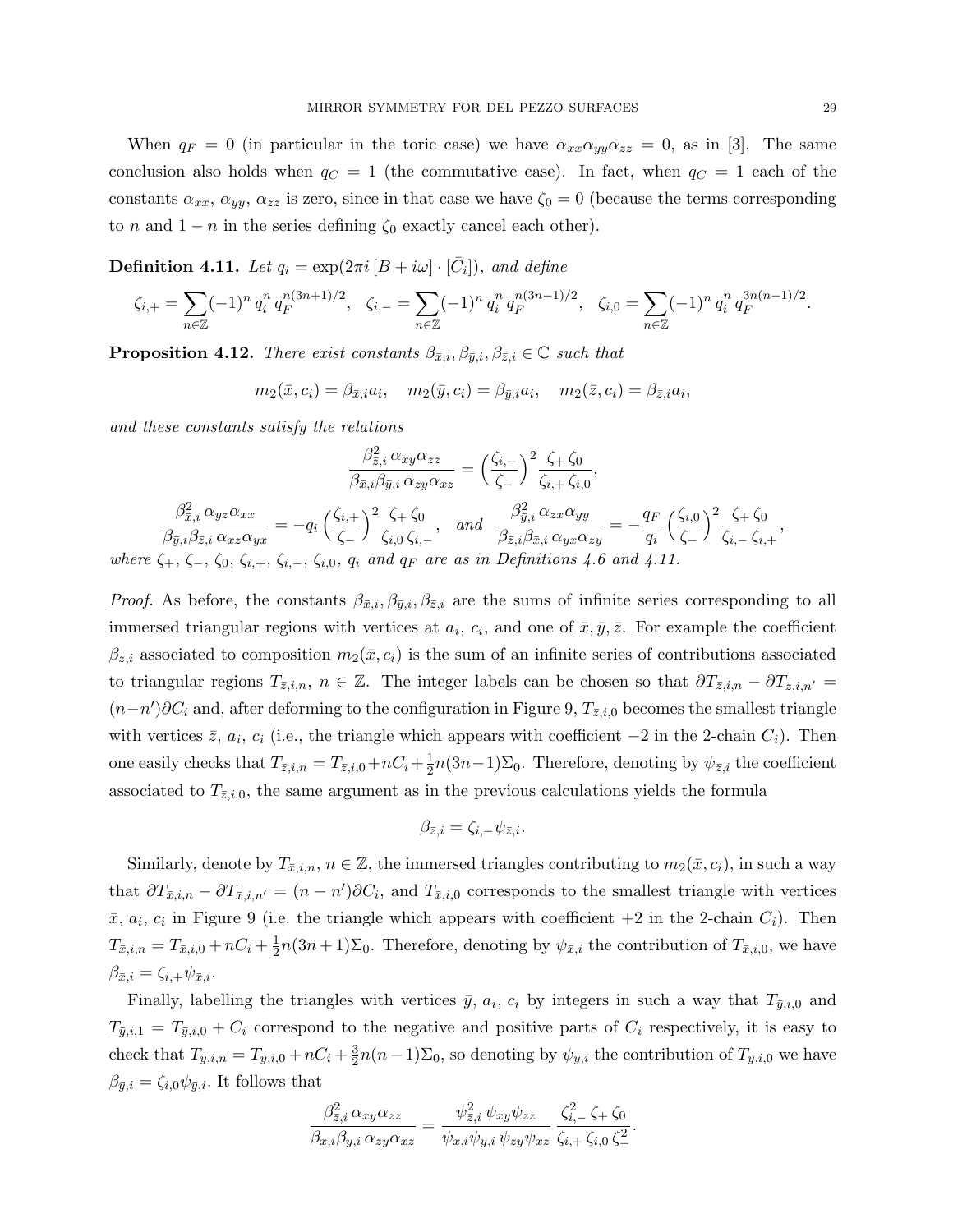Moreover, the 2-chains  $2 T_{\bar{z},i,0} + T_{xy,0} + T_{zz,0}$  and  $T_{\bar{x},i,0} + T_{\bar{y},i,0} + T_{zy,0} + T_{xz,0}$  are equal, which implies that  $\psi_{\bar{z},i}^2 \psi_{xy}\psi_{zz} = \psi_{\bar{x},i}\psi_{\bar{y},i}\psi_{zy}\psi_{xz}$  and completes the proof of the first identity.

The arguments are the same for

$$
\frac{\beta_{\bar{x},i}^2 \alpha_{yz} \alpha_{xx}}{\beta_{\bar{y},i} \beta_{\bar{z},i} \alpha_{xz} \alpha_{yx}} = \frac{\psi_{\bar{x},i}^2 \psi_{yz} \psi_{xx}}{\psi_{\bar{y},i} \psi_{\bar{z},i} \psi_{xz} \psi_{yx}} \frac{\zeta_{i,+}^2 \zeta_{+} \zeta_{0}}{\zeta_{i,0} \zeta_{i,-} \zeta_{-}^2},
$$

observing that  $2 T_{\bar{x},i,0} + T_{yz,0} + T_{xx,0} - T_{\bar{y},i,0} - T_{\bar{z},i,0} - T_{xz,0} - T_{yx,0} = C_i$  (for which the corresponding weight is  $-q_i$ , and for

$$
\frac{\beta_{\bar{y},i}^2 \alpha_{zx} \alpha_{yy}}{\beta_{\bar{z},i} \beta_{\bar{x},i} \alpha_{yx} \alpha_{zy}} = \frac{\psi_{\bar{y},i}^2 \psi_{zx} \psi_{yy}}{\psi_{\bar{z},i} \psi_{\bar{x},i} \psi_{yx} \psi_{zy}} \frac{\zeta_{i,0}^2 \zeta_+ \zeta_0}{\zeta_{i,-} \zeta_{i,+} \zeta_-^2}
$$

,

observing that  $2 T_{\bar{y},i,0} + T_{zx,0} + T_{yy,0} - T_{\bar{z},i,0} - T_{\bar{x},i,0} - T_{yx,0} - T_{zy,0} = \Sigma_0 - C_i$  (for which the corresponding weight is  $-q_F/q_i$ ).  $\Box$ 

**Corollary 4.13.** The constants  $\beta_{\bar{x},i}$ ,  $\beta_{\bar{y},i}$ ,  $\beta_{\bar{z},i}$  satisfy the relations:  $\beta^3_{\bar z,i}$  $\beta^3_{\bar{x},i}$  $\alpha_{xy}\alpha_{yx}\alpha_{zz}$  $\frac{\alpha_{xy}\alpha_{yx}\alpha_{zz}}{\alpha_{yz}\alpha_{zy}\alpha_{xx}} = -\frac{1}{q_i}$ qi  $\sqrt{\frac{\zeta_{i,-}}{n}}$  $\zeta_{i,+}$  $\Big)^3$ ,  $\beta^3_{\bar{x},i}$  $\beta^3_{\bar{y},i}$  $\alpha_{yz}\alpha_{zy}\alpha_{xx}$  $\frac{\alpha_{yz}\alpha_{zy}\alpha_{xx}}{\alpha_{zx}\alpha_{xz}\alpha_{yy}} = \frac{q_i^2}{q_F}$  $q_F$  $\sqrt{\frac{\zeta_{i,+}}{n}}$  $\zeta_{i,0}$  $\Big)^3$ , and  $\beta_{\bar{y},i}^3$  $\beta^3_{\bar z,i}$  $\alpha_{zx}\alpha_{xz}\alpha_{yy}$  $\frac{\alpha_{zx}\alpha_{xz}\alpha_{yy}}{\alpha_{xy}\alpha_{yx}\alpha_{zz}} = -\frac{q_F}{q_i}$ qi  $\sqrt{\frac{\zeta_{i,0}}{n}}$  $\zeta_{i,-}$  $\Big)^3$ .

**Proposition 4.14.** For all  $0 \leq i, j < k$  we have the identities

$$
\frac{\beta_{\bar{y},i}\,\beta_{\bar{z},j}}{\beta_{\bar{y},j}\,\beta_{\bar{z},i}} = \tilde{q}_{i,j}\,\frac{\zeta_{i,0}\,\zeta_{j,-}}{\zeta_{j,0}\,\zeta_{i,-}},\n\quad\n\frac{\beta_{\bar{z},i}\,\beta_{\bar{x},j}}{\beta_{\bar{z},j}\,\beta_{\bar{x},i}} = \tilde{q}_{i,j}\,\frac{\zeta_{i,-}\,\zeta_{j,+}}{\zeta_{j,-}\,\zeta_{i,+}},\n\quad\n\text{and}\n\quad\n\frac{\beta_{\bar{x},i}\,\beta_{\bar{y},j}}{\beta_{\bar{x},j}\,\beta_{\bar{y},i}} = \tilde{q}_{i,j}^{-2}\,\frac{\zeta_{i,+}\,\zeta_{j,0}}{\zeta_{j,+}\,\zeta_{i,0}},
$$

where  $\tilde{q}_{i,j} = \exp(2\pi i \left[B + i\omega\right] \cdot \left[\bar{\Delta}_{i,j}\right])$ , and  $\zeta_{i,+}, \zeta_{i,-}, \zeta_{i,0}$  are as in Definition 4.11.

*Proof.* We claim that  $T_{\bar{y},i,0} + T_{\bar{z},j,0} - T_{\bar{y},j,0} - T_{\bar{z},i,0} = \Delta_{i,j}$ . Indeed, consider first a situation in which  $L_{3+i}$  lies in the position represented in Figure 9, and  $L_{3+j}$  lies close to it, but is slightly shifted towards the lower-right direction. Then the intersection points  $a_j$  and  $c_j$  lie close to  $a_i$  and  $c_i$ , and following the triangular regions through the small deformation which takes  $L_{3+i}$  to  $L_{3+j}$ , we easily see that  $T_{\bar{z},j,0}$  is obtained by slightly truncating  $T_{\bar{z},i,0}$  on its  $L_{3+i}$  side. Similarly,  $T_{\bar{y},j,0}$  is obtained by slightly truncating  $T_{\bar{y},i,0}$ , and since  $\Delta_{i,j}$  is simply the thin strip in between  $L_{3+i}$  and  $L_{3+j}$  the claim follows.

The same property remains true if  $L_{3+i}$  and  $L_{3+j}$  are further apart from each other. This can be checked explicitly for example in the configuration of Figure 8, where  $\Delta_{i,j}$  is as pictured on Figure 9 (right). (In this configuration the deformation from  $L_{3+i}$  to  $L_{3+j}$  passes through  $\bar{y}$  and  $\bar{z}$ , so the triangles  $T_{\bar{z},i,0}$  and  $T_{\bar{z},j,0}$  lie on opposite sides of  $\bar{z}$ , and similarly for  $T_{\bar{y},i,0}$  and  $T_{\bar{y},j,0}$ ; this latter triangle is now the small region to the lower-right of  $\bar{y}$  on Figure 8).

As a consequence, we have the identity

$$
\frac{\psi_{\bar{y},i}\psi_{\bar{z},j}}{\psi_{\bar{y},j}\psi_{\bar{z},i}} = \tilde{q}_{i,j},
$$

which implies the first formula in the proposition. The two other formulas are proved similarly, using the equalities  $T_{\bar{z},i,0} + T_{\bar{x},j,0} - T_{\bar{z},j,0} - T_{\bar{x},i,0} = \Delta_{i,j}$  and  $T_{\bar{x},i,0} + T_{\bar{y},j,0} - T_{\bar{x},j,0} - T_{\bar{y},i,0} = -2 \Delta_{i,j}$ .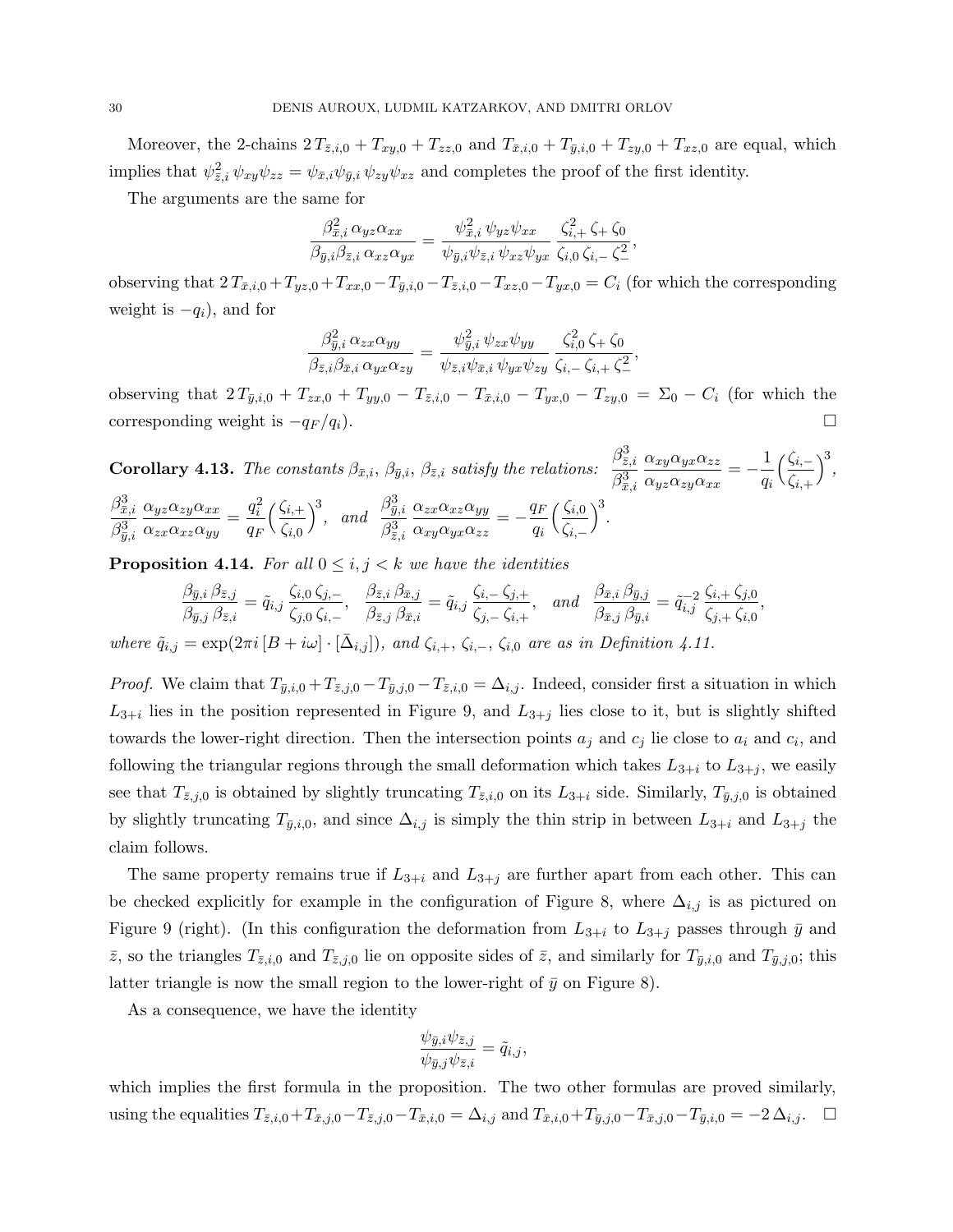Remark 4.15. The various ratios computed in Propositions 4.7–4.14 are intrinsic quantities attached to the symplectic geometry of  $W_k$ , i.e. they are invariant under Hamiltonian deformations, irrespective of whether the vanishing cycles are represented by geodesics or not. Equivalently, they are invariant under rescalings of the chosen generators of the morphism spaces in Lag<sub>vc</sub>( $W_k$ ,  $\{\gamma_i\}$ ). On the other hand, if we allow ourselves to use the fact that the vanishing cycles are geodesics in a flat torus, we can also compute some interesting non-intrinsic quantities (i.e., quantities which depend on a particular choice of scaling of the generators).

For example, the invariance of  $L_0, L_1, L_2$  under the translation of the torus which maps  $x_0$  to  $y_0$  (and  $y_0$  to  $z_0$ ,  $z_0$  to  $x_0$ ) implies that, for suitable choices of the marked points associated to the spin structures and of the isomorphisms between lines used to calculate boundary holonomies,  $\alpha_{xy} = \alpha_{yz} = \alpha_{zx}, \ \alpha_{yx} = \alpha_{xy} = \alpha_{xz}$ , and  $\alpha_{xx} = \alpha_{yy} = \alpha_{zz}$ . In fact, going over the calculations in the proofs of Propositions 4.7 and 4.10, and observing that, in terms of areas and boundary holonomies, the contributions of  $T_{xy,0} - T_{yx,0}$  and  $T_{xx,0} - T_{yx,0}$  are equivalent to those of  $\frac{1}{3}C$  and 1  $\frac{1}{3}(\Sigma_0 - C)$  respectively, one easily checks that there exists a constant  $s \neq 0$  such that

(4.2) 
$$
\alpha_{xy} = \alpha_{yz} = \alpha_{zx} = s q_C^{1/3} \zeta_+,
$$

$$
\alpha_{xx} = \alpha_{yy} = \alpha_{zz} = s q_F^{1/3} q_C^{-1/3} \zeta_0,
$$

$$
\alpha_{yx} = \alpha_{zy} = \alpha_{xz} = -s \zeta_-,
$$

where by definition  $q_C^{1/3} = \exp(\frac{2\pi i}{3}[B + i\omega] \cdot [\bar{C}])$  and  $q_F^{1/3} = \exp(\frac{2\pi i}{3}[B + i\omega] \cdot [\Sigma_0])$ . Similarly, for suitable choices we have

(4.3) 
$$
\beta_{\bar{x},i} = s_i q_i^{1/3} \zeta_{i,+}, \quad \beta_{\bar{y},i} = s_i q_F^{1/3} q_i^{-1/3} \zeta_{i,0}, \text{ and } \beta_{\bar{z},i} = -s_i \zeta_{i,-},
$$

where  $s_i$  is a non-zero constant and  $q_i^{1/3} = \exp(\frac{2\pi i}{3}[B + i\omega] \cdot [\bar{C}_i]).$ 

The formulas (4.2) and (4.3) are only valid in the flat case, when the complexified symplectic form on  $\Sigma_0$  is translation-invariant and the vanishing cycles are geodesics; however, in the general case we can always modify our choices of generators of the various morphism spaces by suitable scaling factors (or equivalently, modify the vanishing cycles by certain Hamiltonian isotopies) in order to make these formulas hold. It is therefore these simpler formulas that we will use in order to determine the mirror map in §5 below.

4.4. Simple degenerations. In this section we consider the situation where the symplectic area of one of the 2-cycles  $\bar{\Delta}_{i,j}$  becomes a multiple of that of the fiber  $\Sigma_0$ . The vanishing cycles  $L_{3+i}$ and  $L_{3+j}$  are then Hamiltonian isotopic to each other in  $\Sigma_0$ , and hence cannot be represented by disjoint geodesics anymore. However we can still represent  $L_{3+i}$  by a closed geodesic, and  $L_{3+j}$  by a small generic Hamiltonian perturbation of  $L_{3+i}$ , intersecting it transversely in two points. These two intersection points have Maslov indices 0 and 1 respectively (if we choose the same graded lifts as previously), and for this configuration we have: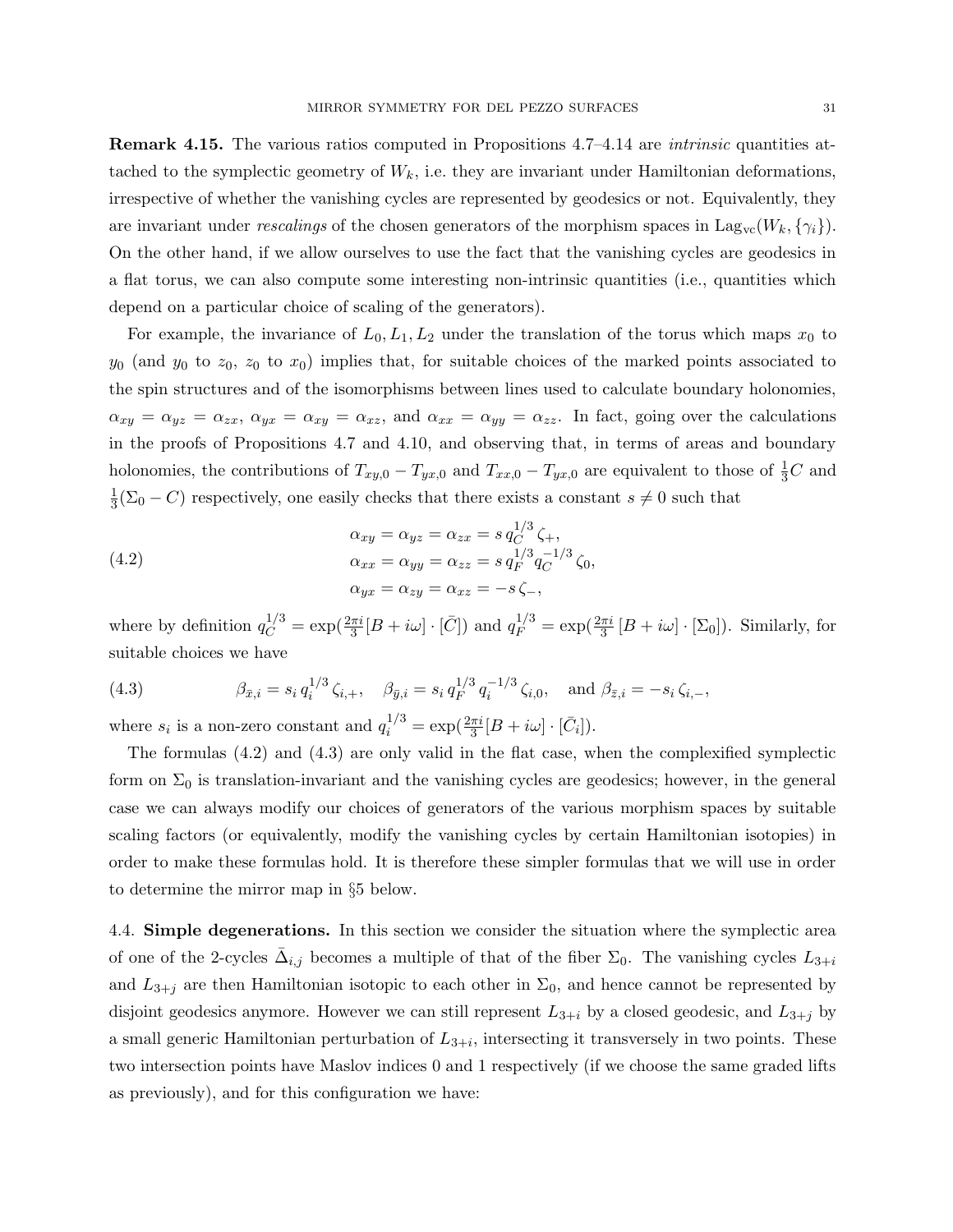**Lemma 4.16.** If there exist integers  $n \in \mathbb{Z}$  and  $i < j$  such that  $[\omega] \cdot [\bar{\Delta}_{i,j}] = n [\omega] \cdot [\Sigma_0]$ , then  $Hom(L_{3+i}, L_{3+j})$  is graded isomorphic to  $H^*(S^1) \otimes \mathbb{C}$ . Moreover, the differential

$$
m_1: \text{Hom}^0(L_{3+i}, L_{3+j}) \to \text{Hom}^1(L_{3+i}, L_{3+j})
$$

is zero if  $[B] \cdot [\bar{\Delta}_{i,j}] \in \mathbb{Z} + n[B] \cdot [\Sigma_0]$ , and an isomorphism otherwise.

*Proof.* The only contributions to  $m_1$  come from the two disks D' and D'' bounded by  $L_{3+i}$  and  $L_{3+i}$ . The 2-chain  $D' - D''$  in  $\Sigma_0$  has symplectic area zero, and is in fact given by  $D' - D'' = \Delta_{i,j} - n\Sigma_0$ . Hence we can compare the coefficients  $\psi'$  and  $\psi''$  associated to these two disks by the same argument as in §4.3. Namely,  $\psi'$  and  $\psi''$  differ by a sign factor, a holonomy factor, and an area factor.

In this case the sign factor is  $-1$  (the sign rule for odd degree morphisms is slightly more subtle than that for even degree morphisms [18]; here we can see directly that the signs for  $D'$  and  $D''$  have to be different since the untwisted Floer homology of  $L_{3+i}$  and  $L_{3+j}$  is non-trivial); the holonomy factor is the total holonomy along  $\partial (D' - D'') = L_{3+j} - L_{3+i}$ , i.e.  $\exp(2\pi i \int_{D_{3+i} - D_{3+j}} B)$ ; and the area factor is  $\exp(2\pi i \int_{D'-D''} B + i\omega)$ . It follows that

$$
\psi' = -\exp(2\pi i \left[B + i\omega\right] \cdot \left(\left[\bar{\Delta}_{i,j}\right] - n[\Sigma_0]\right)) \psi'',
$$

since  $D' - D'' + D_{3+i} - D_{3+j} = \bar{\Delta}_{i,j} - n\Sigma_0$ . Since  $m_1$  is determined by the sum  $\psi' + \psi''$ , we conclude that  $m_1 = 0$  if and only if  $[B + i\omega] \cdot ([\bar{\Delta}_{i,j}] - n[\Sigma_0])$  is an integer.

In other words, if  $[B + i\omega] \cdot [\bar{\Delta}_{i,j}] \in \mathbb{Z} \oplus ([B + i\omega] \cdot [\Sigma_0]) \mathbb{Z}$ , then  $(L_{3+i}, \nabla_{3+i})$  and  $(L_{3+j}, \nabla_{3+j})$  are essentially identical, and we have a non-cancelling pair of extra morphisms of degrees 0 and 1 from  $L_{3+i}$  to  $L_{3+j}$ ; this mirrors the situation in which  $\mathbb{CP}^2$  is blown up twice at infinitely close points, in which case there is a rational −2-curve and the derived category of coherent sheaves is richer than in the generic case. In all other situations the intersection points between  $L_{3+i}$  and  $L_{3+j}$ , if any, are killed by the twisted Floer differential (even when  $L_{3+i}$  and  $L_{3+j}$  are Hamiltonian isotopic).

Remark 4.17. It is important to note that, due to the presence of immersed convex polygonal regions with two edges on  $L_0 \cup L_1 \cup L_2$  and two edges on  $L_{3+i} \cup L_{3+j}$  (with a corner at the intersection point of Maslov index 1), we have to consider not only the Floer differential  $m_1$ , but also the higher-order composition  $m_3$ . For example, when  $L_{3+i}$  and  $L_{3+i}$  are Hamiltonian isotopic the composition

$$
m_3: \mathrm{Hom}(L_0, L_2) \otimes \mathrm{Hom}(L_2, L_{3+i}) \otimes \mathrm{Hom}^1(L_{3+i}, L_{3+j}) \longrightarrow \mathrm{Hom}(L_0, L_{3+j})
$$

is in general non-zero (and similarly with  $L_1$  instead of  $L_0$  or  $L_2$ ).

As in §2.2, it is possible to describe things in a simpler and more unified manner by considering a suitable mutation of the exceptional collection  $(L_0, \ldots, L_{k+2})$ . Assume for simplicity that the two vanishing cycles which may coincide are  $L_3$  and  $L_4$ , while the others are represented by distinct geodesics. Then we can modify the system of arcs  $\{\gamma_i\}$  considered so far to a new ordered system of arcs  $\{\gamma'_i\}$  such that  $\gamma'_i = \gamma_i$  for  $i \notin \{2,3\}, \gamma'_3 = \gamma_2$ , and  $\gamma'_2$  connects the origin to  $\lambda_3 \approx \infty$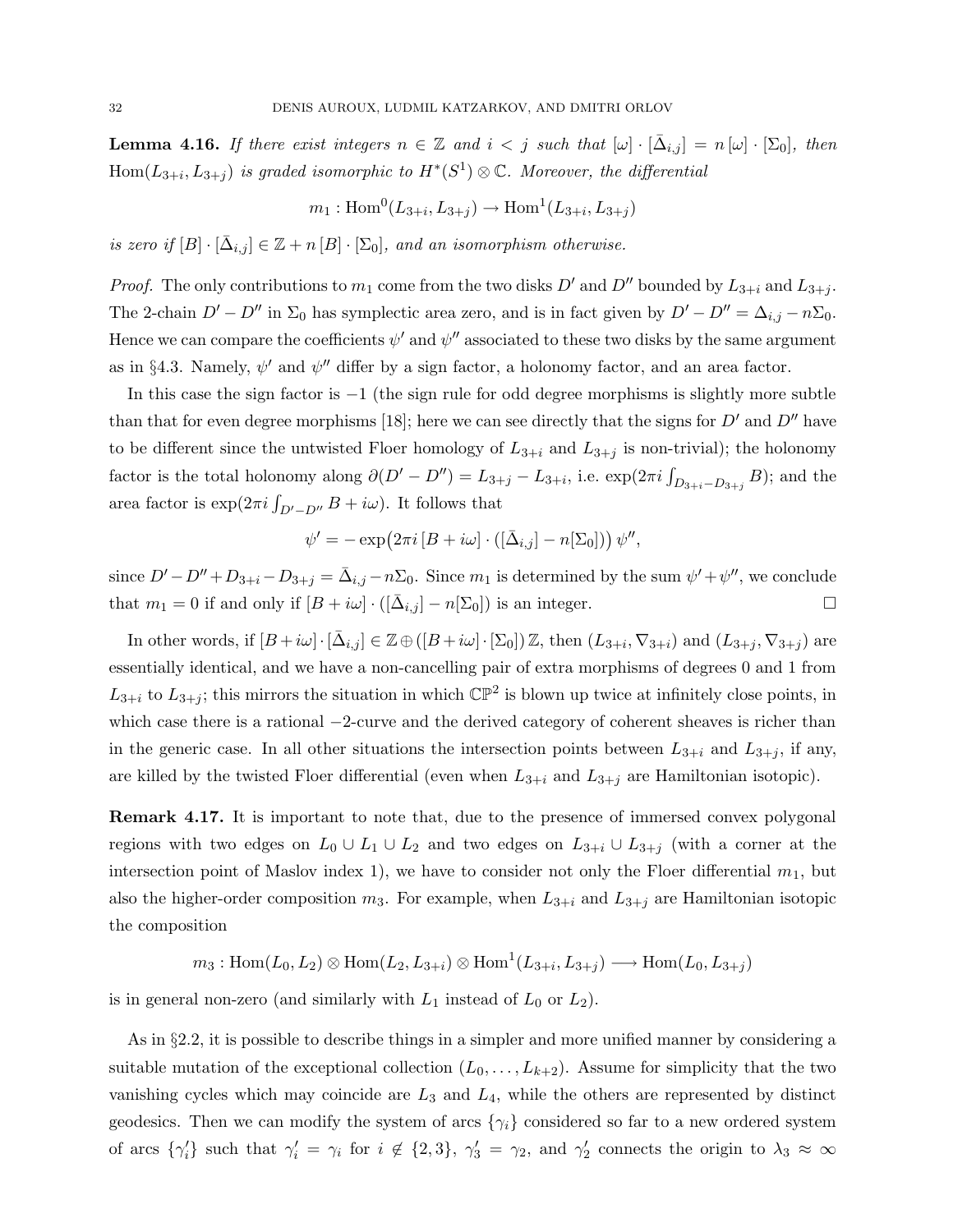along the negative real axis. This gives rise to a new category  $\text{Lag}_{vc}(W_k, \{\gamma'_i\})$ , in which all objects but one can be identified with the objects  $L_i$ ,  $i \neq 3$  of  $\text{Lag}_{vc}(W_k, \{\gamma_i\})$ ; thus, we denote by  $L_0, L_1, L', L_2, L_4, \ldots, L_{k+2}$  the objects of  $\text{Lag}_{vc}(W_k, \{\gamma'_i\})$ . The morphisms and compositions not involving L' are as in  $\text{Lag}_{\text{vc}}(W_k, \{\gamma_i\}).$ 

The new vanishing cycle  $L'$  is Hamiltonian isotopic to the image of  $L_3$  under the positive Dehn twist along  $L_2$ . In particular, with the notations of Lemma 3.1, and for a suitable choice of orientation, its homology class is  $[L'] = [L_2] - [L_3] = b$ . Choosing a geodesic representative, we have  $|L_0 \cap L'| = 2$ ,  $|L_1 \cap L'| = 1$ ,  $|L' \cap L_2| = 1$ , and  $|L' \cap L_{3+i}| = 1$  for  $i \ge 1$ , and all morphisms in  $\text{Lag}_{\text{vc}}(W_k, \{\gamma'_i\})$  have degree 0.

Because  $L'$  is Hamiltonian isotopic to the image of  $L_3$  under the Dehn twist along  $L_2$ , the fiber  $\Sigma_0$  contains a 2-chain  $\Delta'$  with  $\partial \Delta' = L' + L_4 - L_2$  and such that  $\int_{\Delta'} \omega = \int_{\Delta_{3,4}} \omega$ . Capping off  $\Delta'$  with the appropriate Lefschetz thimbles, we obtain a 2-cycle  $\bar{\Delta}'$  in  $M_k$ , with  $[\bar{\Delta}'] = [\bar{\Delta}_{3,4}]$  in  $H_2(M_k, \mathbb{Z})$ . The composition

$$
\operatorname{Hom}(L',L_2)\otimes\operatorname{Hom}(L_2,L_4)\longrightarrow\operatorname{Hom}(L',L_4)
$$

corresponds to an infinite series of triangular immersed regions in  $\Sigma_0$ , of which in general two are embedded. The case where the symplectic area of  $\Delta'$  is a multiple of that of the fiber corresponds precisely to the situation where the two embedded triangular regions have equal symplectic areas. In general, the immersed triangles contributing to the composition can be labelled  $T_n'$ ,  $n \in \mathbb{Z}$ , in such a way that  $T'_n = T'_0 + n\Delta' + \frac{1}{2}$  $\frac{1}{2}n(n-1)\Sigma_0$ . Arguing as before, one easily shows that the composition is given by the contribution of  $T'_0$  multiplied by the factor

$$
\sum_{n \in \mathbb{Z}} (-1)^n q'^n q_F^{n(n-1)/2}, \text{ where } q' = \exp(2\pi i [B + i\omega] \cdot [\bar{\Delta}']) = \tilde{q}_{3,4}.
$$

This multiplicative factor vanishes if and only if  $q' = q_F^k$  for some  $k \in \mathbb{Z}$  (an easy way to see this is to view this factor as a theta function, see below), i.e. iff  $[B + i\omega] \cdot [\bar{\Delta}'] \in \mathbb{Z} \oplus ([B + i\omega] \cdot [\Sigma_0])\mathbb{Z}$ . Hence, as in §2.2 the mutation makes it possible to avoid dealing with a non-trivial differential, and provides an alternative description in which the simple degeneration corresponds to one of the composition maps becoming identically zero.

4.5. Modular invariance and theta functions. In this section we study the modularity properties of the category  $\text{Lag}_{vc}(W_k, \{\gamma_i\})$  with respect to some of the parameters governing deformations of the complexified symplectic structure, and the relation with theta functions.

**Proposition 4.18.** Consider two complexified symplectic forms  $\kappa = B + i\omega$  and  $\kappa' = B' + i\omega'$  on  $M_k$ , such that  $[\kappa'] \cdot [\Sigma_0] = [\kappa] \cdot [\Sigma_0]$  and  $[\kappa'] - [\kappa] \in H^2(M_k, \mathbb{Z}) \oplus (\kappa \cdot [\Sigma_0]) H^2(M_k, \mathbb{Z})$ . Then the categories  $\text{Lag}_{vc}(W_k, \kappa, \{\gamma_i\})$  and  $\text{Lag}_{vc}(W_k, \kappa', \{\gamma_i\})$  are equivalent.

*Proof.* First consider the situation where  $\omega' = \omega$ , and  $B' = B + d\chi$  for some 1-form  $\chi$ . Then the vanishing cycles  $L_i$  remain the same, but the associated flat connections differ, and we can e.g. take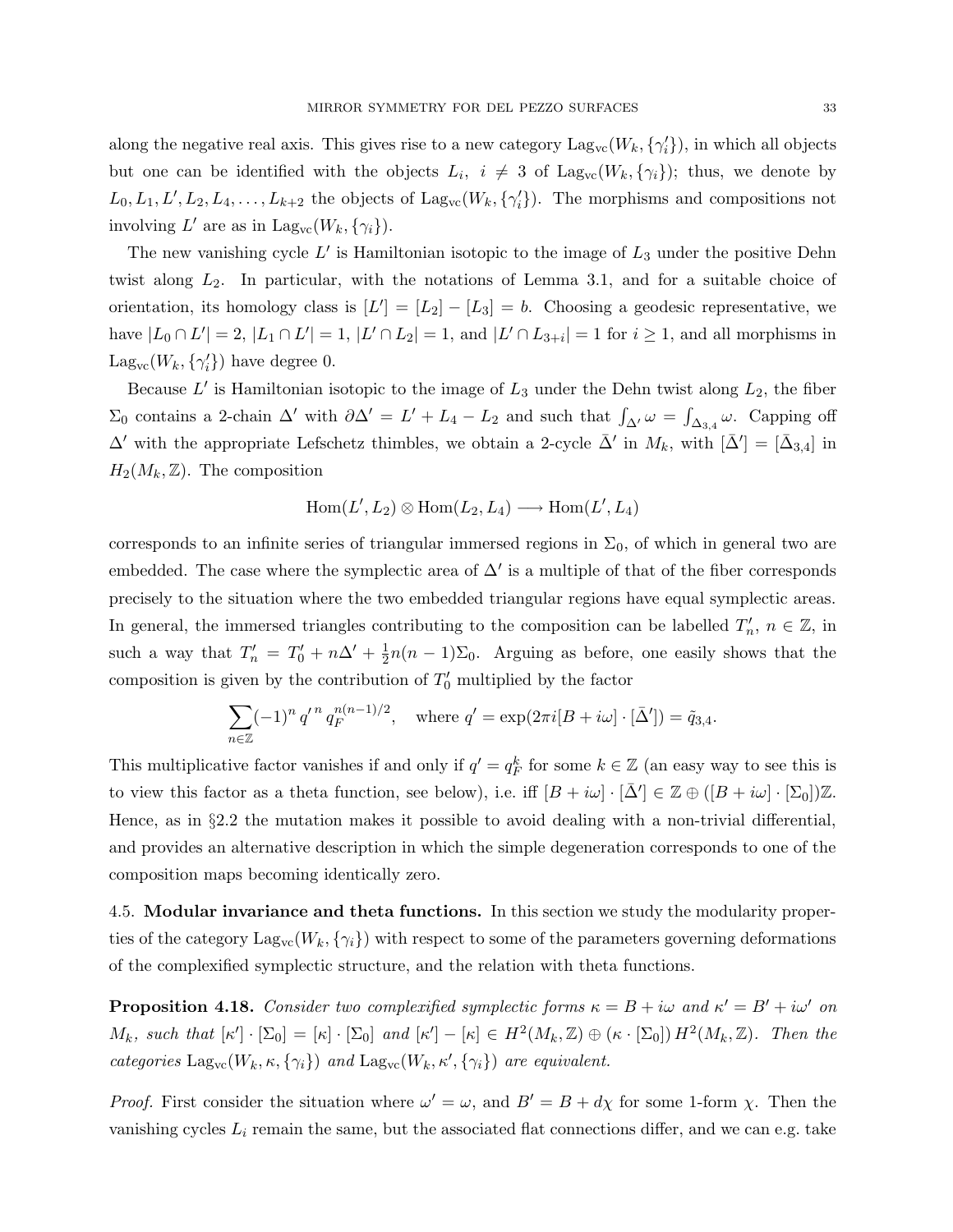$\nabla'_i = \nabla_i - 2\pi i \chi$ . Then the contribution of a pseudo-holomorphic map  $u : (D^2, \partial D^2) \to (\Sigma_0, \cup L_i)$  is actually the same in both cases, since the holonomy term changes by  $\exp(-2\pi i \int_{u(\partial D^2)} \chi)$ , while the weight factor changes by  $\exp(2\pi i \int_{D^2} u^* d\chi) = \exp(2\pi i \int_{u(\partial D^2)} \chi)$ . So, in the more general situation where  $[B'-B] \in H^2(M_k, \mathbb{Z})$  and  $[B'-B] \cdot [\Sigma_0] = 0$  (still assuming  $\omega' = \omega$ ), after modifying B by an exact term we can assume that B and B' coincide over  $\Sigma_0$ , and that the integral of B' – B over each thimble  $D_i$  is a multiple of  $2\pi$ . In this situation the vanishing cycles  $L_i$  are the same, and the associated flat connections are gauge equivalent (since their holonomies differ by multiples of  $2\pi$ ), so the corresponding twisted Floer theories are identical.

Next, consider the situation where  $[B + i\omega]$  changes by an integer multiple of  $[B + i\omega] \cdot [\Sigma_0]$ . After adding an exact term to  $\kappa = B + i\omega$  (which does not affect the category of vanishing cycles by Lemma 3.2 and by the above remark), we can assume that  $\kappa$  and  $\kappa'$  coincide over  $\Sigma_0$ , and that the relative cohomology class of  $\kappa' - \kappa$  is an element of  $(\kappa \cdot [\Sigma_0]) H^2(M_k, \Sigma_0; \mathbb{Z})$ .

Let  $D_i$  and  $D'_i$  be the thimbles associated to the arc  $\gamma_i$  and to the symplectic forms  $\omega$  and  $\omega'$ respectively. The integrality assumption on  $\kappa' - \kappa$  implies that there exists an integer  $n_i \in \mathbb{Z}$  such that  $\int_{D_i} \kappa' = n_i[\kappa] \cdot [\Sigma_0] + \int_{D_i} \kappa$ . Since  $D_i$  and  $D'_i$  can be deformed continuously into each other (by deforming the horizontal distribution), there exists a 2-chain  $K_i$  in  $\Sigma_0$  such that  $[D_i + K_i - D'_i] = 0$ in  $H_2(M_k)$ . Then  $\int_{K_i} \omega = \int_{K_i} \omega' = -\int_{D_i} \omega' = -n_i[\omega] \cdot [\Sigma_0]$ . Since the symplectic area of the 2-chain  $K_i \subset \Sigma_0$  is an integer multiple of that of the fiber, the two vanishing cycles  $L'_i = \partial D'_i$ and  $L_i = \partial D_i$  are mutually Hamiltonian isotopic in  $\Sigma_0$ , and hence we can assume that  $L'_i = L_i$ . Moreover, in  $H_2(M_k, L_i)$  we have  $[D'_i] = [D_i] - n_i[\Sigma_0]$ . Therefore,  $\int_{D'_i} B' = \int_{D_i} B' - n_i \int_{\Sigma_0} B' =$  $(\int_{D_i} B + n_i[B] \cdot [\Sigma_0]) - n_i[B] \cdot [\Sigma_0] = \int_{D_i} B$ . So the flat connections  $\nabla_i$  and  $\nabla'_i$  have the same holonomy, which implies that  $(L_i, \nabla_i)$  and  $(L'_i, \nabla'_i)$  behave identically for twisted Floer theory.  $\Box$ 

This property explains the invariance of the structure coefficients  $(\alpha_{xy}, \text{ etc.})$  under certain changes of variables. More precisely, one easily checks that  $\zeta_{+}(q_C q_F^3, q_F) = -q_C^{-1}$  $_C^{-1}q_F^{-2}$  $F^{-2}\zeta + (q_C, q_F),$  $\zeta_-(q_Cq_F^3, q_F) = -q_C^{-1}$  $_C^{-1}q_F^{-1}$  $\zeta_P^{-1}\zeta_-(q_C, q_F)$ , and  $\zeta_0(q_Cq_F^3, q_F) = -q_C^{-1}$  $C^{-1}\zeta_0(q_C, q_F)$ . This implies that the quantities considered in Propositions 4.7 and 4.10 are invariant under the change of variables  $(q_C, q_F) \mapsto (q_Cq_F^3, q_F);$  a closer examination shows that the individual constants  $\alpha_{xy}$ , etc. are also invariant under this change of variables.

On the other hand, one easily checks that  $\zeta_{+}(q_{C}q_{F}, q_{F}) = -q_{C}^{-1}$  $C^{-1}\zeta_0(q_C,q_F), \ \ \zeta_0(q_Cq_F,q_F) =$  $\zeta$ -(qc, q<sub>F</sub>), and  $\zeta$ -(qcq<sub>F</sub>, q<sub>F</sub>) =  $\zeta$ +(qc, q<sub>F</sub>), which may seem surprising at first. The reason is that this change of variables corresponds to a non-Hamiltonian deformation of e.g.  $L_1$  which sweeps exactly once through the entire fiber  $\Sigma_0$ . This deformation preserves the intersection points, but induces a non-trivial permutation of their labels: namely,  $x_0$ ,  $y_0$ ,  $z_0$  become  $y_0$ ,  $z_0$ ,  $x_0$  respectively, and  $x_1, y_1, z_1$  become  $z_1, x_1, y_1$  respectively. Thus, for example,  $\alpha_{xy}(q_C, q_F) = \alpha_{yx}(q_Cq_F, q_F)$  $\alpha_{zz}(q_C q_F^2, q_F)$  (and similarly for the other coefficients).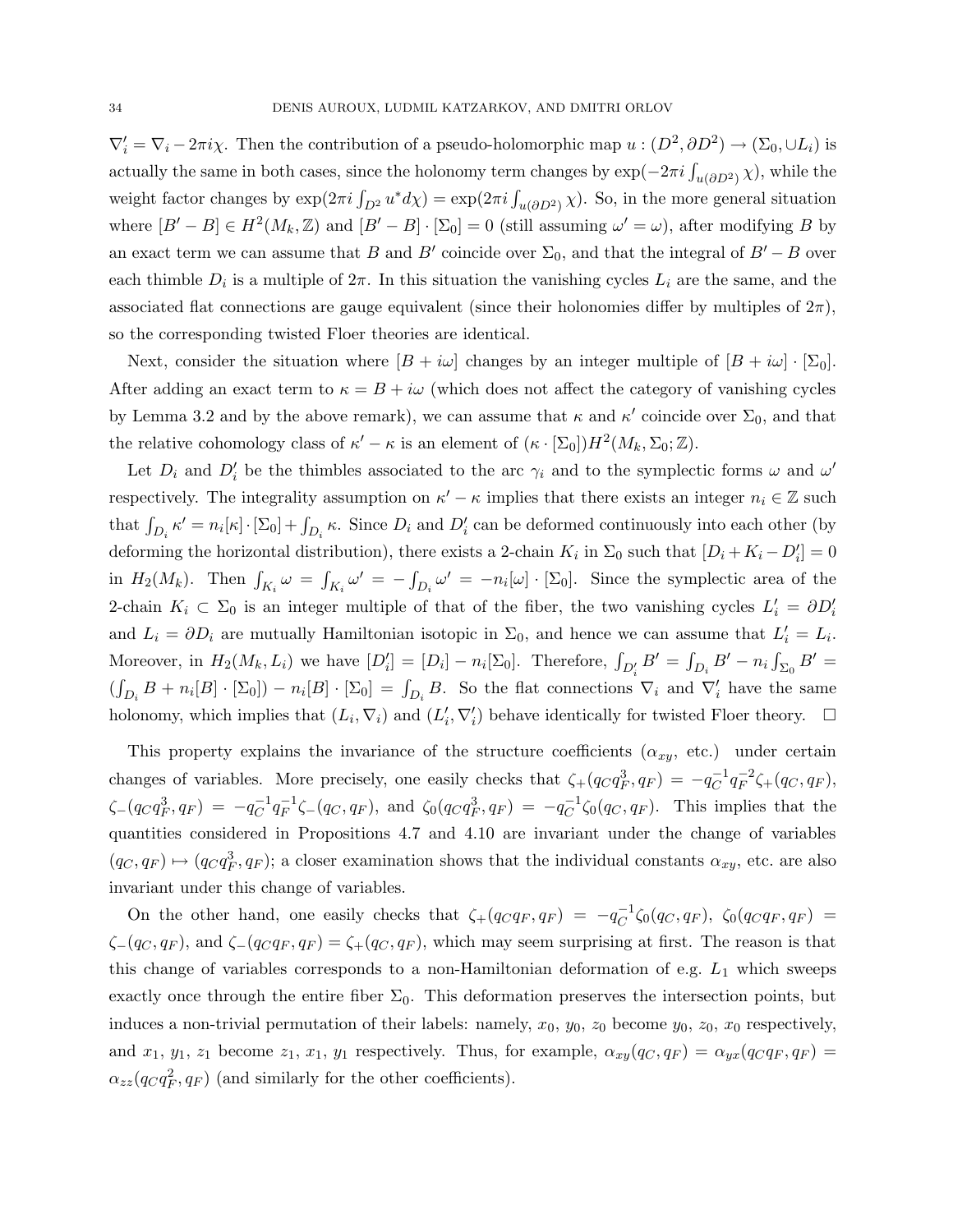Another way to understand these invariance properties is to relate the functions  $\zeta_+$ ,  $\zeta_-$ , and  $\zeta_0$ to theta functions. Recall that the ordinary theta function is an analytic function defined by

$$
\theta(z,\tau) = \sum_{n \in \mathbb{Z}} \exp(\pi i n^2 \tau + 2\pi i n z),
$$

where  $z \in \mathbb{C}$  and  $\tau \in \mathcal{H}$  (here  $\mathcal{H}$  is the upper half-plane  $\{\text{Im }\tau > 0\}$ ). This function is quasiperiodic with respect to the lattice  $\Lambda_{\tau} \subset \mathbb{C}$  generated by 1 and  $\tau$ , and its behavior under translation by an element of the lattice is given by the formula

$$
\theta(z+u\tau+v,\tau)=\exp(-\pi i u^2\tau-2\pi i uz)\theta(z,\tau).
$$

The zeros of the theta function are the infinite set  $\{z = (n + \frac{1}{2})\}$  $(\frac{1}{2}) + (m + \frac{1}{2})$  $(\frac{1}{2})\tau \mid n,m \in \mathbb{Z} \}$ .

Here we consider theta functions with rational characteristics  $a, b \in \mathbb{Q}$ , defined by

$$
\theta_{a,b}(z,\tau) = \sum_{n \in \mathbb{Z}} \exp(\pi i (n+a)^2 \tau + 2\pi i (n+a)(z+b)).
$$

Let us introduce new variables  $q = \exp(\pi i \tau)$  and  $w = \exp(\pi i z)$ . Now the following three  $\theta$ -functions play a very important role in our considerations:

$$
\begin{array}{rcl}\n\theta_{\frac{1}{2},\frac{1}{2}}(3z,3\tau) & = & \exp\left(\frac{i\pi}{2}\right)q^{3/4} \sum_{n\in\mathbb{Z}} (-1)^n w^{6n+3} q^{3n^2+3n}, \\
\theta_{\frac{1}{6},\frac{1}{2}}(3z,3\tau) & = & \exp\left(\frac{i\pi}{6}\right)q^{1/12} \sum_{n\in\mathbb{Z}} (-1)^n w^{6n+1} q^{3n^2+n}, \\
\theta_{\frac{5}{6},\frac{1}{2}}(3z,3\tau) & = & \exp\left(-\frac{i\pi}{6}\right)q^{1/12} \sum_{n\in\mathbb{Z}} (-1)^n w^{6n-1} q^{3n^2-n}.\n\end{array}
$$

The zero set of the function  $\theta_{\frac{1}{2},\frac{1}{2}}(3z,3\tau)$  is  $\{\frac{n}{3}+m\tau\mid n,m\in\mathbb{Z}\}$ , while the zero sets of the functions  $\theta_{\frac{1}{6},\frac{1}{2}}(3z,3\tau)$  and  $\theta_{\frac{5}{6},\frac{1}{2}}(3z,3\tau)$  are

$$
\left\{\frac{n}{3} + (m+\frac{1}{3})\tau \mid n, m \in \mathbb{Z}\right\} \quad \text{and} \quad \left\{\frac{n}{3} + (m-\frac{1}{3})\tau \mid n, m \in \mathbb{Z}\right\}
$$

respectively. These three theta functions can be viewed as holomorphic sections of a line bundle of degree 3 on the elliptic curve  $E = \mathbb{C}/\Lambda_{\tau}$ ; considering the zero sets, we see that this line bundle is  $\mathbb{L} = \mathcal{O}_E(3 \cdot (0))$ . These three sections of  $\mathbb{L}$  determine an embedding of the elliptic curve  $E = \mathbb{C}/\Lambda_\tau$ into the projective plane, given by

$$
z\mapsto (\theta_{\frac{1}{2},\frac{1}{2}}(3z,3\tau):\theta_{\frac{1}{6},\frac{1}{2}}(3z,3\tau):\theta_{\frac{5}{6},\frac{1}{2}}(3z,3\tau)).
$$

Observe that the two functions

 $\theta_{\frac{1}{2},\frac{1}{2}}(3z,3\tau)\theta_{\frac{1}{6},\frac{1}{2}}(3z,3\tau)\theta_{\frac{5}{6},\frac{1}{2}}(3z,3\tau)$  and  $\theta_{\frac{1}{2},\frac{1}{2}}(3z,3\tau)^3 + \theta_{\frac{1}{6},\frac{1}{2}}(3z,3\tau)^3 + \theta_{\frac{5}{6},\frac{1}{2}}(3z,3\tau)^3$ 

coincide up to a constant multiplicative factor, since they both correspond to holomorphic sections of the line bundle  $\mathbb{L}^{\otimes 3}$  over E, and an easy calculation shows that they have the same zero set  $\{\frac{n}{3}+\frac{m}{3}$  $\frac{m}{3}\tau | n,m \in \mathbb{Z} \}$ . Therefore, the image of the above embedding of E into  $\mathbb{P}^2$  is the cubic given by the equation

$$
(A3 + B3 + C3)XYZ - ABC(X3 + Y3 + Z3) = 0,
$$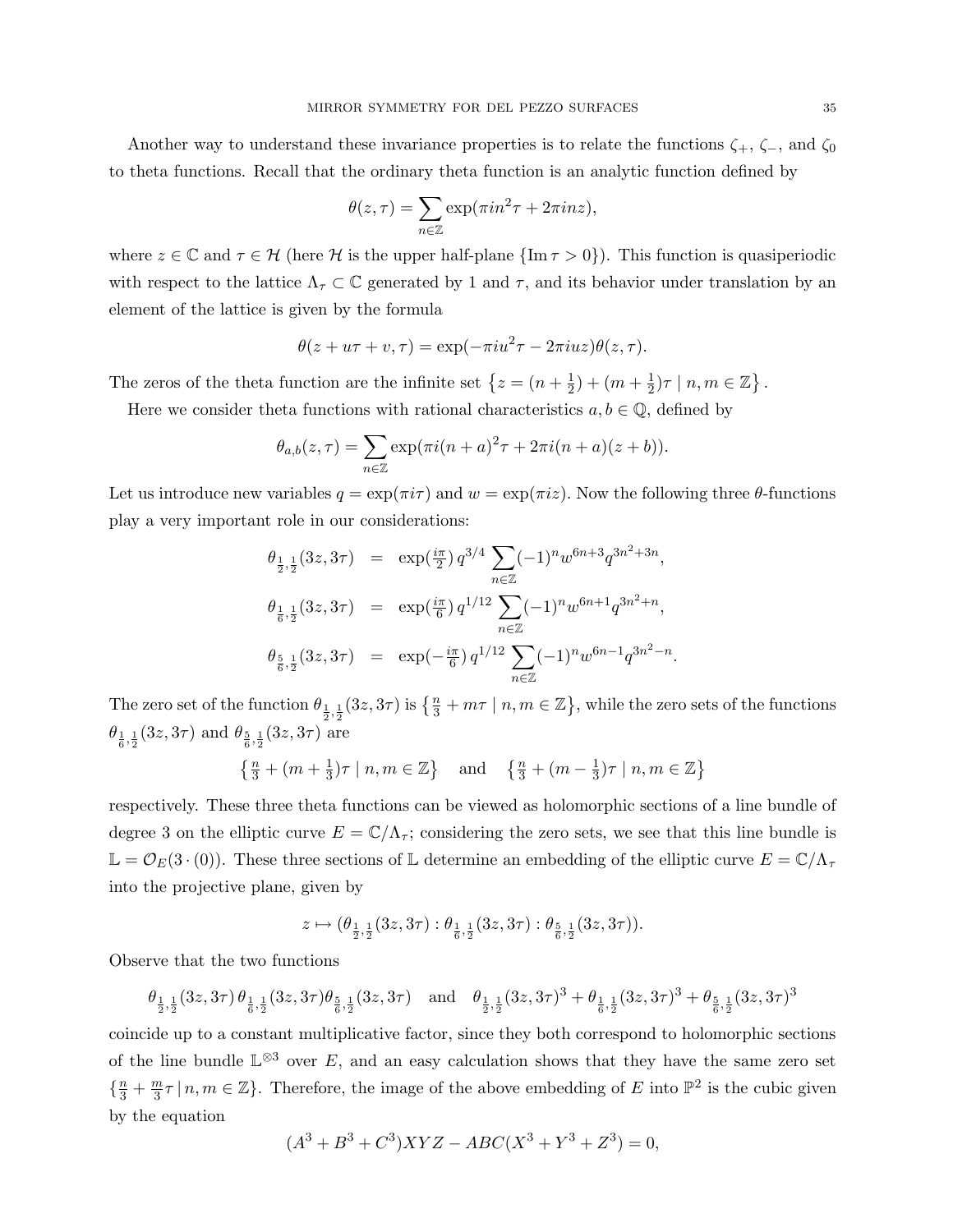where  $(A, B, C)$  are the values of the three theta functions at any given point of  $\mathbb{C}/\Lambda_{\tau}$  (not in  $\frac{1}{3}\Lambda_{\tau}$ ).

Consider the function

$$
\left(\frac{\theta_{\frac{1}{6},\frac{1}{2}}(3z,3\tau)}{\theta_{\frac{5}{6},\frac{1}{2}}(3z,3\tau)}\right)^3 = -\left(\frac{\sum_{n\in\mathbb{Z}} (-1)^n w^{6n+1} q^{n(3n+1)}}{\sum_{n\in\mathbb{Z}} (-1)^n w^{6n-1} q^{n(3n-1)}}\right)^3
$$

.

.

Substituting  $q^2 = q_F$  and  $w^6 = q_C$ , one easily checks that this coincides with the expression which appears in Proposition 4.7,

$$
\frac{\alpha_{xy}\alpha_{yz}\alpha_{zx}}{\alpha_{yx}\alpha_{zy}\alpha_{xz}} = -q_C \left( \frac{\sum_{n\in\mathbb{Z}} (-1)^n q_C^n q_F^{n(3n+1)/2}}{\sum_{n\in\mathbb{Z}} (-1)^n q_C^n q_F^{n(3n-1)/2}} \right)^3
$$

Similarly,

$$
\left(\frac{\theta_{\frac{1}{2},\frac{1}{2}}(3z,3\tau)}{\theta_{\frac{5}{6},\frac{1}{2}}(3z,3\tau)}\right)^3 = q^2 \left(\frac{\sum_{n\in\mathbb{Z}} (-1)^n w^{6n+3} q^{3n^2+3n}}{\sum_{n\in\mathbb{Z}} (-1)^n w^{6n-1} q^{3n^2-n}}\right)^3 = -q^2 \left(\frac{\sum_{n\in\mathbb{Z}} (-1)^n w^{6n-3} q^{3n^2-3n}}{\sum_{n\in\mathbb{Z}} (-1)^n w^{6n-1} q^{3n^2-n}}\right)^3.
$$

After the same substitution  $q^2 = q_F$  and  $w^6 = q_C$ , this coincides with the expression given in Proposition 4.10,

$$
\frac{\alpha_{xx}\alpha_{yy}\alpha_{zz}}{\alpha_{yx}\alpha_{zy}\alpha_{xz}} = -\frac{q_F}{q_C} \left( \frac{\sum_{n\in\mathbb{Z}} (-1)^n q_C^n q_F^{3n(n-1)/2}}{\sum_{n\in\mathbb{Z}} (-1)^n q_C^n q_F^{n(3n-1)/2}} \right)^3.
$$

Similarly, in the case where (4.2) holds, one easily checks that

(4.4) 
$$
\alpha_{xy} = \alpha_{yz} = \alpha_{zx} = \tilde{s} e^{-2i\pi/3} \theta_{\frac{1}{6}, \frac{1}{2}}(3z_0, 3\tau),
$$

$$
\alpha_{xx} = \alpha_{yy} = \alpha_{zz} = \tilde{s} \theta_{\frac{1}{2}, \frac{1}{2}}(3z_0, 3\tau),
$$

$$
\alpha_{yx} = \alpha_{zy} = \alpha_{xz} = \tilde{s} e^{2i\pi/3} \theta_{\frac{5}{6}, \frac{1}{2}}(3z_0, 3\tau),
$$

where  $\tau = [B + i\omega] \cdot [\Sigma_0], z_0 = \frac{1}{3}$  $\frac{1}{3}[B+i\omega] \cdot [\bar{C}],$  and  $\tilde{s} = e^{i\pi/2} q_F^{-1/24}$  $\frac{-1/24}{F} q_C^{1/6}$  $C^{1/6}$  s  $\neq$  0. Similar interpretations can be made for the quantities considered in Propositions 4.12–4.14 and in (4.3).

#### 5. Proof of the main theorems

The derived categories considered in  $\S 2$  depend on an elliptic curve E, two degree 3 line bundles  $\mathcal{L}_1,\mathcal{L}_2$  over E, and k points  $p_1,\ldots,p_k$  on E. Meanwhile, the categories considered in §4 depend on a cohomology class  $[B + i\omega] \in H^2(M_k, \mathbb{C})$ . We now show how to relate these two sets of parameters.

Fix the cohomology class  $[B + i\omega] \in H^2(M_k, \mathbb{C})$ , and consider the category  $\mathbf{D}^b(\mathrm{Lag}_{vc}(W_k))$ studied in §4. With the notations of §3.4, assume that  $[\omega] \cdot [\bar{\Delta}_{i,j}]$  is not an integer multiple of  $[\omega] \cdot [\Sigma_0]$  for any  $i, j \in \{0, ..., k-1\}$ . Then  $\mathbf{D}^b(\mathrm{Lag}_{vc}(W_k))$  admits a full strong exceptional collection  $(L_0, \ldots, L_{k+2})$ , whose properties have been studied in §4. In particular, the objects and morphisms in this exceptional collection are the same as for the exceptional collection  $\sigma=(\mathcal{O}_{X_K},\pi^*\mathcal{T}_{\mathbb{P}^2}(-1),\pi^*\mathcal{O}_{\mathbb{P}^2}(1),\mathcal{O}_{l_1},\ldots,\mathcal{O}_{l_k})$  considered in §2 for the derived category of coherent sheaves on a (possibly noncommutative) Del Pezzo surface. Hence, our goal is now to compare the composition laws and show that, for a suitable choice of the parameters  $(E, \mathcal{L}_1, \mathcal{L}_2, K)$ , the algebra of homomorphisms of the exceptional collection  $(L_0, \ldots, L_{k+2})$  is isomorphic to the algebra  $B_{K,\mu}$ considered in §2. More precisely, we claim: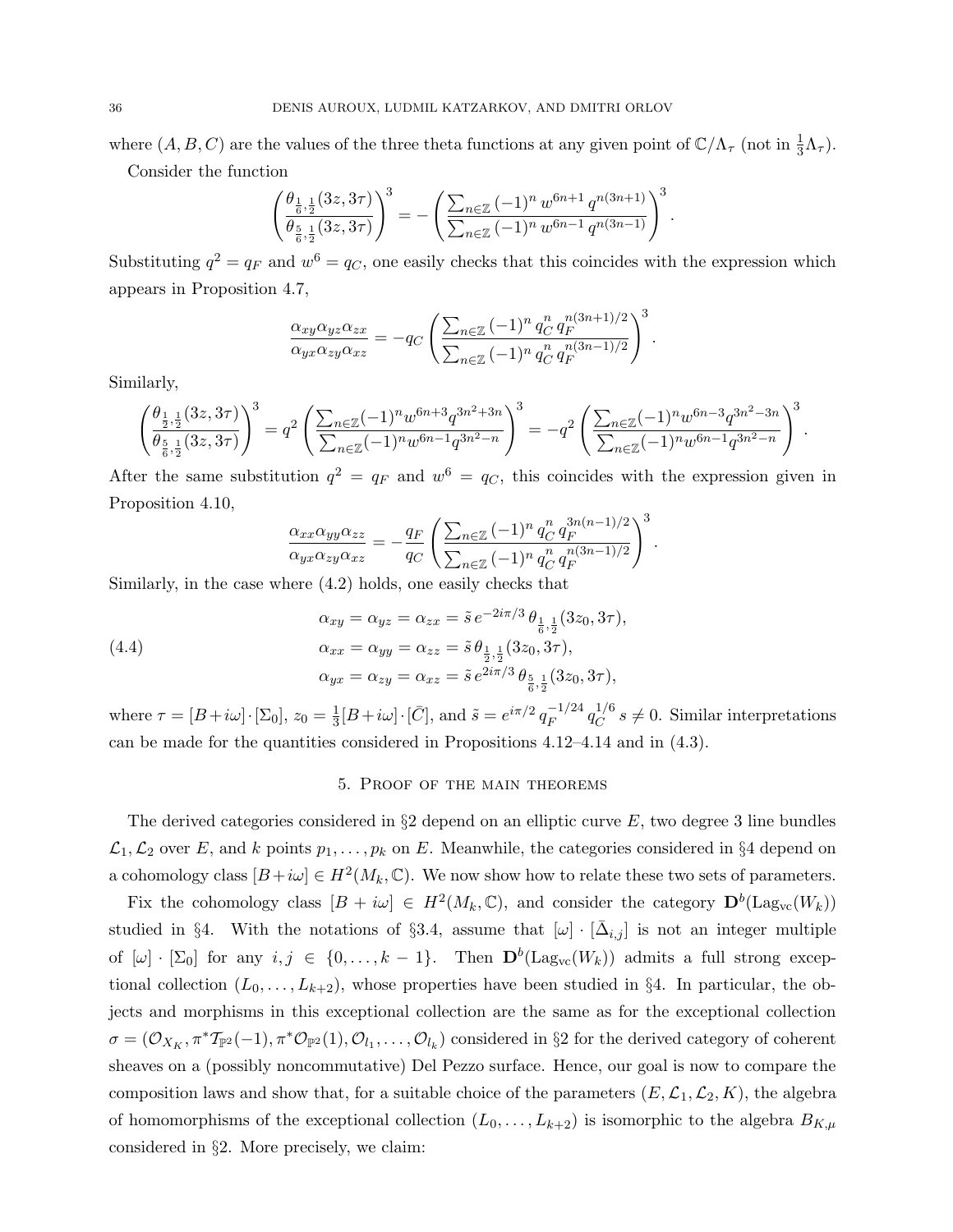**Proposition 5.1.** Let E be the elliptic curve  $\mathbb{C}/\Lambda_{\tau}$ , where  $\tau = [B + i\omega] \cdot [\Sigma_0]$ , realized as a plane cubic via the embedding  $j: E \to \mathbb{P}^2$  given by  $z \mapsto (\vartheta_+(z) : \vartheta_0(z) : \vartheta_-(z))$ , where

$$
\vartheta_+(z) = e^{-2i\pi/3}\theta_{\frac{1}{6},\frac{1}{2}}(3z,3\tau), \quad \vartheta_0(z) = \theta_{\frac{1}{2},\frac{1}{2}}(3z,3\tau), \quad \text{and } \vartheta_-(z) = e^{2i\pi/3}\theta_{\frac{5}{6},\frac{1}{2}}(3z,3\tau).
$$

Let  $z_0 = \frac{1}{3}$  $\frac{1}{3}[B + i\omega] \cdot [\bar{C}],$  and for  $i \in \{0, ..., k-1\}$  let  $p_i = \frac{1}{3}$  $\frac{1}{3}[B+i\omega]\cdot[\bar{C}_i]$ . Finally, let  $\mathcal{L}_1=$  $\mathcal{O}_E(3\cdot(-z_0))$  and  $\mathcal{L}_2=\mathcal{O}_E(3\cdot(0))$ . Then the algebra of homomorphisms of the exceptional collection  $(L_0, \ldots, L_{k+2})$  is isomorphic to  $B_{K,\mu}$ , where  $\mu$  is determined by  $(E, \mathcal{L}_1, \mathcal{L}_2)$  via Construction 2.9 and  $K = \{j(z_0 + p_0), \ldots, j(z_0 + p_{k-1})\}.$ 

Proof. After a suitable rescaling of the chosen bases of the morphism spaces (or just by deforming to the situation where the fiber is flat and the vanishing cycles are geodesics), we can assume that the compositions of morphisms between the objects  $L_0, \ldots, L_{k+2}$  are given by the formulas (4.2) and (4.3). We identify the vector spaces  $U = \text{Hom}(L_0, L_1)$ ,  $V = \text{Hom}(L_1, L_2)$ , and  $W = \text{Hom}(L_0, L_2)$ with  $\mathbb{C}^3$  by considering the bases  $(x_0, y_0, z_0)$ ,  $(x_1, y_1, z_1)$ , and  $(\bar{x}, \bar{y}, \bar{z})$ . The composition tensor  $\mu: V \otimes U \to W$  is determined by the three constants  $a = \alpha_{xy} = \alpha_{yz} = \alpha_{zx}$ ,  $b = \alpha_{xx} = \alpha_{yy} = \alpha_{zz}$ , and  $c = \alpha_{yx} = \alpha_{zy} = \alpha_{xz}$ . In particular, given an element  $v = (X, Y, Z) \in V$ , the composition map  $\mu_v = \mu(v, \cdot) : U \to W$  is given by the matrix

(5.1) 
$$
\begin{pmatrix} \alpha_{xx}X & \alpha_{yz}Z & \alpha_{zy}Y \\ \alpha_{xz}Z & \alpha_{yy}Y & \alpha_{zx}X \\ \alpha_{xy}Y & \alpha_{yx}X & \alpha_{zz}Z \end{pmatrix} = \begin{pmatrix} bX & aZ & cY \\ cZ & bY & aX \\ aY & cX & bZ \end{pmatrix}
$$

which has rank 2 precisely when

(5.2) 
$$
\det(\mu_v) = (a^3 + b^3 + c^3) XYZ - abc(X^3 + Y^3 + Z^3) = 0.
$$

By  $(4.4)$ , the constants a, b, c are (up to a non-zero constant factor) the values of the theta functions  $\vartheta_+$ ,  $\vartheta_0$ ,  $\vartheta_-$  at the point  $z_0$ . Therefore, by the discussion in §4.5, there are two possibilities:

- (1) if  $z_0 \in \frac{1}{3}\Lambda_{\tau}$ , then  $abc = 0$  and  $\mu_v$  always has rank 2; as explained in §2.3 this corresponds to a commutative situation;
- (2) if  $z_0 \notin \frac{1}{3}\Lambda_\tau$ , then (5.2) defines a cubic  $\Gamma_V \subset \mathbb{P}(V) = \mathbb{P}^2$ , and this cubic is precisely the image of the embedding  $j$ .

The same situation holds for  $\mu_u$ ; interestingly, under the chosen identifications of  $\mathbb{P}(U)$  and  $\mathbb{P}(V)$ with  $\mathbb{P}^2$ , the two subschemes  $\Gamma_U \subset \mathbb{P}(U)$  and  $\Gamma_V \subset \mathbb{P}(V)$  determined by the equations  $\det(\mu_u) = 0$ and det( $\mu_v$ ) = 0 coincide exactly. However, with this description, the isomorphism  $\sigma : \Gamma_V \to \Gamma_U$ which takes v to the point of  $\Gamma_U$  corresponding to Ker  $\mu_v$  is not the identity map. Here the reader is referred to the discussion on pp. 37–38 of [2], which we follow loosely.

Given a point  $v = (X : Y : Z) \in \Gamma_V$ , the kernel of  $\mu_v$  can be obtained as the cross-product of any two of the rows of the matrix (5.1). Taking e.g. the first two rows, we obtain that the corresponding point of  $\Gamma_U$  is

(5.3) 
$$
\sigma(X:Y:Z) = (a^2 XZ - bcY^2 : c^2 YZ - abX^2 : b^2 XY - acZ^2).
$$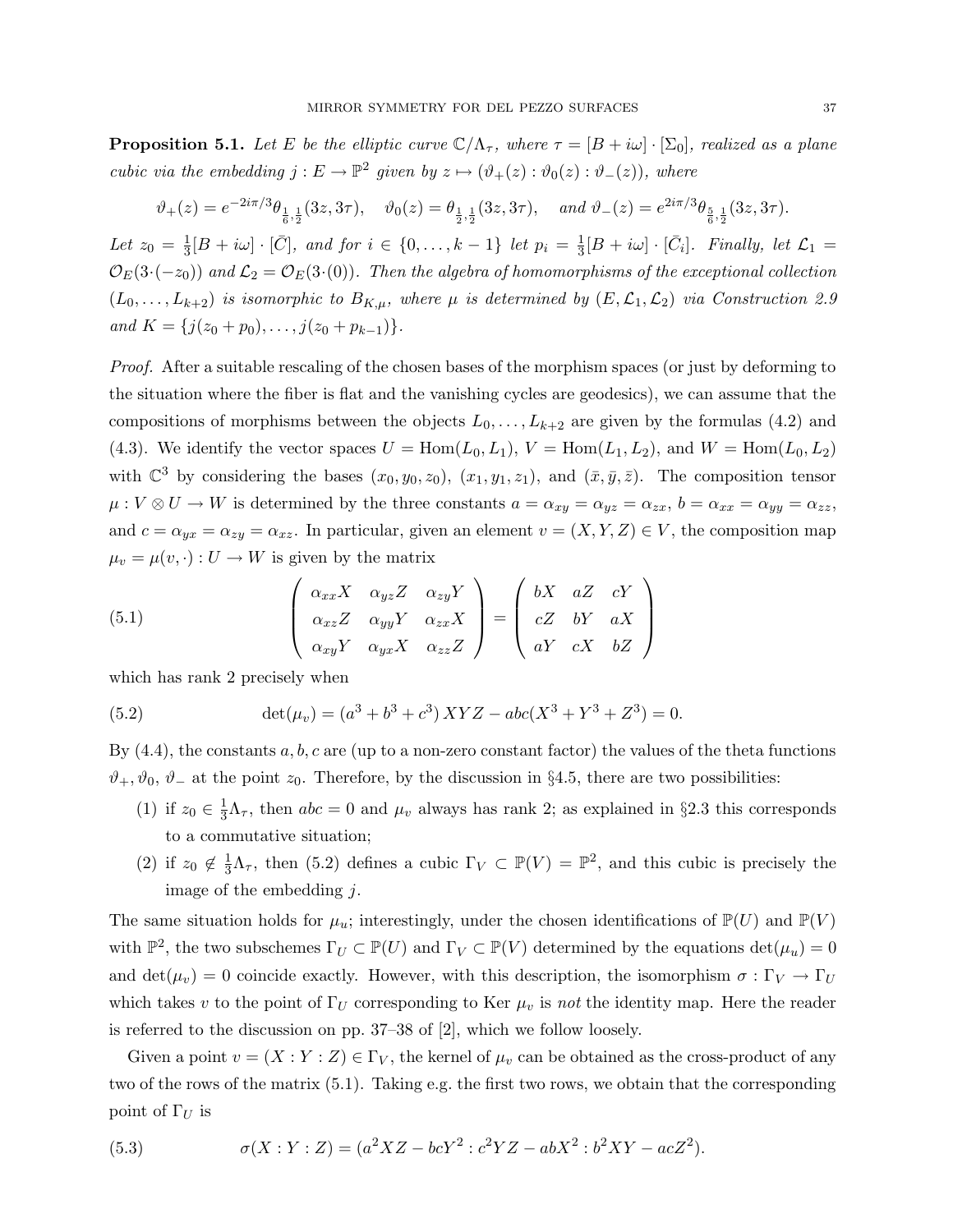Observe that j maps the origin to  $(1:0:-1) \in \Gamma_V$ , and that the corresponding point in  $\Gamma_U$  is  $\sigma(1:0:-1) = (a:b:c) = j(z_0)$ . Hence, considering only the situation where  $\Gamma_U \simeq \Gamma_V \simeq E$ , and identifying E with  $\Gamma_V$  by means of the embedding j, the identification of E with  $\Gamma_U$  is given by the embedding  $\sigma \circ j$ , which is the composition of j with the translation by  $z_0$ . Therefore, the line bundles on E induced by the two inclusions of E into  $\mathbb{P}(U)$  and  $\mathbb{P}(V)$  are respectively  $(\sigma \circ j)^* \mathcal{O}_{\mathbb{P}^2}(1) = \mathcal{O}_E(3 \cdot (-z_0)) = \mathcal{L}_1$  and  $j^* \mathcal{O}_{\mathbb{P}^2}(1) = \mathcal{O}_E(3 \cdot (0)) = \mathcal{L}_2$ . It then follows from the discussion in §2.3 that the composition tensor  $\mu$  corresponds to the data  $(E, \mathcal{L}_1, \mathcal{L}_2)$ . This remains true even when  $z_0 \in \frac{1}{3}\Lambda_{\tau}$ , since in that case we have  $\mathcal{L}_1 \simeq \mathcal{L}_2$  and the composition tensor associated to the triple  $(E, \mathcal{L}_1, \mathcal{L}_2)$  is that of the usual projective plane (see Remark 2.10).

Next we consider the composition  $Hom(L_2,L_{3+i}) \otimes W \longrightarrow Hom(L_0,L_{3+i})$ . Choosing generators of the lines  $Hom(L_2,L_{3+i})$  and  $Hom(L_0,L_{3+i})$  we can view this map as a linear form on W. In the given basis of W, this linear form is given by  $(\beta_{\bar{x},i}, \beta_{\bar{y},i}, \beta_{\bar{z},i})$ , which by  $(4.3)$  coincides up to a non-zero constant factor with

$$
(\vartheta_+(p_i),\,\vartheta_0(p_i),\,\vartheta_-(p_i)).
$$

On the other hand we know from §2.3 that the kernel of this linear form should be exactly  $\text{Im}\,\mu_{v_i}$ , where  $v_i \in \Gamma_V$  is the point being blown up.

For any  $v = (X : Y : Z) \in \Gamma_V$ , the projection  $W \to W/\operatorname{Im}\mu_v$  is a linear form given up to a scaling factor by the dot product of any two columns of the matrix (5.1). Taking e.g. the first two columns, we obtain that the expression of this linear form relatively to our chosen basis of  $W$  is

$$
\left(c^{2}XZ - abY^{2}\,,\,a^{2}YZ - bcX^{2}\,,\,b^{2}XY - acZ^{2}\right).
$$

Interestingly, if we assume that  $(X:Y:Z) = \sigma(\tilde{X}: \tilde{Y}: \tilde{Z})$ , where  $\sigma$  is the transformation given by (5.3), then this expression simplifies to a scalar multiple of  $(\tilde{X}, \tilde{Y}, \tilde{Z})$ . Hence, we conclude that  $v_i = \sigma(j(p_i)) = j(z_0 + p_i).$ 

Remark 5.2. At this point the reader may legitimately be concerned that, since the homology classes  $[\bar{C}]$  and  $[\bar{C}_i]$  are canonically defined only up to a multiple of  $[\Sigma_0]$ , and since  $[B]$  is only defined up to an element of  $H^2(M_k, \mathbb{Z})$ , the points  $z_0$  and  $p_i$  of E are canonically determined only up to translations by elements of  $\frac{1}{3}\Lambda_{\tau}$ . However, the line bundle  $\mathcal{L}_1 = \mathcal{O}_E(3 \cdot (-z_0))$  is not affected by this ambiguity in the determination of  $z_0$ , and neither are the relative positions of the points  $p_i$ , since the quantity  $p_j - p_i = [B + i\omega] \cdot [\bar{\Delta}_{i,j}]$  is well-defined up to an element of  $\Lambda_{\tau}$ . Moreover, a simultaneous translation of all the blown up points by an element of  $\frac{1}{3}\Lambda_{\tau}$  amounts to an automorphism of the triple  $(E,\mathcal{L}_1,\mathcal{L}_2)$ , which does not actually affect the category. (From the point of view of the embedding  $j$ , this automorphism simply permutes the homogeneous coordinates  $X, Y, Z$  and multiplies them by cubic roots of unity; this is consistent with the observation made after the proof of Proposition 4.18).

Theorems 1.4 and 1.6 now follow directly from the discussion. Namely, in the case of a blowup of  $\mathbb{CP}^2$  at a set  $K = \{p_0, \ldots, p_{k-1}\}\$  of k distinct points (Theorem 1.4), we consider a cubic curve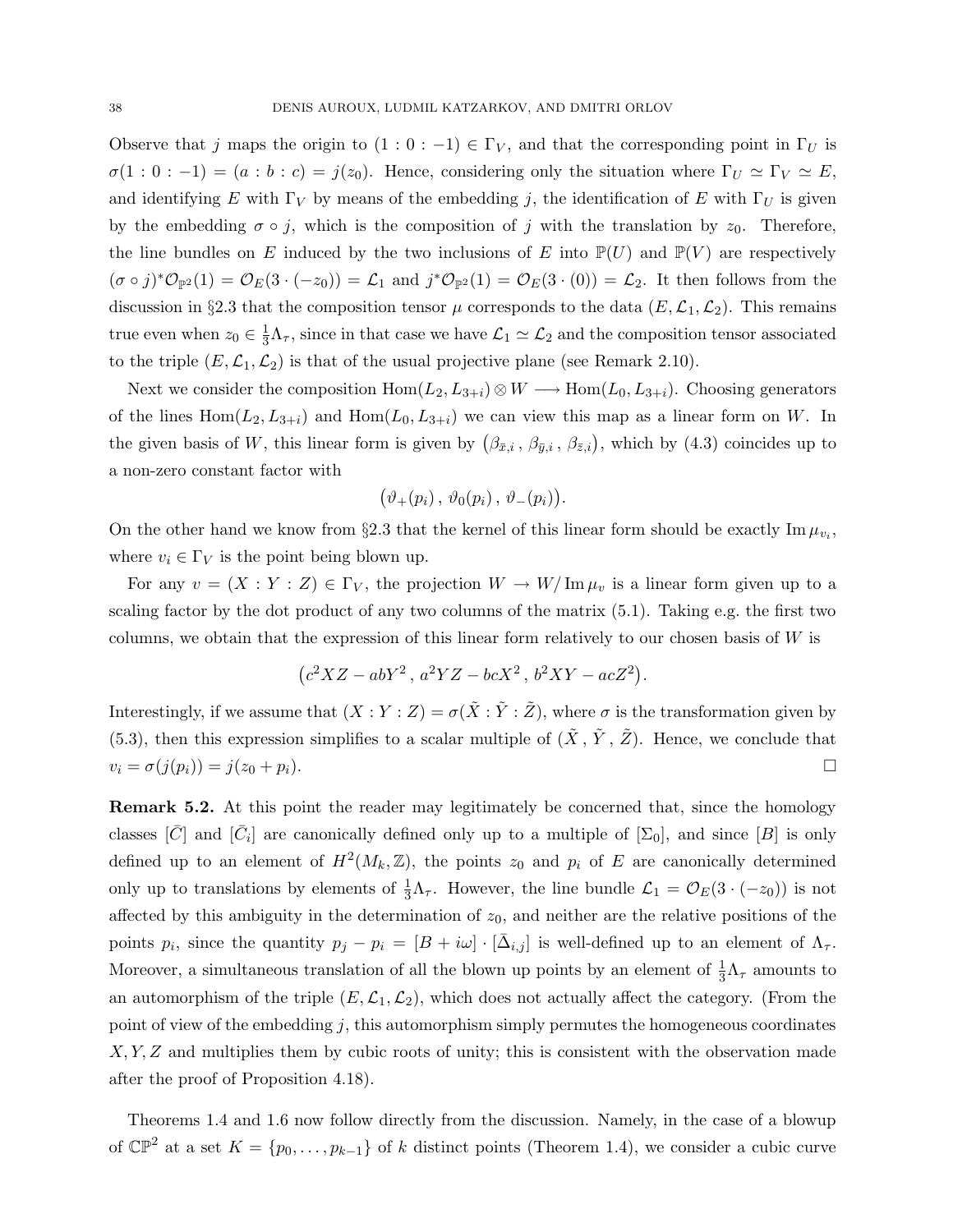$E \subset \mathbb{CP}^2$  which contains all the points of K, and view it as an elliptic curve  $\mathbb{C}/\Lambda_{\tau}$  for some  $\tau \in \mathbb{C}$ with Im  $\tau > 0$ . This allows us to view the points  $p_i$  as elements of  $\mathbb{C}/\Lambda_{\tau}$  (well-defined up to a simultaneous translation of all  $p_i$  by an element of  $\frac{1}{3}\Lambda_{\tau}$ , since the origin can be chosen at any of the flexes of  $E$ ; however by Remark 5.2 this does not matter for our construction). Then we equip  $M_k$  with a complexified symplectic structure such that  $[B + i\omega] \cdot [\Sigma_0] = \tau$ ,  $[B + i\omega] \cdot [\bar{C}] = 0$ , and  $[B + i\omega] \cdot [\bar{C}_i] = 3p_i$ . The existence of such a  $B + i\omega$  follows from a standard result about symplectic structures on Lefschetz fibrations:

**Proposition 5.3** (Gompf). Given any cohomology class  $[\zeta] \in H^2(M_k, \mathbb{R})$  such that  $[\zeta] \cdot [\Sigma_0] > 0$ , the manifold  $M_k$  admits a symplectic structure in the cohomology class  $[\zeta]$ , for which the fibers of  $W_k$  are symplectic submanifolds.

*Proof.* The map  $W_k : M_k \to \mathbb{C}$  is a Lefschetz fibration, and the argument given in the proof of [7, Theorem 10.2.18] can be adapted in a straightforward manner to this situation, even though the base of the fibration is not compact. (Alternatively, one can also work with the compactified fibration  $\overline{W_k}$  :  $\overline{M} \to \mathbb{CP}^1$ ). The symplectic form  $\omega$  constructed by this argument lies in the cohomology class  $t[\zeta] + W_k^*([\text{vol}_{\mathbb{C}}])$  for some constant  $t > 0$ ; since the area form on  $\mathbb{C}$  is exact, we have  $[\omega] = t[\zeta]$ , and scaling  $\omega$  by a constant factor we obtain the desired result.

By Proposition 5.1 the algebra of homomorphisms of the exceptional collection  $(L_0, \ldots, L_{k+2})$  is then isomorphic to  $B_K$ , which implies that  $\mathbf{D}^b(\text{Lag}_{vc}(W_k)) \cong \mathbf{D}^b(\text{mod}-B_K) \cong \mathbf{D}^b(\text{coh}(X_K)).$ 

In the case of a noncommutative blowup of  $\mathbb{P}^2$  (Theorem 1.6), consider the triple  $(E, \mathcal{L}_1, \mathcal{L}_2)$ associated to the underlying noncommutative  $\mathbb{P}^2$ , and view again E as a quotient  $\mathbb{C}/\Lambda_{\tau}$ . Choose z<sub>0</sub> (well-defined up to an element of  $\frac{1}{3}\Lambda_{\tau}$ ) such that  $\mathcal{L}_2 \otimes \mathcal{L}_1^{-1} \simeq \mathcal{O}_E(3 \cdot (z_0) - 3 \cdot (0)) \in \text{Pic}^0(E)$ . As explained in §2.3, the blown up points must all lie in  $\Gamma_V \subset \mathbb{P}(V)$ , and under the identification  $\Gamma_V \simeq E$  they can be viewed as elements  $p_i \in \mathbb{C}/\Lambda_{\tau}$ . Equip  $M_k$  with a complexified symplectic structure such that  $[B + i\omega] \cdot [\Sigma_0] = \tau$ ,  $[B + i\omega] \cdot [\bar{C}] = 3z_0$ , and  $[B + i\omega] \cdot [\bar{C}_i] = 3(p_i - z_0)$ . By Proposition 5.1 the algebra of homomorphisms of the exceptional collection  $(L_0, \ldots, L_{k+2})$  is then isomorphic to  $B_{K,\mu}$ , which yields the desired equivalence of categories.

Theorem 1.5 is proved similarly, working with the mutated exceptional collections  $\tau'$  (introduced in §2.2) and  $(L_0, L_1, L', L_2, L_4, \ldots, L_{k+2})$  (introduced in §4.4). The details are left to the reader.

Remark 5.4. The construction carried out for Theorem 1.4 also applies to some limit situations in which  $X_K$  is actually not a Del Pezzo surface. For example, the argument applies equally well to the situation where  $\mathbb{CP}^2$  is blown up at nine points which lie at the intersection of two elliptic curves. In this case the mirror is an elliptic fibration over C for which the compactification has a smooth fiber at infinity. Compared to that of  $\mathbb{CP}^2$   $(k = 0)$ , this extreme case where  $k = 9$  lies at the opposite end of the spectrum that we consider.